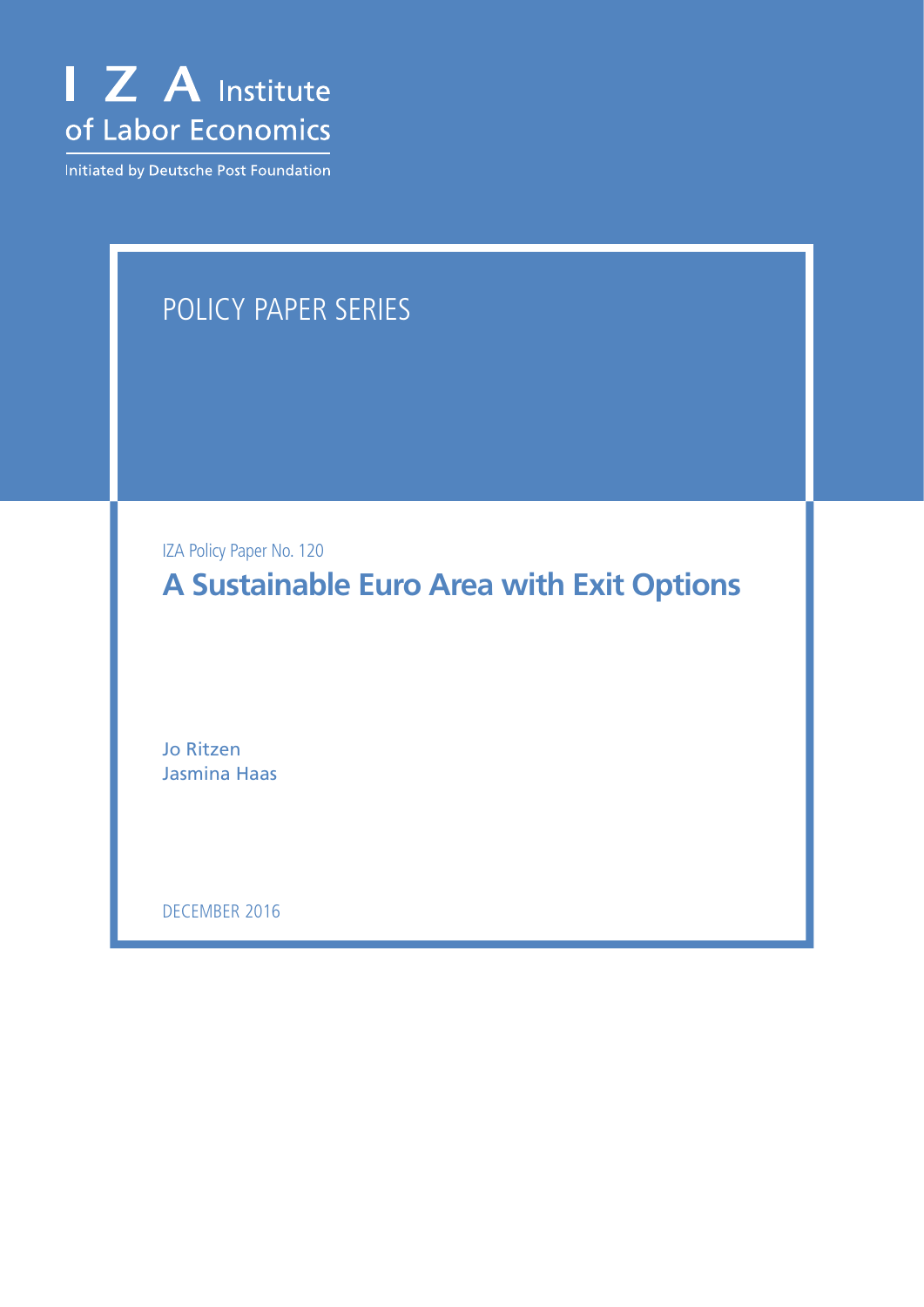

Initiated by Deutsche Post Foundation

| POLICY PAPER SERIES                                                   |
|-----------------------------------------------------------------------|
|                                                                       |
| IZA Policy Paper No. 120<br>A Sustainable Euro Area with Exit Options |
| <b>Jo Ritzen</b><br>IZA and VEF, UNU-MERIT<br><b>Jasmina Haas</b>     |
| VEF, UNU-MERIT<br>DECEMBER 2016                                       |

Any opinions expressed in this paper are those of the author(s) and not those of IZA. Research published in this series may include views on policy, but IZA takes no institutional policy positions. The IZA research network is committed to the IZA Guiding Principles of Research Integrity.

The IZA Institute of Labor Economics is an independent economic research institute that conducts research in labor economics and offers evidence-based policy advice on labor market issues. Supported by the Deutsche Post Foundation, IZA runs the world's largest network of economists, whose research aims to provide answers to the global labor market challenges of our time. Our key objective is to build bridges between academic research, policymakers and society.

IZA Policy Papers often represent preliminary work and are circulated to encourage discussion. Citation of such a paper should account for its provisional character. A revised version may be available directly from the author.

**IZA – Institute of Labor Economics**

| Schaumburg-Lippe-Straße 5-9 | Phone: +49-228-3894-0       |             |
|-----------------------------|-----------------------------|-------------|
| 53113 Bonn, Germany         | Email: publications@iza.org | www.iza.org |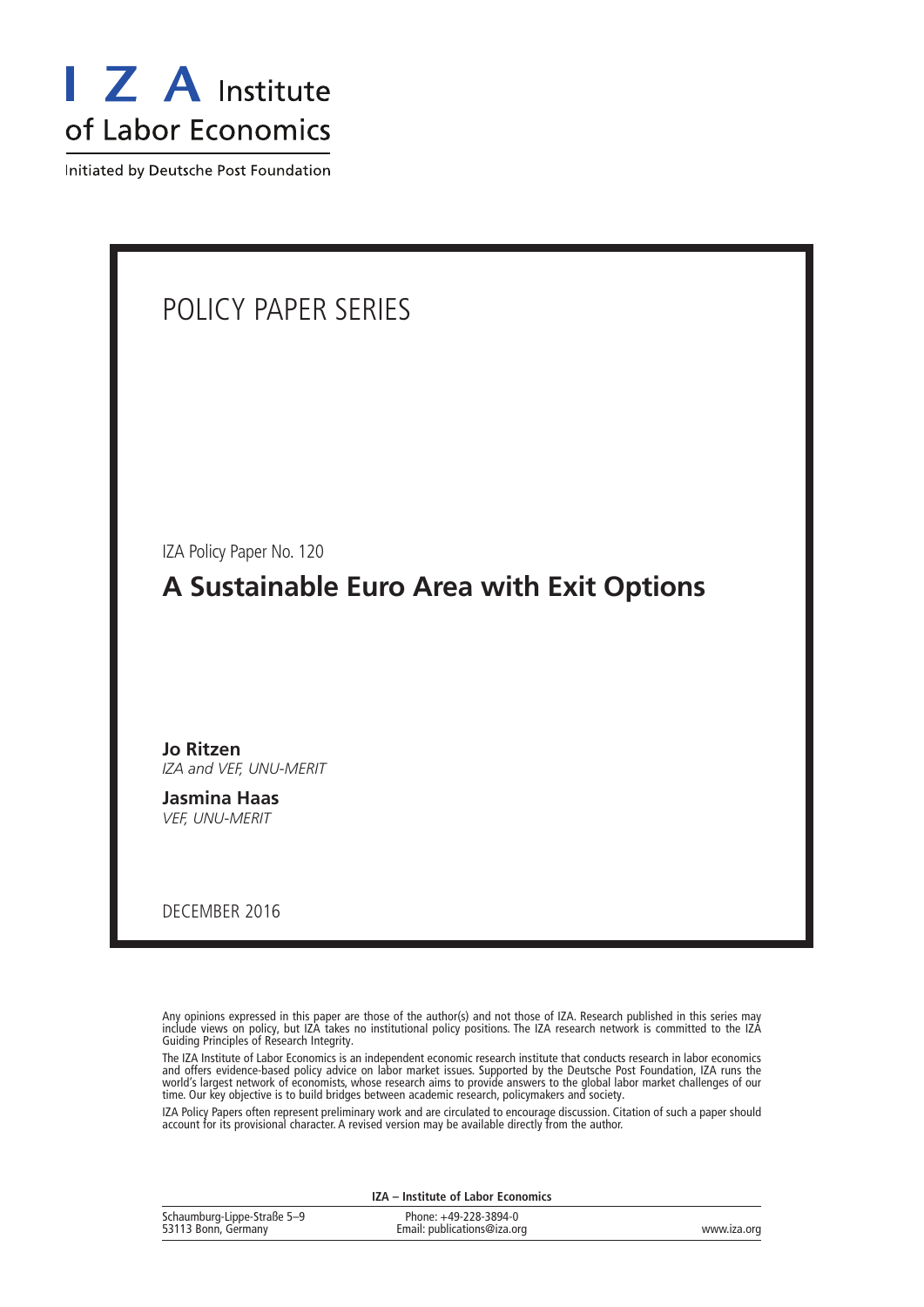# **ABSTRACT**

# **A Sustainable Euro Area with Exit Options\***

All explorations of the future of the Euro show serious risks for its survival in the present form. The road map of the Five EU Presidents presented in 2015 is far from sufficient to reduce the risks of the Euro zone falling apart by Brexit type developments or new economic shocks. The EU Presidents rely too much on high international economic growth smoothing the convergence in labor productivity between EU member states, while the more likely low growth scenario shows a serious risk of the Euro-area falling apart in a chaotic way, through further divergence in labor productivity, through new Banking crises or through the popular vote in response to fiscal and labor market reform. The Presidents argue for strengthening the Banking union with an independent watchdog, with a single resolution mechanism for Bank defaults and for a European credit deposit insurance system. The support for these proposals is overwhelming. They also argue for more transfer of sovereignty on financial policy and for debt mutualisation (sharing of the risks of country debt among all EU countries). This is unlikely to happen, while at the same time the urgency for dealing with the drag imposed by the high debt levels of many EU countries on economic growth is high. We propose that the EU negotiates a New Deal between the highly indebted Euro countries and the other Euro countries. In this deal the trust is built that the richer countries agree on debt mutualization against the assurance of an automatic exit from the Euro area at non-compliance with the agreed (and simplified) rules.

**JEL Classification:** E02, E24, E32, E44, E62, F15, F21, F36, F44, F45, N24 **Keywords:** euro, EMU, debt crisis, stability, fiscal, productivity, financing, banking

**Corresponding author:** Jo Ritzen  $IZ\Delta$ Schaumburg-Lippe-Str. 5-9 53113 Bonn Germany

E-mail: Ritzen@iza.org

<sup>\*</sup> Gratefully acknowledging comments by Holger Bonin and Rens van Tilburg on an earlier draft and benefitting from conversation with Nout Wellink. Margard Ody provided important support in the literature search.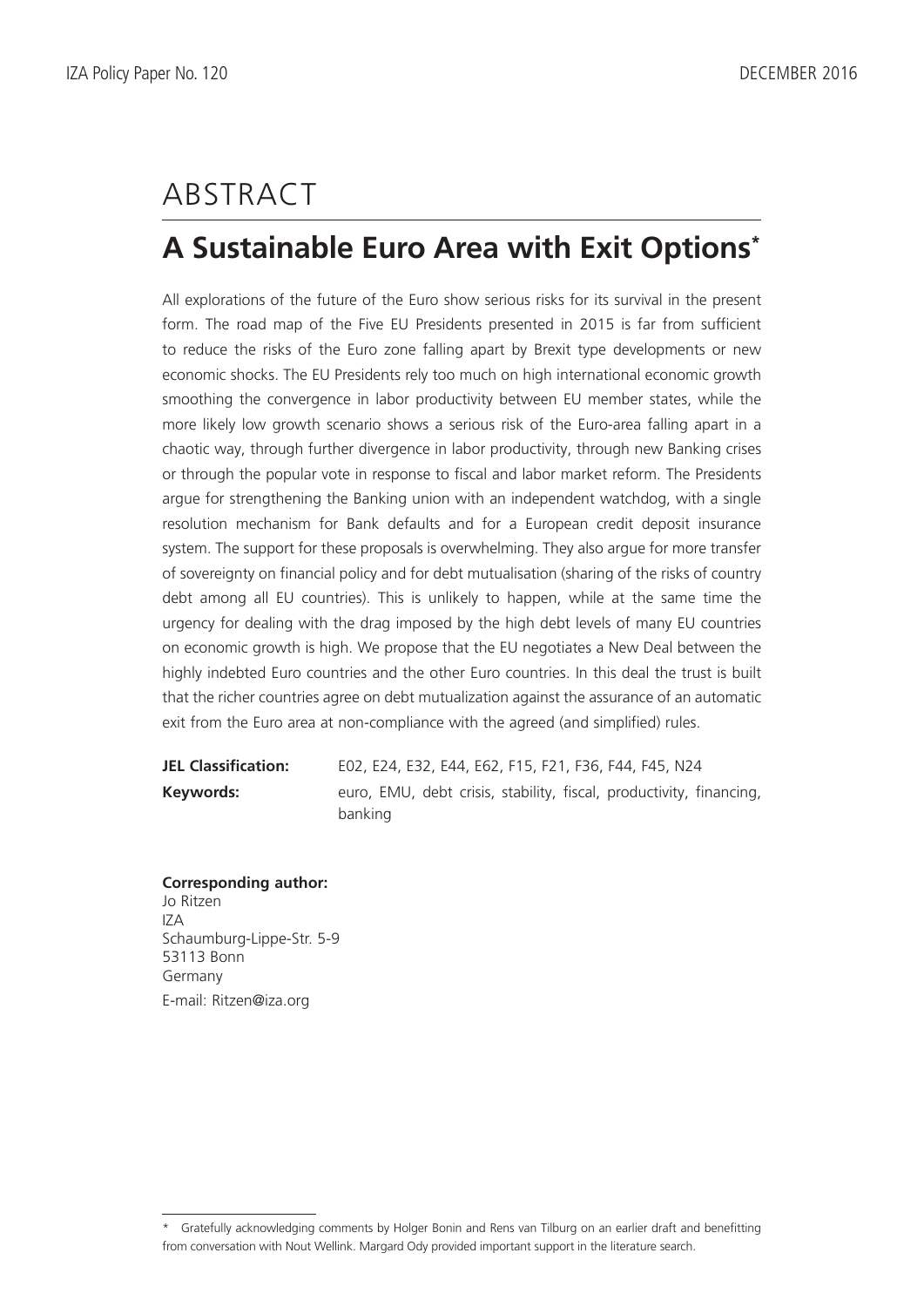# **Contents**

- 1. The Euro as a Decisive Step
- 2. Eu(ro)phoria 2000-2008
	- 2.1 Bliss and divergence
	- 2.2 Private Banks pre-crisis
	- 2.3 Conclusion
- 3. The Euro and the Financial Crisis 2008-2014
	- 3.1 A tale of two shocks
	- 3.2 Banks in the crisis
	- 3.3 Conclusions
- 4. Makeshift repair
	- 4.1 Never waste a good crisis?
	- 4.2 Banking: response and repair
- 5. A sustainable future 2017-2030
	- 5.1 Introduction
	- 5.2 Secular growth?
	- 5.3 Vision Five Presidents
	- 5.4 The Banking Union moving forward
		- *5.4.1 Supervision, resolution and deposit insurance*
		- *5.4.2 Finance beyond the Banking Union*
		- *5.4.3 The ECB*
	- 5.5 Dealing with the debt overhang
	- 5.6 A New Deal with exit as an option
- 6. Conclusions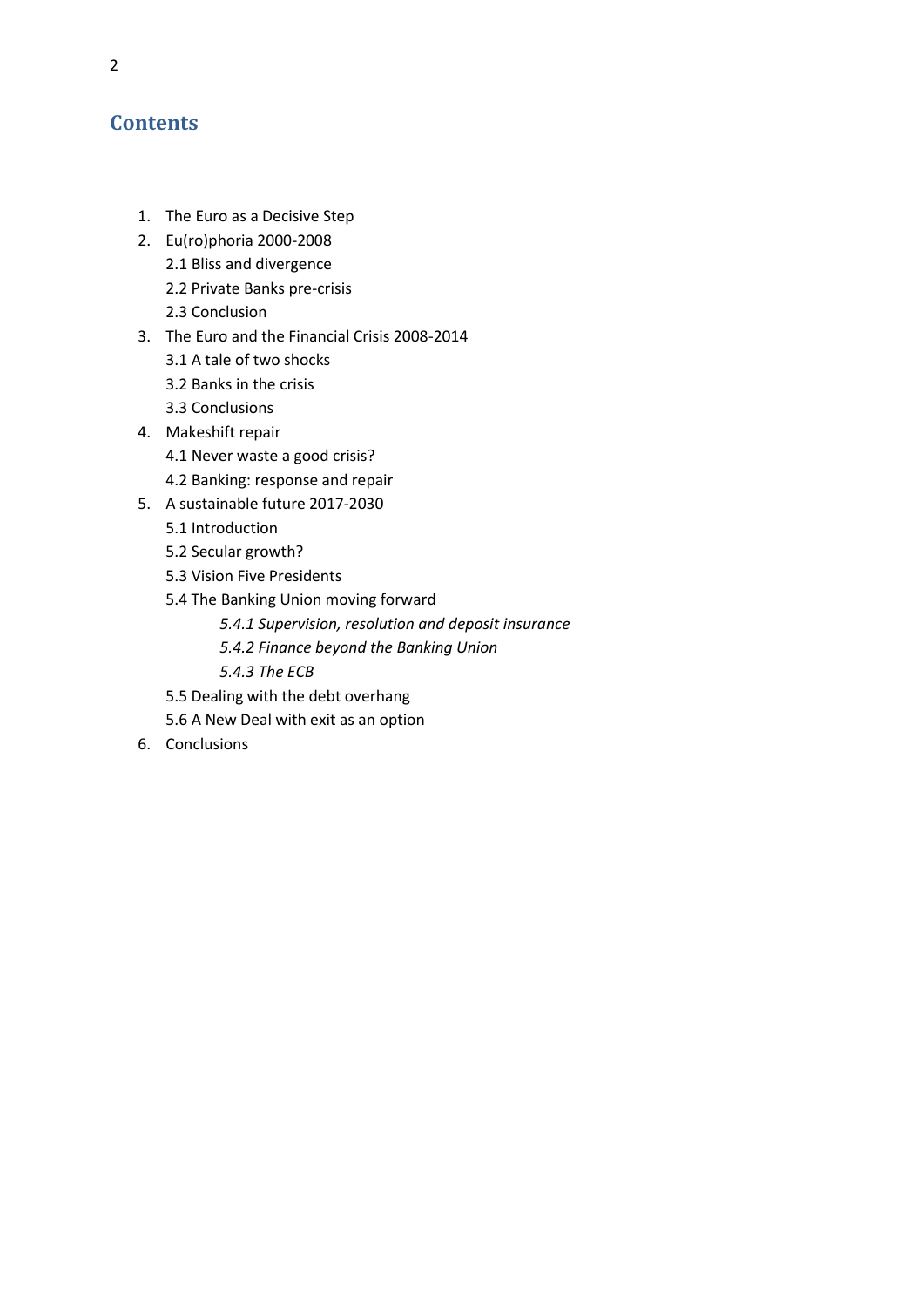## **1. The Euro as a Decisive Step**

The sustainability of the Euro has been the subject of ample consideration (for example: Baldwin and Giavazzi, 2015, 2016, Stiglitz, 2016 or Flassbeck and Lapavitsas, 2015). The one thing which emerges from all explorations is that there are serious dangers for its survival in the present form. The policies proposed by the Five EU presidents (EC, 2015)<sup>2</sup> provide important elements for a road map for sustainability, in particular for a "Banking Union". However there is also broad agreement that more needs to be done to ensure the survival of the Euro as we know it in 2016 and that the required changes cannot occur without treaty changes (Baldwin and Giavazzi, 2016).

The present paper attempts to put these analyses into perspective, discussing the ins and outs of the proposals, concluding that the best guarantee for a survival of the Euro is a New Deal with debtmutualization and automatic exit, while strengthening the "Banking union" possibly also for non-Euro EU countries. Automatic exit in case of non-compliance with the rules is the one side of the bargain, the agreement of the richer EU countries on debt-mutualization is the other side.

The Maastricht Treaty signed in February 1992 laid the basis for the EMU (European Monetary Union). The response was overwhelmingly favorable. The EMU would complement an EU as a means to create a better and fairer life for all citizens, to prepare the EU for future global challenges and to enable each of its members to prosper. The Euro would be introduced for those EU countries willing to engage in an ever closer union. The political leaders thought of this as an economic policy serving the political goals of peace and prosperity in Europe. The Euro would be helpful to if not the savior of continued peace and prosperity in Europe. It would also be a vehicle for convergence between the richer and the poorer parts of the EU.

The Delors report (1989) had provided the stepping stone for the Euro as the currency of the EMU. The EMU would cement the relations of the EU Member States while at the same time making their joint positions against the outside world much stronger. The EMU would become a dominant international player and an important party for international organizations. It would be a reserve currency. Countries have to hold foreign exchange reserves for the eventuality of shocks. The pooling of reserves at the level of the European Central Bank meant that fewer reserves would be needed in the Euro-area compared to the pre-EMU state. Benefits of the EMU would also stem from reducing transaction costs and eliminating exchange-rate uncertainty within the Euro-area.

The far-reaching Maastricht treaty decision had a specific political context of the French desire to move forward on an ever closer Europe in combination with the German reunification in 1990. The German reunification needed the consent of France and the UK. French President Mitterand gave his approval in exchange for German Kanzler's Kohl agreement with the introduction of the EMU. The UK Prime Minister Major also agreed with the reunification but precisely on the basis of the opposite condition on the EMU: that the UK would be able to opt-out from the EMU.

1

<sup>&</sup>lt;sup>2</sup> The five Presidents were: Jean-Claude Juncker, President of the European Commission; Donald Tusk, President of the Euro Summit; Jeroen Dijsselbloem, President of the Eurogroup; Mario Draghi, President of the European Central Bank; and Martin Schulz, President of the European Parliament. This report builds on the report 'Towards a Genuine Economic and Monetary Union' (the so-called 'Four Presidents' Report'), on the Commission's 'Blueprint for a Deep and Genuine EMU' of 2012, which remain essential references for completing EMU as well as on the Analytical Note 'Preparing for Next Steps on Better Economic Governance in the Euro Area' of 12 February 2015.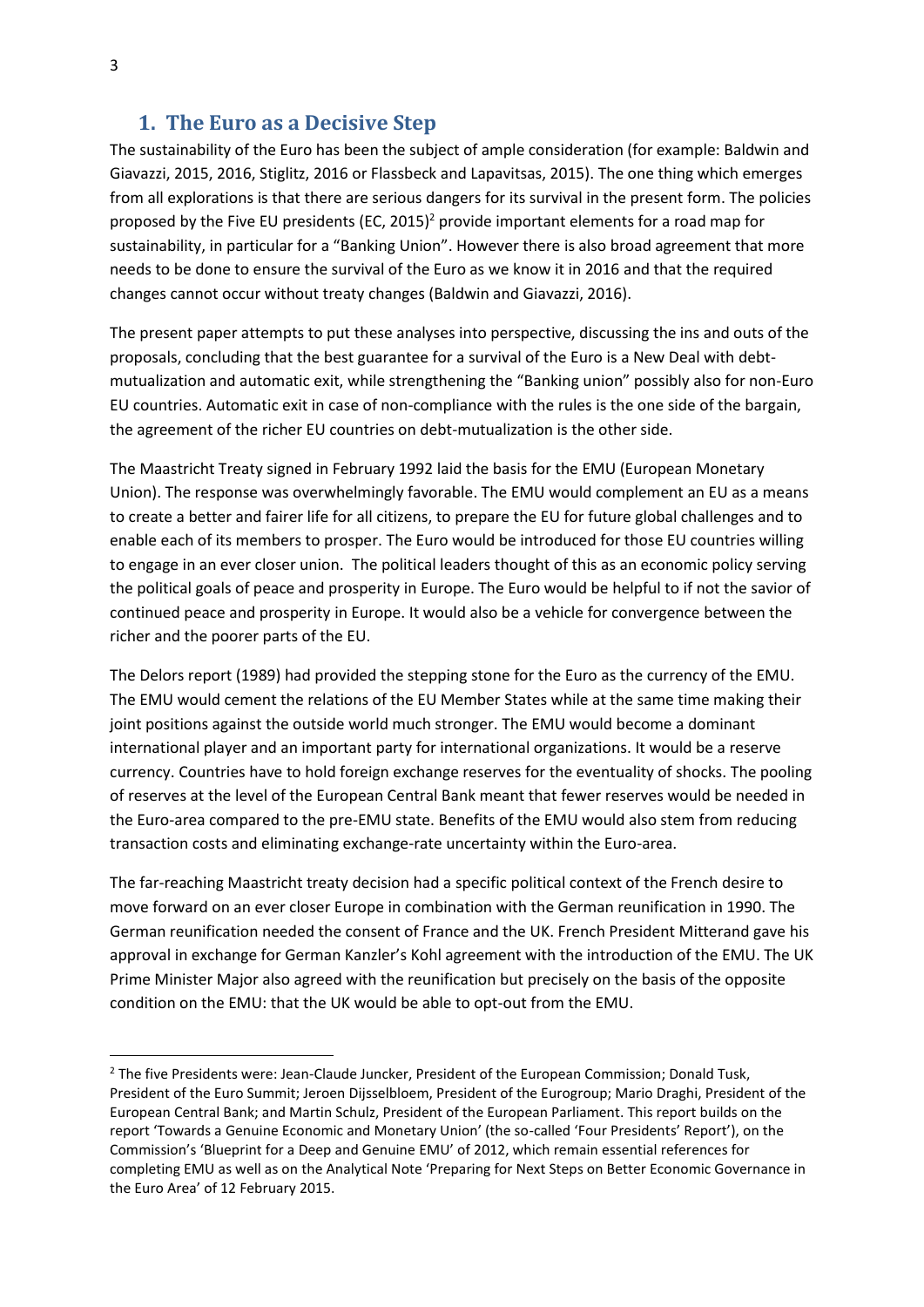The Euro was defended first and foremost on political grounds: to contribute to a Europe which could stand tall in the forces of globalization and protect in that way the European way of life and the cherished European values and culture. It was also meant to bring convergence in economic growth between the North and the South. There was a minor sales pitch towards the broader public in that the transaction costs of buying and selling currencies would disappear realizing an additional growth rate of .4 % per year for the Euro-area.

The Maastricht treaty could build on the success of the European Monetary System (EMS). The EMS had been able to reduce the short-term volatility of exchange rates between European Community currencies, thanks to a mixture of converging inflation rates and interest rate management which targeted the exchange rate.

The EMU would be enshrined in the Stability and Growth Pact (SGP). The SGP was the pledge of members of the European Union (under the [Maastricht Treaty\)](https://en.wikipedia.org/wiki/Maastricht_Treaty) to limit their [deficit spending](https://en.wikipedia.org/wiki/Deficit_spending) to a maximum of 3% of GDP and debt levels to 60% of GDP (unless serious shocks would prevent countries from doing so). The responsibility for maintaining the rules of the stability pact were left to the individual member states. The SGP criteria were only concerned with the public sector. Private debt was ignored. At the time no-one believed that private debt might end up on the Government slate as happened repeatedly in the crisis (and still might be happening in 2016 if the Italian Government would need to save private banks). This was not just the payments for the deposit insurance but for the full amount of savings and the investments made by the owners (the share and bond holders). The SGP framework assumed that real exchange rate misalignments within the Euro area, and current-account imbalances, would be considered as symptoms of the underlying fiscal imbalances, assuming that convergence in productivity and economic growth would occur anyway. In other word the assumption was that the EMU just had to safeguard the "fisc" (by imposing maximum levels on Government deficits and debt).

The founding countries of the Eurozone were Germany and France, with other EC countries agreeing to the compromise. The compromise was between the in the philosophical differences of Germany, a federal state with strong regional governments and France, with a more centralized system of government. Germany saw the Maastricht Treaty, the framework for the Euro, as a set of rules, necessary for decentralization. France saw the framework as flexible, to be overseen by a European Government, to be developed in the near future.

The EMU would pertain to all EU countries which satisfied the "convergence criteria". Countries could opt-out by referendum, as happened in Denmark. In 2000 11 out of the then 14 European Union countries changed their currency to the Euro. At the time of the beginning of the crisis 19 member states were part of the EMU.

The EMU did not satisfy the criteria for an "optimal currency area": similar inflation rates, similar business cycles, financial market integration, labor and capital mobility, the degree of economic openness and fiscal and political integration (as first defined by Mundell, 1961). But the EU politicians at that time thought that the Euro would spur the development towards an optimal currency area, with the SGP framework as guiding principle. Many economists were critical of the introduction of the incomplete framework of the Euro with national independence for the fisc (e.g. Friedman (1997). Countries gave their national currencies up at entry in the EMU. They could no longer dispose of devaluation as a means for correcting a relative decline in competitive position, with the notion that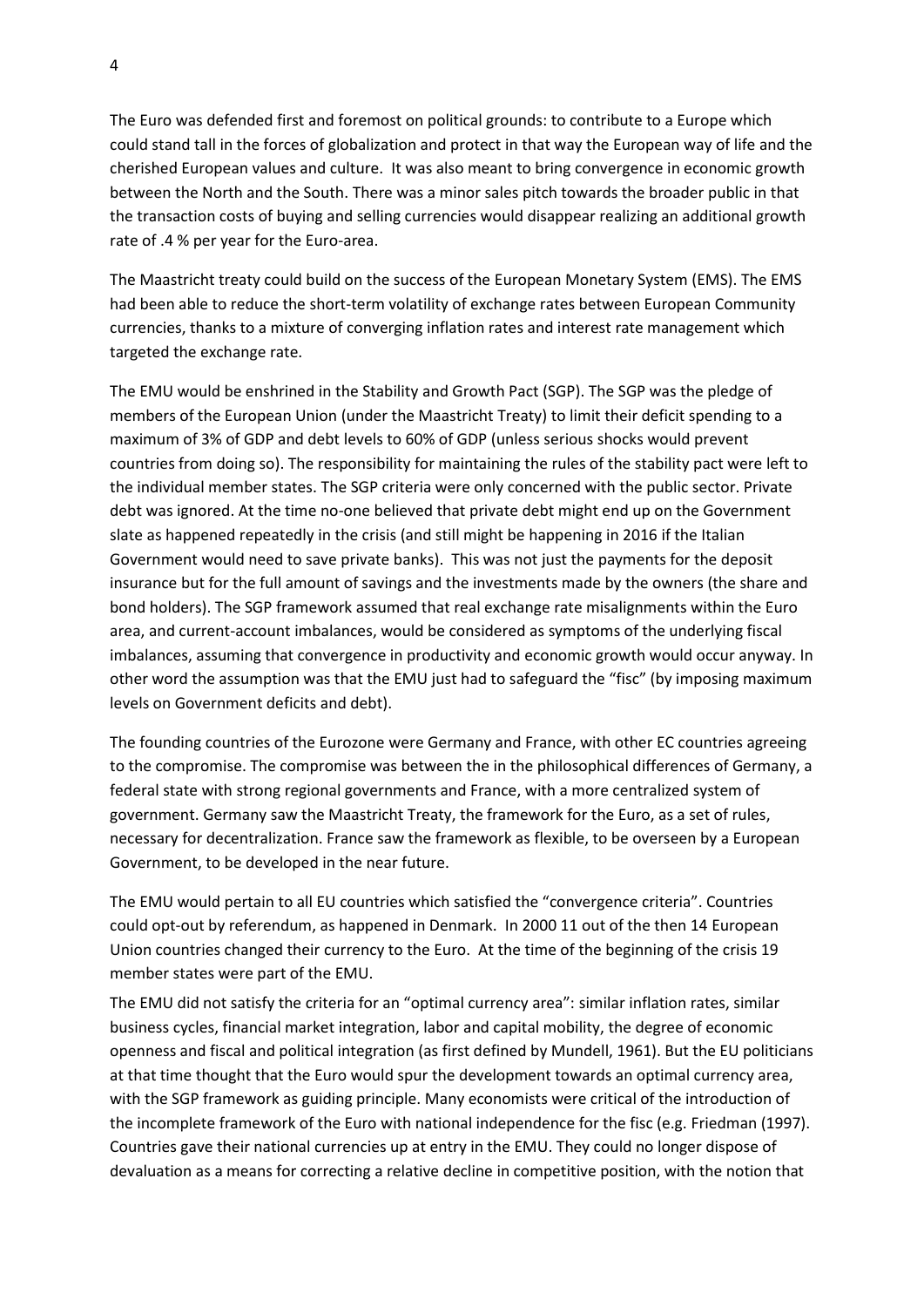shocks would be absorbed by fast adjustment in economic structures (read: deregulation) and through national fiscal policy (read: budget cuts and higher taxes). There was little awareness that such a process of "internal devaluation" might have extra-ordinary political costs. More over the notion was widespread that serious relative price adjustment would never have to occur.

Lastly there was the trust in the automatic stabilizers of the individual member states. The impact of a drop in world trade on the economy of a country depends on the state of the economy and on the feathers in the pillow of automatic stabilizers. Automatic stabilizers provide a cushion against the shock in the form of extra Government spending for unemployment benefits, so that consumption does not drop as fast as the loss of earnings due to the loss in trade. Ups and downs in trade (business cycles) have been of all times.

At the time of the introduction of the Euro there were already concerns about the banking system. They did not have anything to do with the introduction of Euro, but were the result of the globalization of finance (Eichengreen and Bokyeong, 2016) in the 1990s and thereafter. There were questions whether National Central Banks were well enough equipped to deal with the increasing complexity of what were called "financial vehicles" while at the same time it could not be ruled out that private rating agencies were not acting in concordance with their clients, in contrast to their image of independence.

The early years of the Euro (2000-2008) were like bliss. The concerns expressed at the introduction of the Euro of too little control did not find support in economic development (section 2). World trade growth was high and created a sense of happiness and success of the Euro, even though under the surface the vulnerabilities of the Euro to the coming shock increased substantially. Part of these vulnerabilities was visible in the widespread neglect of the rules of the SGP without the application of sanctions. The sounds of the alarm bells of fiscal irresponsibility, of divergence in competitiveness, of housing and asset booms were smothered by economic growth and decreasing unemployment.

The crisis hit the EU and the Euro in two successive stages: the imported crisis from the default of the Lehman Brothers Bank in the US, followed by the admission of the Greek Government that the actual data on the Greek Government's budget deficit (12.5% of GDP) were twice as high as the numbers provided by the previous Greek Government.

In section 3 we describe how the crisis affected countries. Like other crises before this economic crisis turned into a banking crisis, in a vicious loop between the financial side and the real side of the European economies. The inadequacy of the supervision of the banking system was aggravating the crisis seriously.

The response and repair period after 2008 is characterized by too little too late, mostly because of the absence of a single authority on the Euro level to act quickly. In section 4 we present the main lines of this response in the form of the rescue of Greece from a default, the repair in the banking system, the introduction of new instruments like the European Financial Stability Facility and the European Stability Mechanisms. Also the European Semester was introduced to help countries to safeguard the rules. It is remarkable how little of the available knowledge on "crisis management" (derived from earlier crisis like the East Asia crisis of 1997-1998) was used. Banks were rescued on the costs of taxpayers.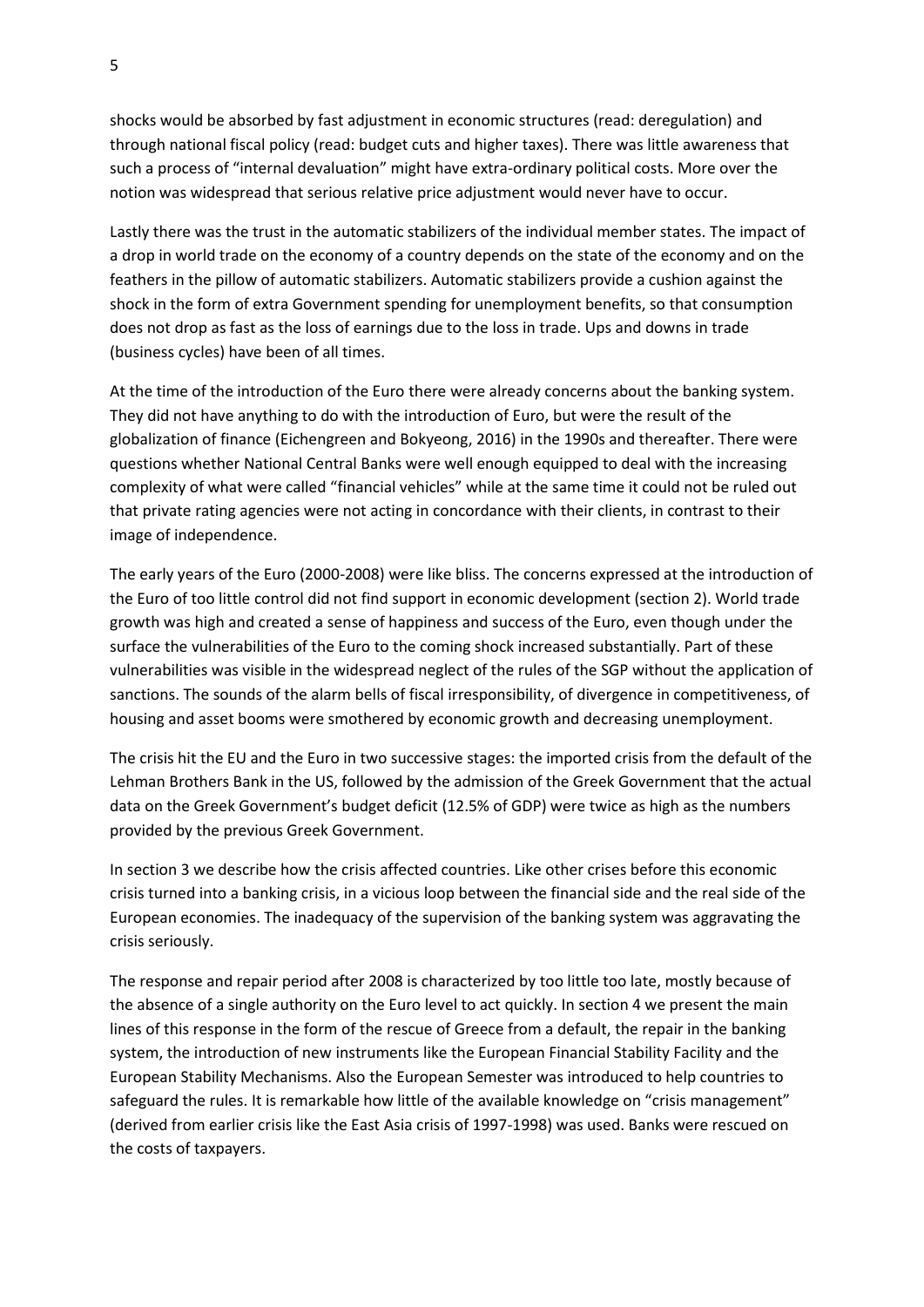Section 5 looks into the future (the next 15 years) of the Euro. This future is set in the context of low economic growth as predicted by Gordon (2015) and Summers (2014). We juxtapose the answers to Euro-area challenges to those of the Five Presidents' report of the EU (EC, 2015). This Report' says : "Europe's Economic and Monetary Union (EMU) today is like a house that was built over decades but only partially finished. … we will need to take further steps to complete EMU" (European Commission 2015). It proposes the completion, in the long run, of three unions to match the Monetary Union: Economic Union (including Banking Union and Capital Market Union), Fiscal Union, and Political Union. While the Five Presidents' report was an important step in getting the debate going, it seems to be unrealistically ambitious in the long run – essentially pushing all the way to something like a United States of Europe. At the same time, it is insufficiently ambitious in the short run – shying away from the needed reforms that would bring about more convergence by –amongst others dealing with the debt-overhang in many of the Southern countries. This would require a treaty change (as also Baldwin and Giavazzi, 2016 suggest). Half-measures and muddling through will not do the job. They are likely to lead to a chaotic falling apart of the Euro at the time of a new crisis (for example, if the support for Italian banks might exhaust the willingness of Germany to contribute). Also Stiglitz (2016", p. 239) is clear on the point that the Euro is unsustainable. It is –in his view- either more Europe (more economic and political integration, for which little appetite exists) or less (a dissolution of the Eurozone in its present form), while others see alternatives (like Baldwin and Giavazzi, 2016).

We suggest that three steps are to be taken for ensuring the sustainability of the Euro:

- The introduction of controlled exit, either by popular vote or automatically in case of the breach of the rules for coordination. This is argued as a means to ensure the coordination of the economic and fiscal policies needed for convergence, when countries refuse to transfer authority, so that there is no "sovereign", no common authority at the EU level who is responsible for that coordination. The present solution for the lack of a European Sovereign is the "semester" (in which countries submit their budgets for approval by the European Commission). This "semester" approach has highly sophisticated to the point of complexity which very few still are able to comprehend. At the same time it only leads to the kind of popular dissent which might bring countries at the end to leave the Euro in an uncontrolled fashion. It is still the country which has to do the dirty job of policy reform (like: more flexibility on the labor market, budget cuts and tax increases), laying the blame on "Europe". We propose as an alternative to create an automatic "controlled" exit options in order to ensure adherence to agreed rules setting the framework for policy coordination. Exit would replace the present system of sanctions for non-adherence to agreed rules. It is up to the country to decide: being part of the Euro (and satisfying the rules) or not.

- The "debt-overhang" of highly indebted countries needs to be taken care of. This requires a New Deal in which on the one hand countries with a debt overhang find that part of their debt is "mutualized" in exchange for an agreement on automatic exit of countries from the Euro.

The Banking Union needs completion. The common banking supervision for the Euro-area needs to be strengthened further. Perhaps the banking system needs a further overhaul, with a separation between the "savings banks" with a public function and commercial banks. For commercial banks it is clear that both the benefits and the costs of the risks are for the shareholders and the savers: they cannot be transferred to the Government or to an insurance fund in case of a default. These could be the steps to be taken in the "Banking Union" as part of the EU.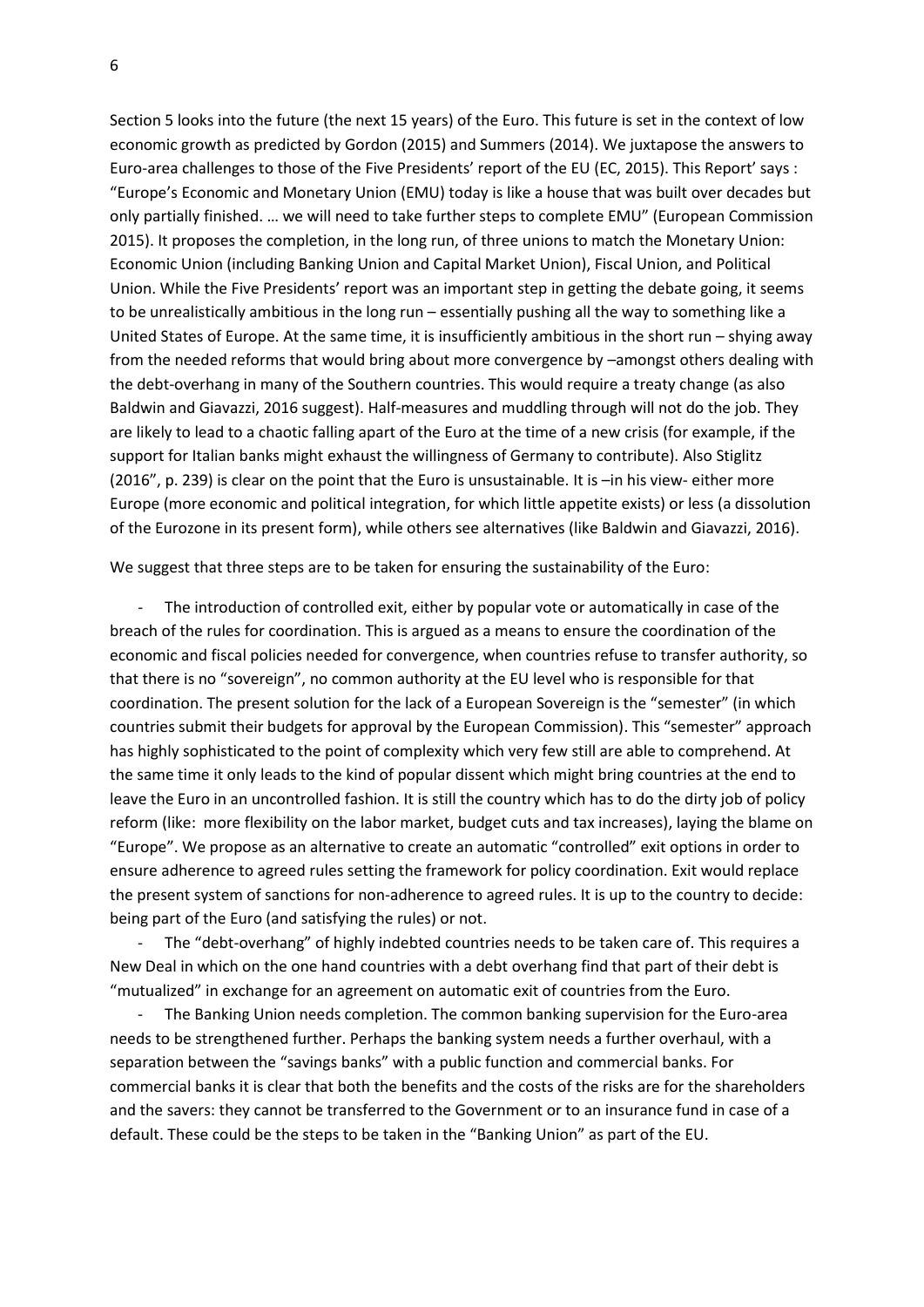The Banking Union as proposed and already partially implemented can move forward fast and might involve all EU countries. It is amazing that the banking reform has taken so long. Popular support would have been overwhelming.

## **2. Eu(ro)phoria 2000-2008**

#### **2.1 Bliss and divergence**

The early years of the introduction of the Euro were happy years. Economic growth was relative high and unemployment decreased pretty much all over the Euro area. This was not only a Euro-success, but also the result of world trade growth. World trade growth as shown in Figure 1 recuperated in the early 1990s and kept swinging upwards until it reached its highest point in 2008.



#### Figure 1 World Trade Growth

#### Source: World Trade Organization

The Euro was supportive in translating the relatively high growth rates of world markets to the Euroarea countries and to the EU as a whole.

The Euro Area was characterized from its inception by big capital flows from the EMU core nations like Germany, France, and the Netherlands to the periphery: Ireland, Portugal, Spain and Greece. The total flow from core to periphery between 2000 and 2008 was in order of magnitude of no less than half a trillion Euro (Baldwin and Giavazzi, 2015, p 33). Private Banks in the core countries assumed that Euro-area debt was safe and without a risk of default. Also financial parties external to the EU made the same assumption. They took it for granted that all Euro-area members would vouch for each other. Therefore, private Banks and other investors were willing to hold debt at low interest rates even though some countries had quite high debt levels (e.g. Greece, Italy). At the same time, the low interest rate discouraged countries like Greece from tackling their debt levels. Investors also lend to private parties or private Banks in the periphery at low interest rates, unleashing a building boom in countries like Ireland and Spain.

At the time of the introduction of the Euro Germany had just had its "Harz reform" package turning the "sick man of Europe" into a healthy highly competitive economy with a substantial trade surplus. The reforms had been a painful process, but they paid off. Like Germany also other Northern European economies had experienced a moderate increase in wages in the years, with labor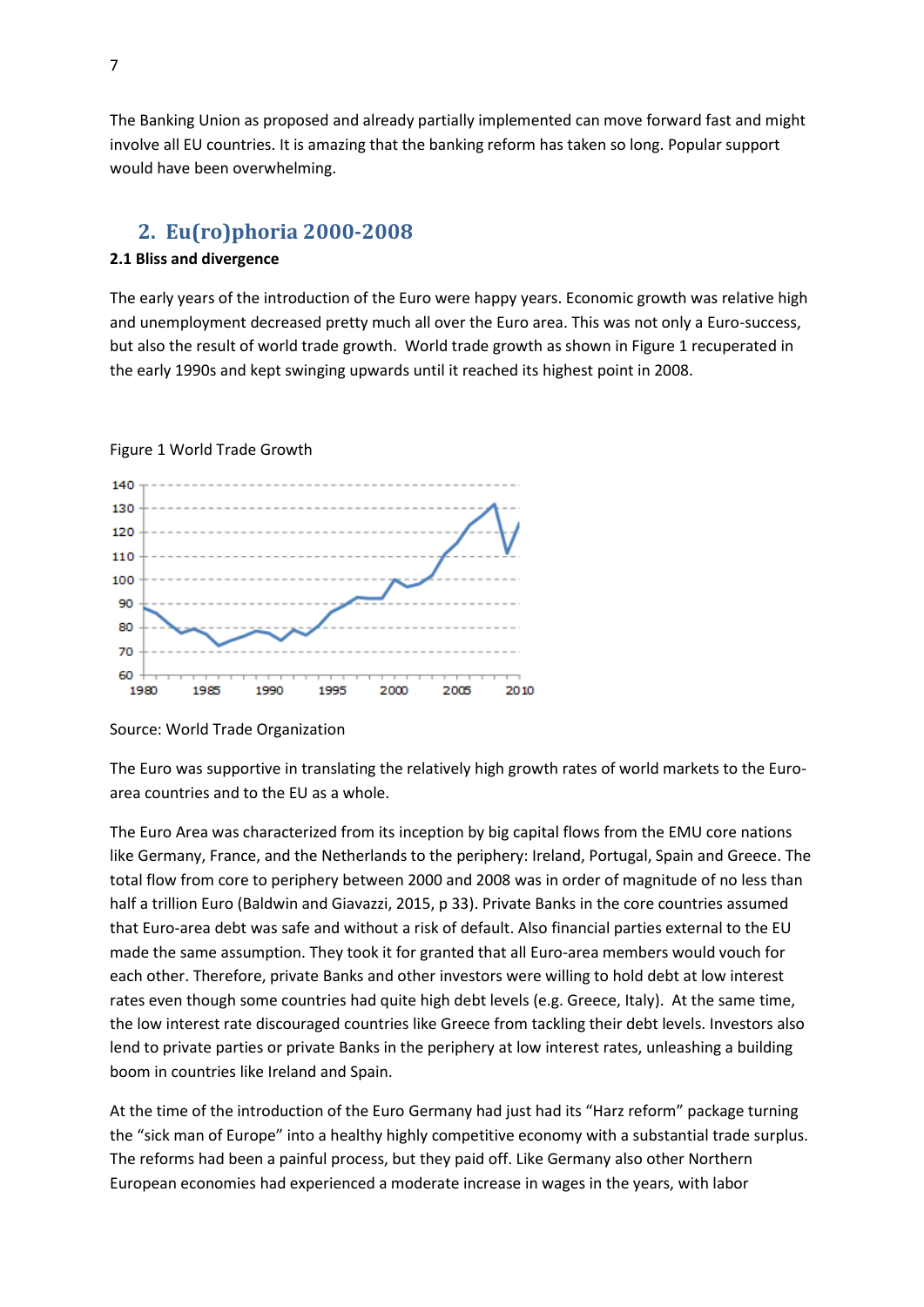productivity increasing at a higher rate than wages, leading to a gain in competitiveness. They as well had had their share of painful economic reforms, but enjoyed with Germany the corresponding improvements in competitiveness.

In contrast, Southern Europe had experienced substantial increases in wages in the decade preceding the crisis. These wage increases were not backed up by a similar increase in labor productivity. Their economies had thus lost competiveness and had seen deterioration in their external balance: more imports than exports, with exports falling and imports increasing.

It was a vicious cycle with the core constantly increasing competitiveness, increasing trade surpluses and exporting the money earned to the periphery. The cycle was vicious because the capital flows from the core to the periphery fueled to a substantial extent the increasing divergence in unit labor costs. The flows funded a housing bubble with real values far exceeding the borrowed money or Government services and Government staff without creating assets (Flassbeck and Lapavitsas, 2015). Growth in the periphery relied mainly on strong consumption, investment in the housing sector financed by debt and expansion of the Government sector (including transfer payments).

The Euro framework, the SGP –meant to ensure convergence- did little to nothing to break this cycle. More-over the SGP started to show serious breaches when Germany and France in 2000 broke the rules. They set "particularly detrimental precedents"( Feld et al., 2015) as they "negotiated" themselves away from sanctions as included in the SGP rules. Subsequently there were 34 breaches of the 3% threshold for the general government deficit between 1999 and 2007 (Feld et al., 2015). This continues into 2016, when Portugal and Spain were allowed to surpass the 3% GDP budget deficit without sanctions.

#### **2.2 Private Banks pre-crisis**

The successes and failures of the Euro are strongly related to the finance sector of the Euro-societies: the Banks. Banks are about saving and lending. You, the individual costumer, want to have your money put in a safe place hopefully with a return (interest). The Bank uses your money to lend it to an enterprise for a slightly higher interest rate (to cover its costs and the risks of lending) or to you for a mortgage. Gradually this Banking function became more extended to provide liquidity (money) to those who need it (for credit card purchases or firm investment or firm liquidity), backed by the deposits of the Banks' costumers. Banks are licensed and overseen by the National Banks of countries. There are also many other forms of financing enterprises or credit, like for example, stocks and bonds.

Licensed Banks are allowed to create money. They can lend out far more than they have in terms of savings of individuals, with the Central Bank of the country "creating" that money.

Pre-crisis EU Banks transformed fundamentally in the 1990s and in the years before the crisis, in line with the "globalization" of finance. Banks sold and bought to each other and to clients highly esoteric "financial products", like securitized investment (packages which were supposed to be low risk, because the risks inside the package compensated one another), or derivatives and options (bets on the rise or fall of a currency, a stock, or the interest rate etc.) and even second derivatives. Risk assessment became more difficult with these complicated financial products. The short-term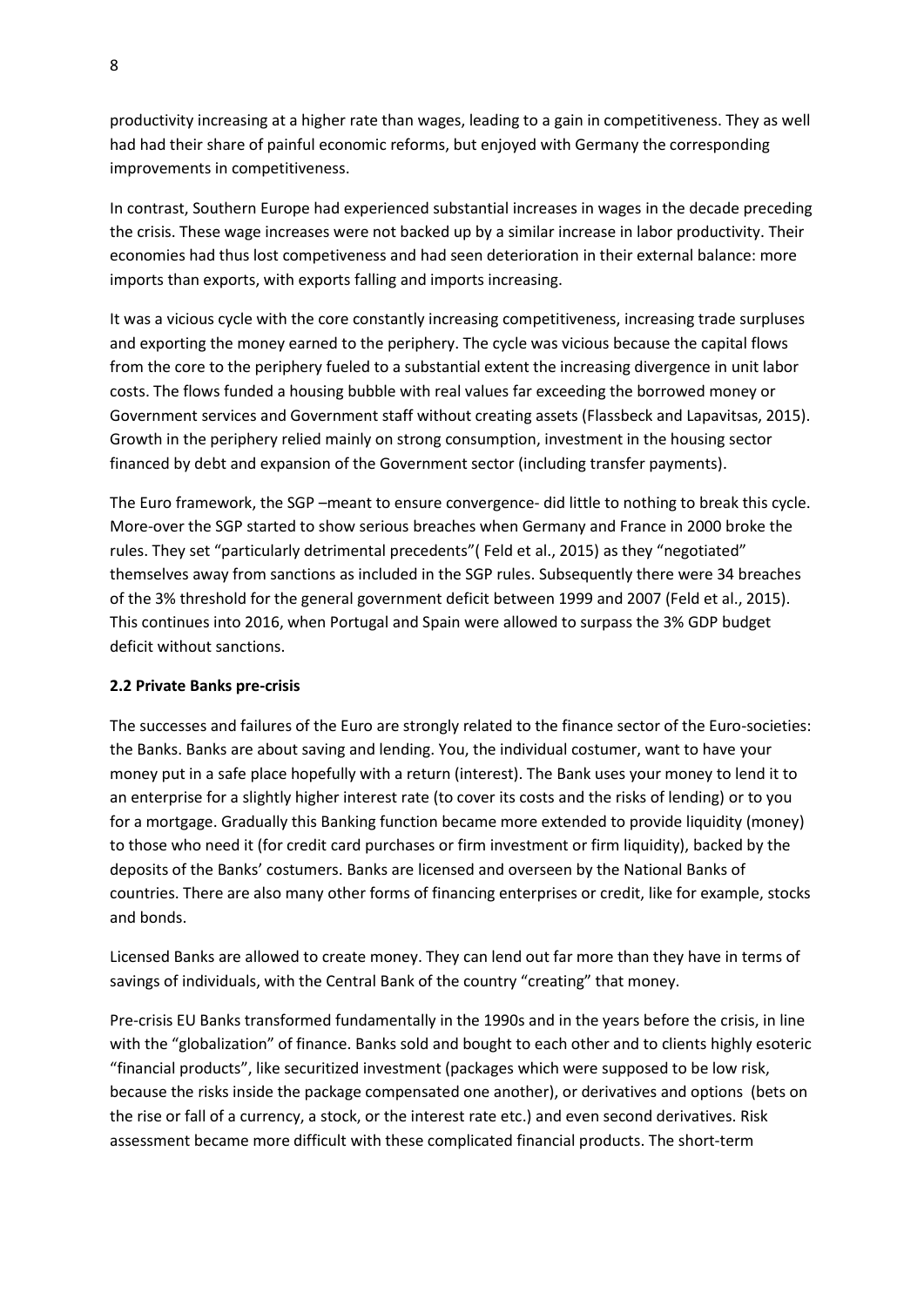orientation of shareholders of Banks was increasing, advancing procedures to put short-run gains above the long-run.

These new times were not just felt in the EU. Everywhere the globalization of finance had its impact. The increasingly fluid and complex nature of the Banking industry – via speed of change, interconnectedness and the presence of large and complex institutions generally bad at valuing risks made it difficult for regulators to see the risks that were being built up: "the institutional structure (including regulation) has not kept up with the enhanced marketability, 'changeability' and hence complexity of the industry" (Boot, 2011).

The international environment also made it hard to impossible for individual Banks (and their regulators) not to join in the risk taking. Stock- listed Banks whose profitability would lag those of its competitors faced the danger of a take-over. The Bank rat-race was in full swing with headlines of daring Bank take-overs.

(National) Central Banks discuss the trends in international finance at the forum of the "Bank of International Settlements" (located in Basel) and agree to common guidelines (not compulsory). The first guideline "Basel I" (1988) contained guidelines for the solvability of Banks (and the required capital). Basel II was a refinement taking into account the globalization of finance. The guidelines of Basel II took effect in 2007. They provided for higher capital requirements for Banks.

The EU had already taken steps to integrate its financial markets through two measures:

• The Second Banking Directive of 1989 creating the Single Banking License.

 The Financial Services Action Plan of to create a single market for financial services. Both measures had a tremendous impact on intra EU capital flows and provided the basis for the imbalances sketched above.

In this pre-crisis period Banks strongly increased their scale and scope. EU Banks learned from the US about high salaries and bonuses. Scale became a goal (even though the extensive literature on scale and scope economies in Banking provides little evidence for the economic rationale behind this, Boot, 2011). Some even argue that Banks have effectively been chasing a too big to fail premium (the fact that big and interconnected Banks are seen as safer and hence can borrow against lower costs, Benink and Benston, 2005)

The European Banking system was known to be frail, long before the crisis erupted. Some financial experts warned in 2005: "If the Bank regulatory structure in developed countries, particularly those in the EU as well as the US were not changed, considerable private and social costs could be incurred" (Benink and Benston, 2005). Words that came back to haunt the Euro-area during the crisis.

## **2.3 Conclusion**

What would have happened if the Euro would not have been introduced? It is likely that economic growth in that period would have been less, but it is equally likely that the periphery might have done more in generating policies for increasing labor productivity. Under the "old" EMS some of the core countries, like Belgium, Germany, and the Netherlands might have had to re-valuate their currencies to the benefit of their citizens. Capital flows from North to South would have been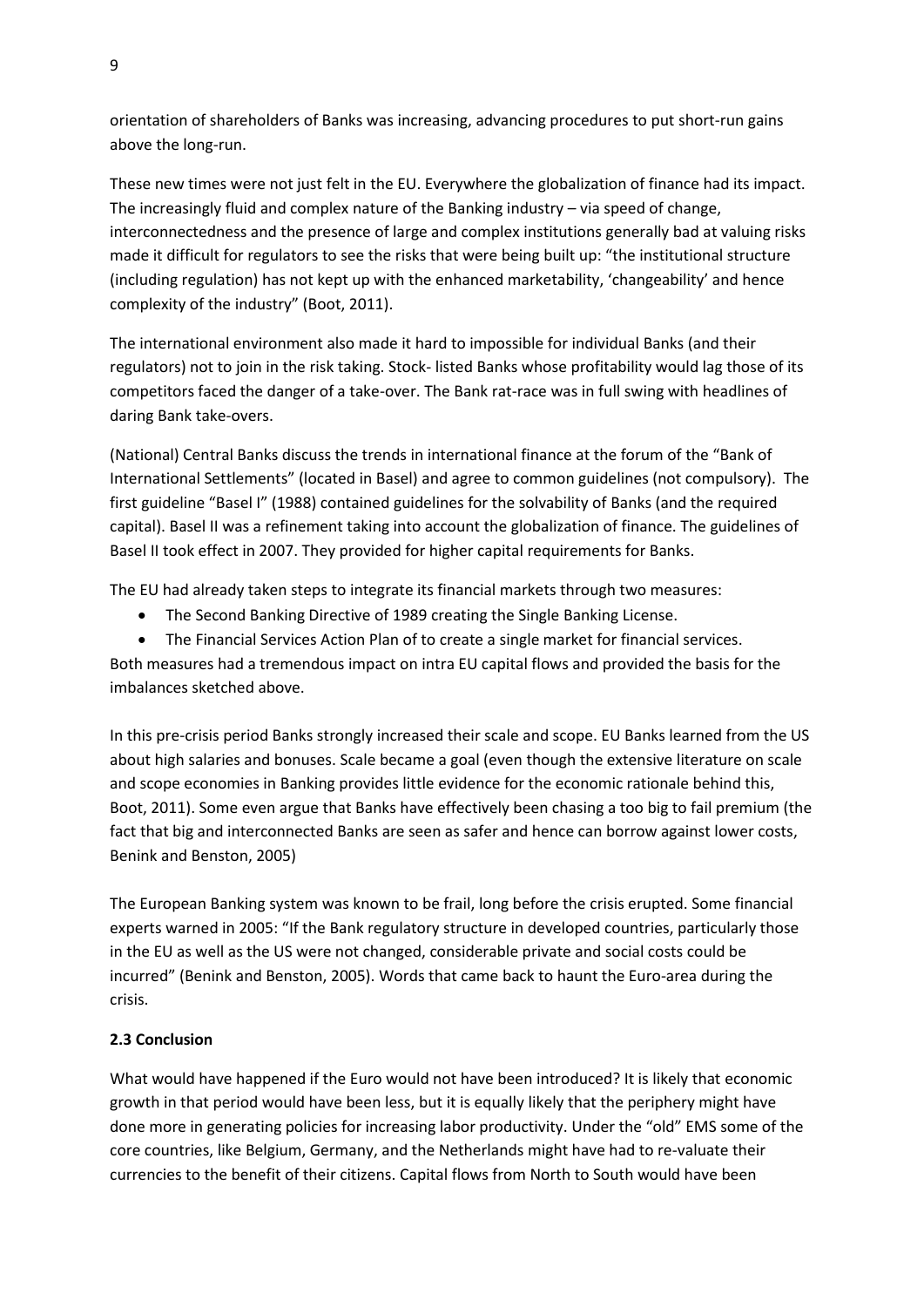smaller. The indebtedness of Southern European countries would have been less. The Spanish and perhaps the Irish building boom would have been averted. It is likely that the impact of the crisis would have been less severe as countries would have come into the crisis in a better way. On the positive side: the introduction of the Euro increased the awareness of the need for better Banking regulation and control in a period of the globalization of finance.

## **3. The Euro and the Financial Crisis 2008-2014**

### **3.1 A tale of two shocks**

Since 1929 Europe had not experienced a serious economic crisis. So Europe was led to believe that in "our" world economic crises are eradicated like the pest had been eradicated in the  $20<sup>th</sup>$  century, even though while world-wide crises continued to erupt with great regularity. For example, in 1999 East Asia suffered from a major crisis. This crisis wiped out some 10 % of GDP in several countries in one year. But Europe did not see this any more as a serious possibility in its borders.

Economic crises have been recorded since 1637 when "Tulpomania" hit the Netherlands. Every crisis is different but the general characteristics are the same: too much borrowing to buy overvalued goods or unproductive investments. These goods were tulip bulbs in the case of Tulpomania. Their market price rose in a bubble to that of a canal house in the centre of Amsterdam. Banks happily lend out money to buy bulbs only to notice that they were broke once the crisis broke out and tulip bulbs were without value. This is also a recurrent element of crises: an economic crisis always goes together with a Banking crisis.

The East Asia crisis went in a similar way: too much public and private debt. The East Asia crisis brought out an element foreign to the Tulpomania crisis: it was debt for money borrowed from abroad. Too much debt, that is to say, in relation to the productive investment financed through the borrowing. East Asian countries came into a crisis when their currencies devalued so that they would have to pay more in return for the loans they had taken in foreign currencies. Banks were unable to recoup the loans from their clients and went broke, setting in motion a downward spiral of being more restrictive in lending, followed by less investment, followed by less economic activity, followed by more Bank failures etc.

The EU story is equally simple and straightforward. It is also uncontested (Baldwin and Giavazzi, 2015). The foreclosure of Lehman Brothers brought about a shock in the Euro-area. "Lehman Brothers" stands for the start of a sharp recession. Lehman Brothers brought about the fall in world trade of Figure 1 in 2008. This meant that exports dropped substantially in most countries, which meant fewer earnings and job losses, which meant less spending in countries, leading to further job losses and less spending: a spiral downward. In that spiral Banks get in trouble because some of their investments turn sour and cannot be recouped. In response they become far more selective in choosing new loans, so that investment drops, adding to the decrease in earnings and consumption while aggravating unemployment.

The foreclosure of Lehman Brothers was just a single even, relatively small on the scale of finance world- wide. Nevertheless, it brought the entire US credit market to a halt within hours, spreading to the rest of the world within days. The foreclosure of Lehman Brothers was due to overextended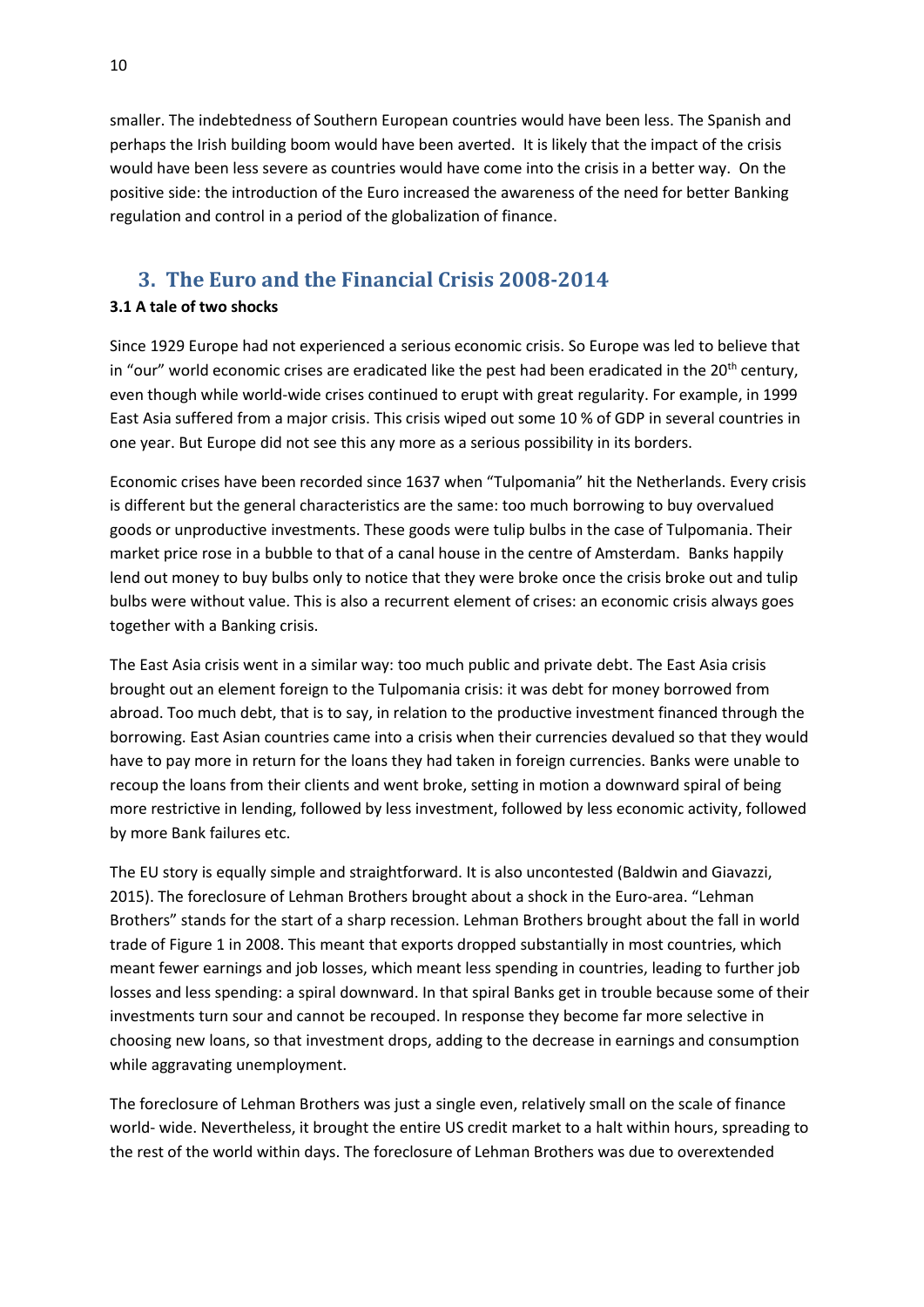lending for mortgages ("subprime lending") in the US while hiding these huge risks in "securities". By the way: these securities were approved by the rating agencies as rock-solid<sup>3</sup>.

The downward spiral also hit the EU with a closely integrated financial market with the US. It then turned out that in many Euro countries private Banks had taken disproportional risks, without the National Banks (supposedly safeguarding the system) intervening. These risks were of two different types:

- The new "financial products", like securitized mortgages or derivatives, which turned out to be heavily overvalued. These were more or less "US"-induced causes of the crisis.
- The real estate market in particular in Ireland and in Spain, a local component of overvaluation of assets. These were to a large extent financed by Banks from other EU countries.

The crisis struck Southern economies in a vulnerable state, with relatively low competiveness, high indebtedness and substantial trade deficits. But also in the core Euro-area the combination of overvalued housing prices and credit market restrictions which Banks had imposed on themselves at the beginning of the crisis had a serious impact on the economy as well as on the Banking sector.

Then a second shock hit the Euro-area (and solely the Euro-area). This one was home-grown: Greece, contrary to the first Lehman Brothers shock, imported from the US. The Greek Government announced that previous Governments had lied about the real budget deficit and the real amount of debt. The rules of the SGP had been grossly violated. This was aggravated as some EU member states had turned to "securitizing" future government revenues to reduce on paper their debts and/or deficits, thus masking their real debts and/or deficits.

Financial markets feared for a risk of a sovereign default in combination with defaults of many of the private Banks. Since many of these loans had been financed by private Banks of other Euro countries, such a default might trigger off a spiral of defaults all over the EU.

The crisis subsequently spread to Ireland and Portugal, while raising concerns about Cyprus, Italy, and Spain essentially in a domino effect with Banks getting in trouble because of "bad loans" (which had looked so good at the time when they were made). Banks went bust loading their burdens onto Governments.

The pre-crisis debt boom was a major explanation for the depth of the crisis (Baldwin and Giavazzi, 2015, p. 61).

Table 1 shows how much the EU and the Euro area were affected by the crisis in economic growth.

**<sup>.</sup>** <sup>3</sup> The story is best told by the movie "The Big Short" (2015).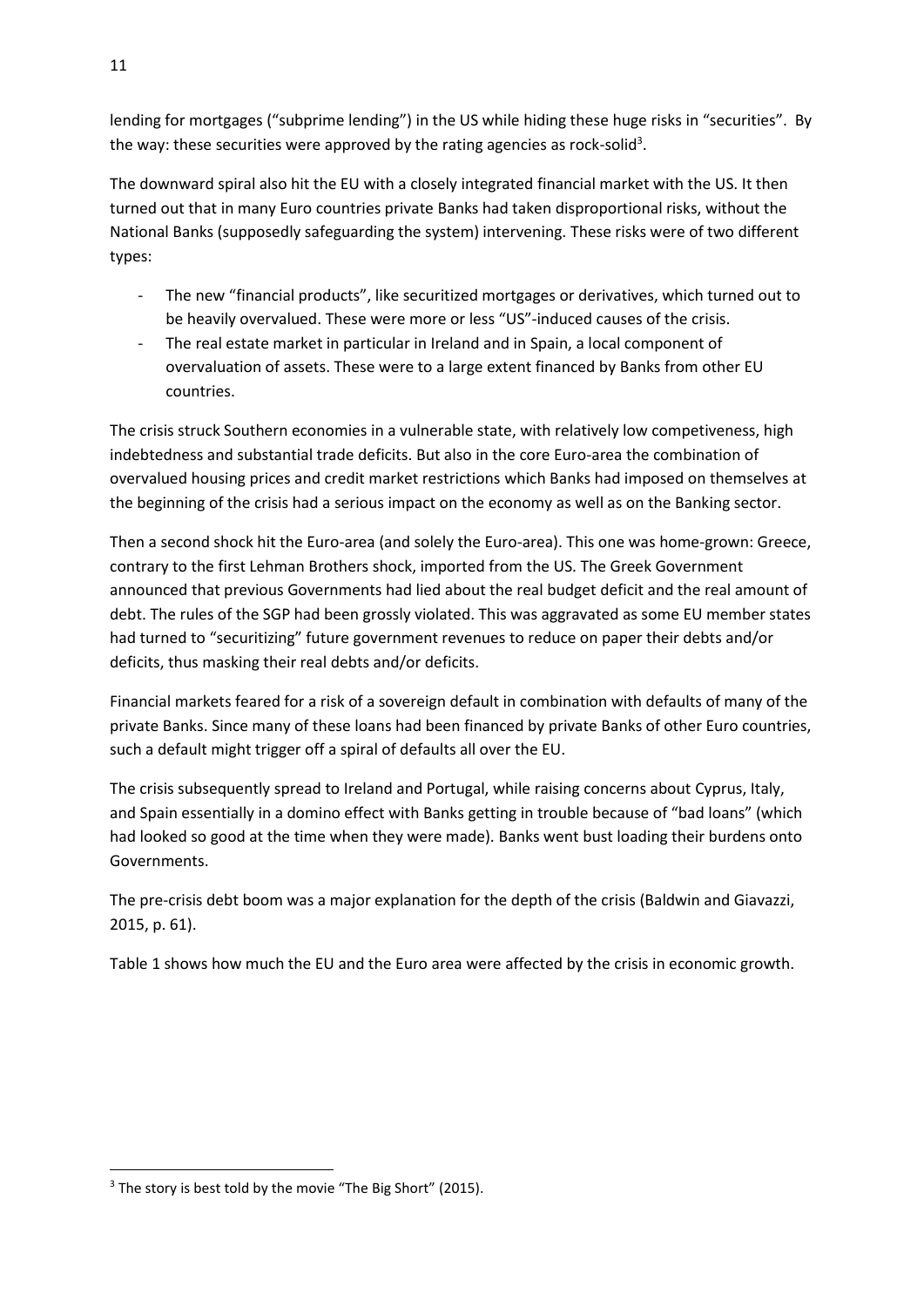Table 1

#### **Real GDP growth 2007- 2014**

|           | 2007 2008 2009 2010 2011 2012 2013 2014*      |  |  |  |
|-----------|-----------------------------------------------|--|--|--|
| EU        | 3.3% -16.4% 8.2% 11.4% 11.9% 10.6% 3.3% 3.1%  |  |  |  |
| Euro area | $3.0\%$ 0.4% -4.4% 2.0% 1.6% -0.7% -0.5% 1.2% |  |  |  |

#### Source: [IMF World Economic Outlook, April 2014](https://www.gfmag.com/global-data/sources/source-for-country-pages)

The crisis had significant adverse economic effects and labor market effects, with unemployment rates in Greece and Spain reaching 27%. It was blamed for subdued economic growth, not only for the Euro-area, but for the entire European Union. As such, it can be argued to have had a major political impact on the ruling governments in 10 out of 19 euro-area countries, contributing to power shifts in Greece, Ireland, France, Italy, Portugal, Spain, Slovenia, Slovakia, Belgium and the Netherlands, as well as outside of the euro-area, in the United Kingdom. It is unlikely that a Brexit would have occurred in the absence of this crisis.

Most states in Europe had to bail out several of their most affected Banks with recapitalization loans or by a take-over. First –in 2009- a group of 10 central and eastern European Banks had to be rescued. The bail-out sums sharply increased Government debt and deteriorated [debt-to-GDP ratios.](https://en.wikipedia.org/wiki/Debt-to-GDP_ratio) Second, in the first few weeks of 2010, there was renewed anxiety about excessive national debt, with lenders demanding ever-higher interest rates from several peripheral countries with higher debt levels, deficits, and current account deficits. This in turn made it difficult for four out of eighteen euro-area governments to finance further budget deficits and repay or refinance existing government debt, particularly when economic growth rates were low, and when a high percentage of debt was in the hands of foreign creditors, as in the case of Greece and Portugal.

Money flocked out of crisis countries in the periphery to the core. The core –considered as a safe haven- benefitted as it could attract money for very low interest rates. Switzerland and Denmark equally benefitted but were also harmed as they had to re-valuate their currency.

Housing prices fell, leading to Bank losses but also to many individuals who saw their house "under water" (the mortgage exceeding the house value). Citizens were faced with increased taxes and reduced benefits in order to keep Government lending within the agreed SGP criteria.

The states that were most adversely affected by the crisis faced a strong rise in interest rate spreads for government bonds as a result of investor concerns about their future debt sustainability.

#### **3.2 Banks in the crisis**

When Basel II had been introduced in 2005 Banks had mobbed against these too strict rules for the ratio between lending and deposits (the capitalization). Now Banks and Governments started to worry about their vitality. One source of worry was the exposure to the US Credit Market, with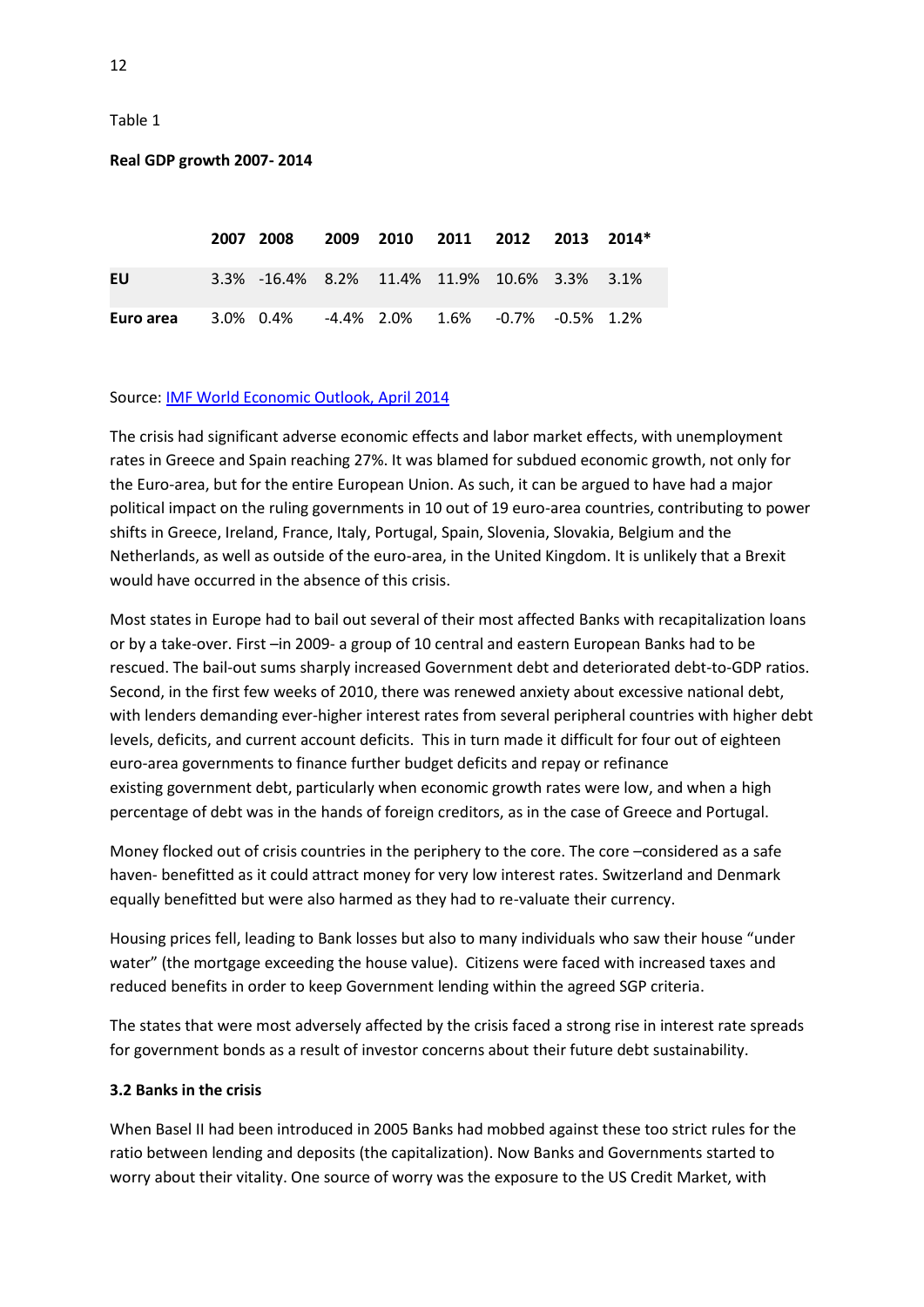subprime mortgages and "funny" financial "products. Very few Banks understood what they were about. Yet they brought in substantial bonuses for Bankers who bought and sold them, while shareholders applauded the profits these products brought in. After the subprime losses in the US in 2007 and 2008 materialized, also EU Banks turned out to be heavily exposed.

The other source was local exposure to loans which might have gone sour, in particular loans for buildings in Ireland and Spain. But also the prices paid for assets before 2007 turned out to be substantially overvalued with between 21% for the US in the period 1997-2007 (Basu, Inklaar and Wang, 2011) and 24-40% for the Euro-area between 2003-2008 (Colangelo and Inklaar, 2010). Banks were hurt when these assets (purchased with their credit) had to be sold for a much lower price than the value of the credit.

The third worry was about the loans Banks had given to Governments (to their own Government and to other Governments). With the low economic tide also other loans to southern governments (Greece and Portugal) turned toxic.

Banks had brought assets (loans) increasingly off balance through securitization so that the National Banks only learned about the real extent of their exposure when the Banks were close to collapse. Banks crashed or were saved by Governments.

Banks failed because of unregulated "greed": they went for the most profitable even if this might be more risky. For example: buying Greek Government bonds yielded slightly more than buying German Government bonds. Regulation fed this trend by valuing Greek government bonds as safe as any other OECD country, like Germany. When the risk materialized it was the public at large, and to a lesser extent the Banks shareholders that paid the costs. In that sense from a point of view of maximizing income individual Bankers have done the rational thing to take excessive risks.

The Banking crisis shook Government finance seriously. Bail out costs of Banks as a percentage of 2010 GDP ranged from a top of 30 in Ireland to a lowest of 2.9 in Spain, with an average of 6.5 for the countries which had to bail out Banks like the Netherlands (14.4), Germany (10.8), the UK (7.1), the US (5.2), Greece (5.1) and Belgium (4.3).

#### **3.3 Conclusions**

The major reason for the Euro-area crisis was simply a substantial flaw in the design of the Euro, with a misalignment of liability and control (Feld et al., 2015)." If the control and liability had been supranational – as it is in US's monetary union – the imbalances could surely have been handled without provoking a continent-wide economic crisis. It is much more likely that at least the public debt run up would have been not allowed to go so far in Greece. Likewise, if control and liability had been effectively unified at the national level, nations would have had to deal with their own debt problems, perhaps with the help of the IMF. This might also have prevented or reduced some of the pre-crisis buildups as happens among US states (most of whom have balanced budget clauses in their state constitutions)".

Moreover: "when the Euro-area was started, a fundamental stabilizing force that existed at the level of the member-states was taken away from these countries. This is the lender of last resort function of the central Bank" (De Grauwe, 2015). As a result, "Euro-area governments could no longer guarantee that the cash would always be available to roll over the government debt."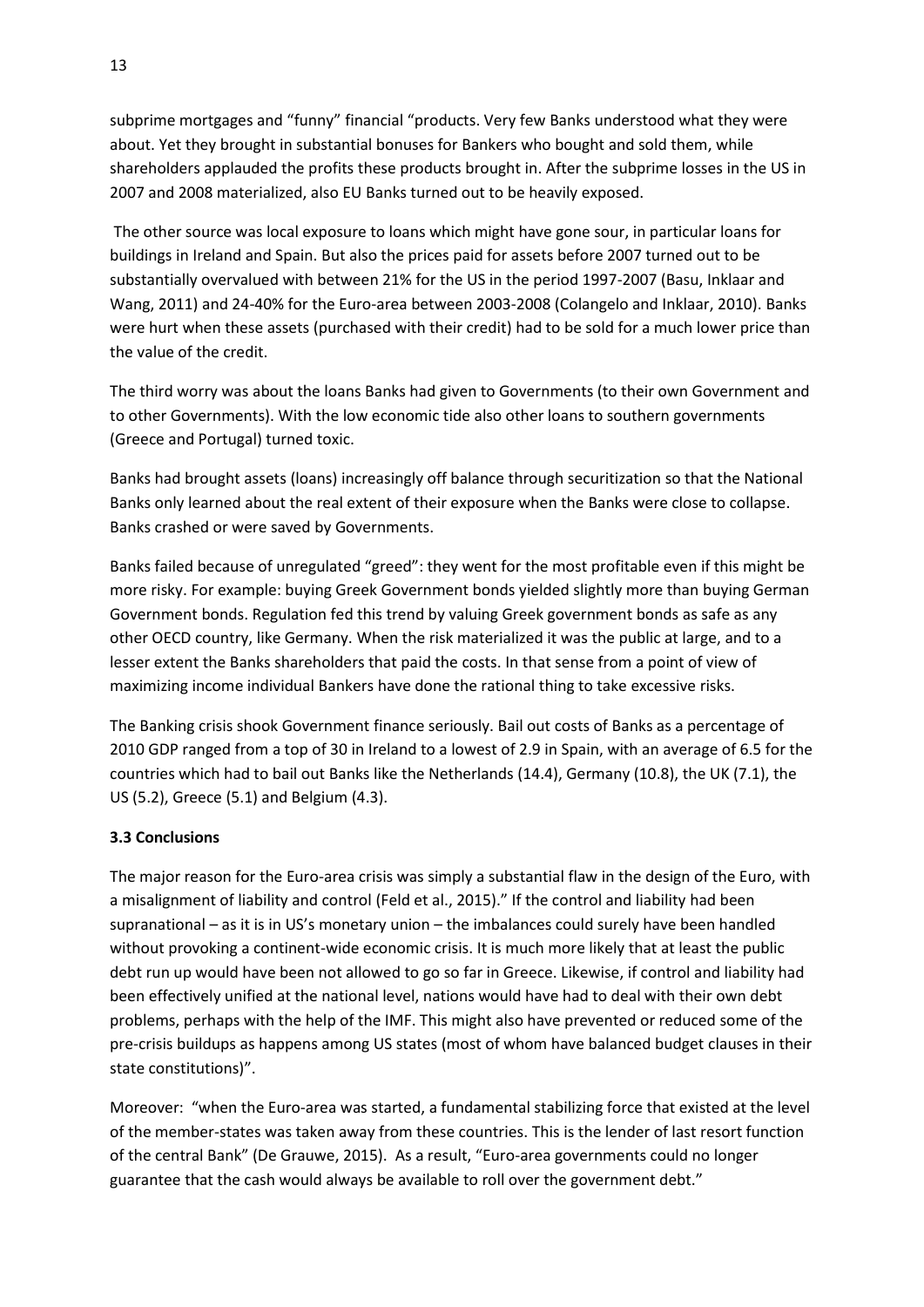Or in summary: flaws in the institutional setting of the Euro (Baldwin and Giavazzi, 2015, p. 49):

- Policies failures that allowed the imbalances to get so large;
- Lack of institutions to absorb shocks at the Euro-area level.

The Southern European economies were already less competitive than the North due to higher per unit costs but could only "internally" devaluate to restore competitiveness, by lowering wage costs. This caused lower growth and lower tax revenues in these countries, giving rise to further budget cuts tax raises, with the corresponding social and political conflicts.

Fears of sovereign defaults boosted bond yields, making it much more expensive to pay interest on debt. It became a second vicious spiral with higher debt leading to higher interest rate costs making it more difficult for heavily indebted countries to repay the debts.

The early critique on the Euro ("it does not satisfy the conditions of an Optimal Currency Area") have less played a role in the crisis than thought, even though the stabilizing mechanism of labor mobility hardly worked (unemployed from countries with high unemployment moving to countries with low unemployment) (Svrtinov, 2015).

## **4 Response and repair**

#### **4.1 Never waste a good crisis?**

Crises are often periods of drama but also of opportunity. Never waste a good crisis is about using the opportunities for change offered by a crisis. Of the opportunities offered by the Euro-crisis only the Banking Union seems to have come to fruition.

The response to the crisis on the Euro-area level was too little too late. The crisis was mismanaged. The major source of mismanagement was –in the absence of a sovereign or an institution that could take responsibility- the need for "committee decision" making on the measures to be taken. These decisions took too long and were fraught with short term self-interests of the participants in the decision making process (the Euro-member countries). They became decisions of the lowest common denominator (Jones et al., 2016).

A second source of mismanagement was the seeming absence of learning from other crisis, in particular from the South East Asia crisis, despite the involvement of the IMF with substantial experience in fighting the South East Asia crisis: see for example Cho (2000) or Blustein (2001). In fighting the EU crisis many of the same mistakes were made as in Korea in 1999, in particular by "too little, too late policies". The IMF involvement in Korea had shown the importance of robustness in the response. The only robust response came from the ECB President when he said that he would do everything in the books to save the Euro. Yet, this lack of robustness is to a large extent explained by the "committee decision making" agreeing on the lowest common denominator (as mentioned above).

There is considerable debate on a third element: the role of wage restraint and the lack of substantial public investment programs in the core Euro-area, in particular in Germany. Flassbeck and Lapavitsas (2015) blame part of the rising divergence between the North and the South on German wage cost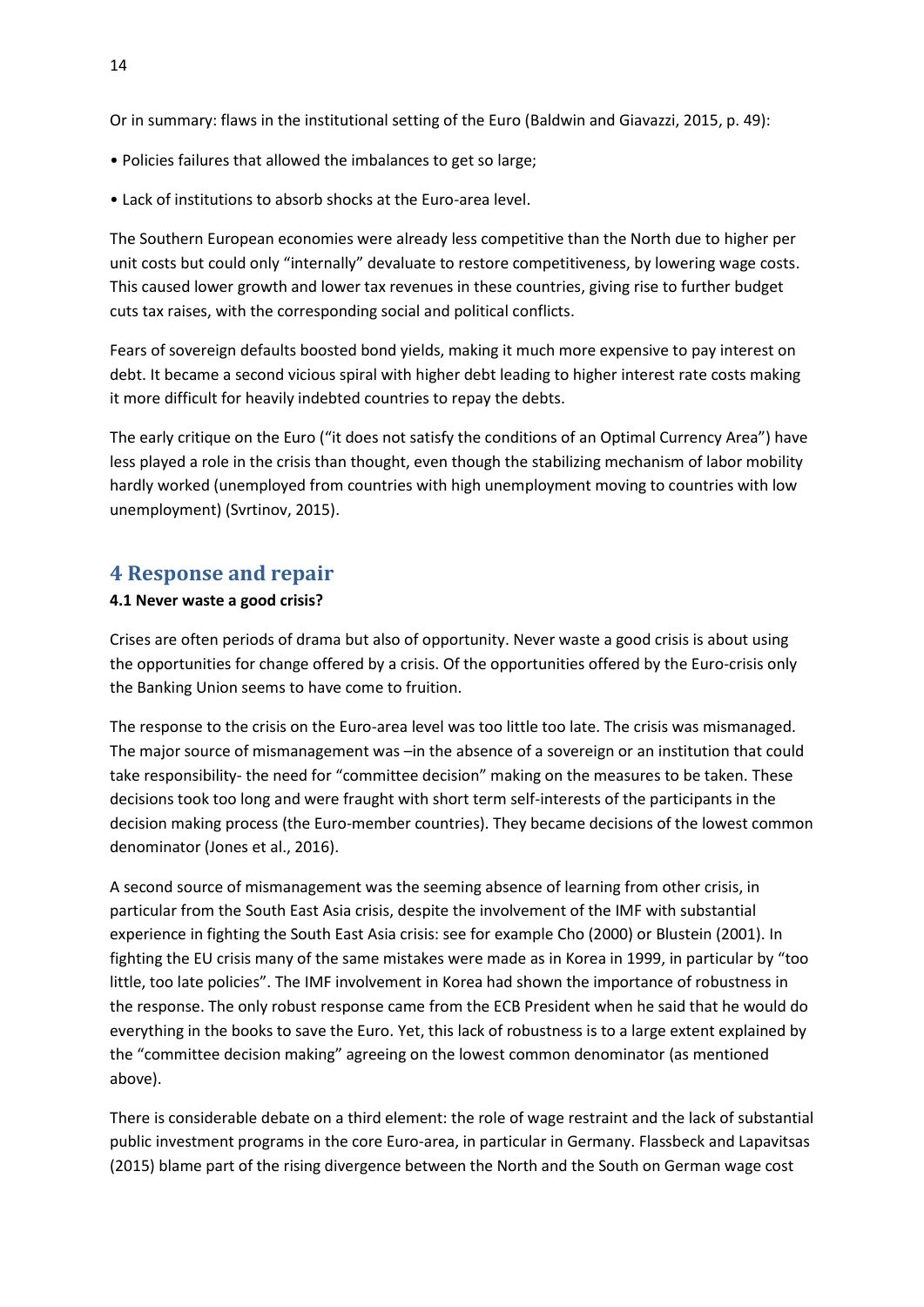restraint, contributing to over-exporting: the core Euro-area was living beneath its means in the precrisis period. Storm (2016) and Wyplosz (2013) disagree pointing out that it was the appreciation of the Euro (relative to currencies of non-Euro countries) which had by far a bigger negative impact on Euro-area competitiveness than increases (or decreases) in unit labor costs. "The crisis was driven by excessive domestic demand, not by exogenous losses in competitiveness and current account deficits".

At the same time in an alternative scenario for the period 2008-2014 Eichengreen and Wyplosz (2016) argue that the crisis would have been much quicker and easier resolved if Germany had invested on a large scale in public works programs even when this might have increased its budget deficit substantially. This is in line with proposals in 2012 and 2013 from the "Deutsches Institut fuer Wirtschafsforschung" (German Institute for Economic Research) which pleaded for an 85 billion Euro investment in infrastructure in Germany. It is also in line with the Juncker plan advanced during the European Parliamentary Elections in 2014. This plan hoped to bring about an additional investment of 300 billion Euros in the EU. It was adopted by the Commission, but the implementation seems to be difficult, because it lacked orientation and was supposed to be used as a leverage for private money (where the private-sector gusto for investment in public infrastructure exists only for profitable projects).

The Euro-area had to respond during the crisis when several Euro-area member states (Cyprus, Greece, Ireland, Portugal and Spain, the CGIPS group) were unable to repay or refinance ("roll over") their [government debt](https://en.wikipedia.org/wiki/Government_debt) or to bail out over-indebted Banks under their national supervision without the assistance of third parties like other [Euro-area countries,](https://en.wikipedia.org/wiki/Eurozone_countries) the [European Central Bank](https://en.wikipedia.org/wiki/European_Central_Bank) (ECB), or the [International Monetary Fund](https://en.wikipedia.org/wiki/International_Monetary_Fund) (IMF).

When in non-Euro countries it becomes difficult to 'roll over debt' on reasonable interest rates (issue new debt when old debts are paid off) the Central Bank of that country intervenes to buy government bonds. This can reassure markets, prevent liquidity shortages, keep bond rates low and can help to avoid panic. But, the ECB made it very clear to markets in the beginning of the crisis (spurred by the core EU countries) that it would not do this. Thus it became evident to the financial world that countries in the euro-area had no lender of last resort, so that a liquidity crisis actually might lead to a default<sup>4</sup>.

Banks of non-CGIPS group Euro-countries owned a significant amount of sovereign debt in other Euro-area countries, including CGIPS countries, for example: German Banks in French Banks and French Banks in government debt in Greece. A default of Greece would then this would have made large segments of the Euro Banking system insolvent. Bank-bankruptcies would in turn have threatened the solvency of sovereigns.

There were two reasons why "financial markets" sold Greek and Italian bonds: high structural debt, but also because of (very) poor prospects for growth, while Euro countries could not buy their own

1

 $<sup>4</sup>$  For example, UK debt has risen faster than many Euro-area economies, yet there has been no rise</sup> in UK bonds yields. One reason investors are willing to hold UK bonds is that they know the Bank of England will intervene and buy bonds if necessary.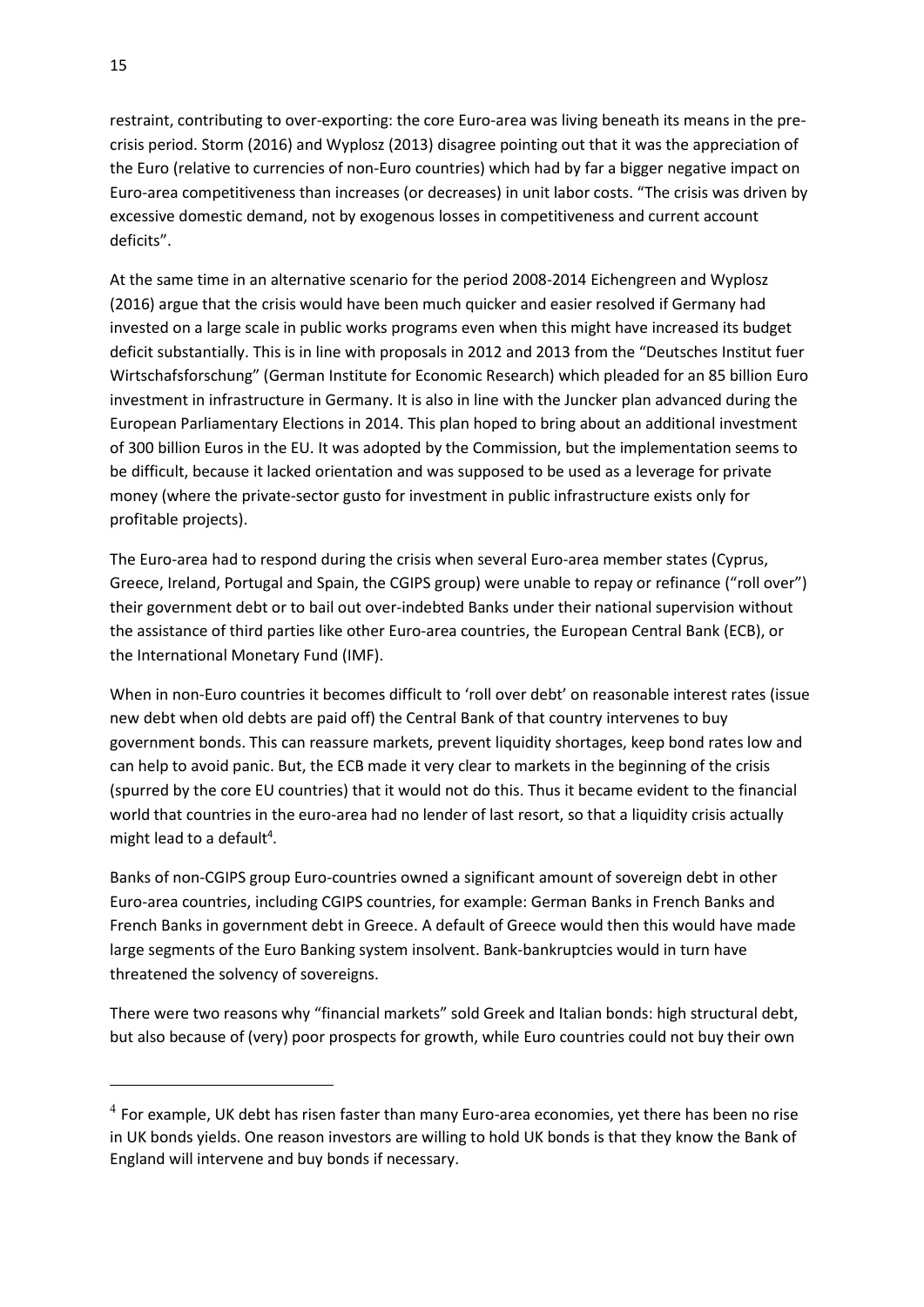bonds through their Central Banks. Financial markets feared for a sovereign default especially of Greece which in turn would have its impact on the Banks in other countries threatening the solvability of these countries as well. This forced the Euro countries to work together with the IMF to develop a rescue package.

Four euro-area states had then to be rescued by sovereign bailout programs, which were provided jointly by the [International Monetary Fund](https://en.wikipedia.org/wiki/International_Monetary_Fund) and the European [Commission,](https://en.wikipedia.org/wiki/European_Commission) with additional support at the technical level from the [ECB.](https://en.wikipedia.org/wiki/European_Central_Bank) Together these three international organizations representing the bailout creditors became nicknamed "the [Troika"](https://en.wikipedia.org/wiki/European_Troika).

The response to the Euro crisis in the form of this rescue operation was first and foremost slow, as it had to be negotiated between so many partners (in contrast to the response in the member states where government decided). After much debate the [European Financial Stability Facility](https://en.wikipedia.org/wiki/European_Financial_Stability_Facility) (EFSF) and [European Stability Mechanism](https://en.wikipedia.org/wiki/European_Stability_Mechanism) (ESM) were introduced. The ECB also contributed to solve the crisis by lowering [interest rates](https://en.wikipedia.org/wiki/Interest_rates) and providing cheap loans of more than one trillion euro in order to maintain money flows between European Banks. In 2012 the ECB calmed financial markets by announcing free unlimited support for all euro-area countries involved in a sovereign state bailout/precautionary program from EFSF/ESM, through yield-lowering [Outright Monetary](https://en.wikipedia.org/wiki/Outright_Monetary_Transactions)  [Transactions](https://en.wikipedia.org/wiki/Outright_Monetary_Transactions) (OMT). This is widely seen as a powerful tool for ending the "debt vortexes" (the spiral downward of rising interest premiums making debt to GDP ratio's look questionable, lowered credit ratings and rising premiums) (Baldwin and Giavazzi, 2016). At the same time it is viewed as a stop gap measure that needs to be complemented with more direct measures that reduce the likelihood and cost of any future cycles where a Euro country's liquidity problem get transformed into a solvency problem.

Return to economic growth and improved structural deficits enabled Ireland and Portugal to exit their bailout programs in July 2014. Greece and Cyprus both managed to partly regain market access in 2014. Their bailout program was scheduled to end in March 2016, but this is now deferred to October 2018. Spain was never officially involved in a bailout program. Its rescue package from the ESM was earmarked for Bank recapitalization and did not include financial support for the government itself.

In mid-2012, due to successful fiscal consolidation and implementation of structural reforms in the countries being most at risk and various policy measures taken by EU leaders and the ECB financial stability in the euro-area had improved significantly and interest rates had steadily fallen. This had also greatly diminished contagion risk for other euro-area countries. As of October 2012 only 3 out of 17 euro-area countries, namely Greece, Portugal, and Cyprus still battled with long-term interest rates above 6%. By early January 2013, successful sovereign debt auctions across the euro-area but most importantly in Ireland, Spain, and Portugal, showed investors believing the ECB-backstop worked. In November 2013 ECB lowered its [Bank](https://en.wikipedia.org/wiki/Bank_rate) rate to only 0.25% to aid recovery in the euroarea. As of May 2014 only two countries (Greece and Cyprus) still need help from third parties.

Despite all actions of the ECB, the Euro-countries and the IMF, economic growth in the Euro-area and in the EU has been lower than in the US over the period 2008-2015. In part this is the result of the way the Euro-area came into the crisis with substantial imbalances. But for another part is the construct of the Euro-area itself with too little economic coordination and perhaps an inadequate economic model relying too much on markets and too little on public coordination (see: Ritzen and Zimmermann, 2014).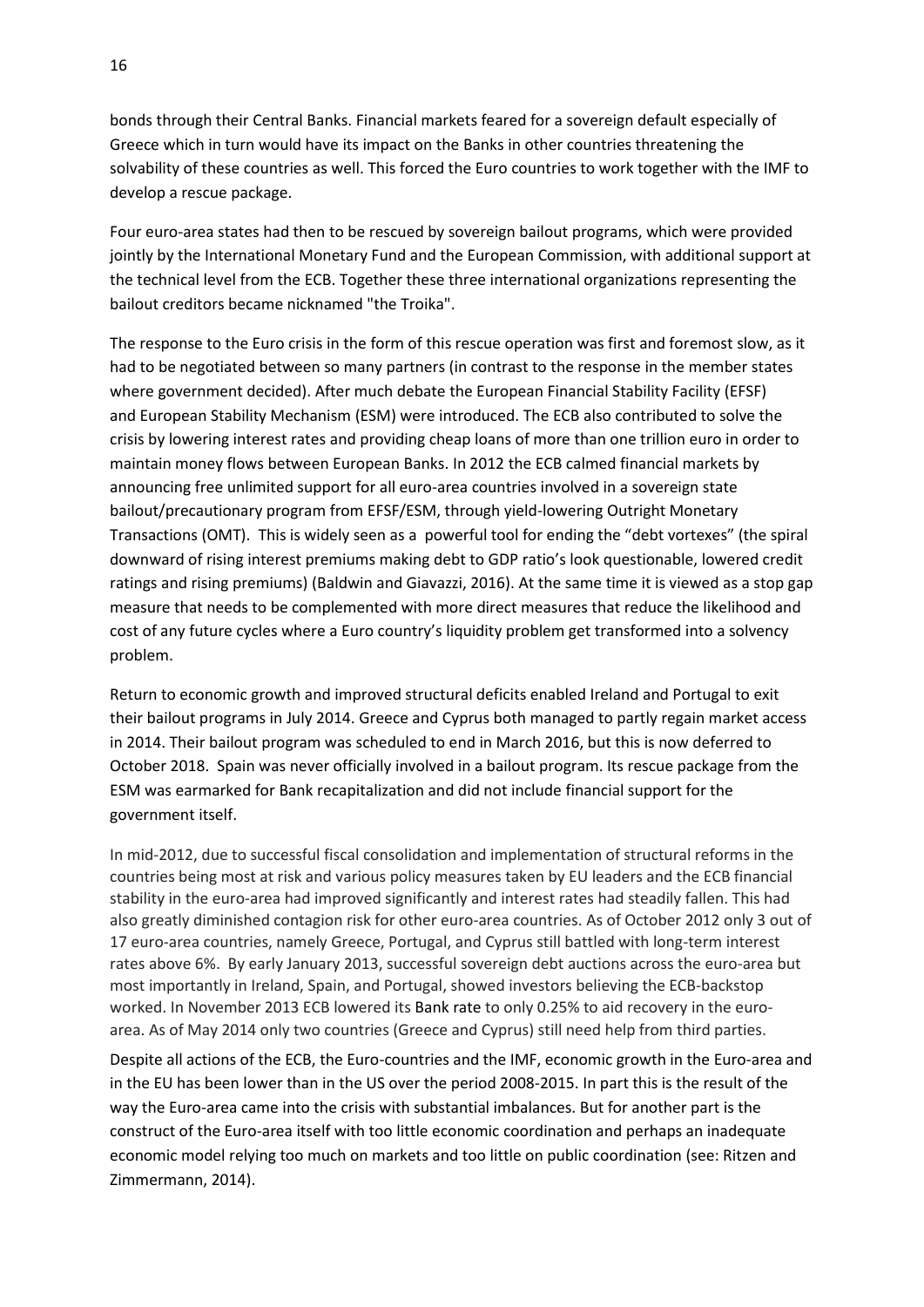During the period 2005‐2014 accumulated economic growth was negative in Italy (‐4.4%) and Greece (‐18.6%). It was above 20% in the Baltic States, many Central and Eastern European Member States (Bulgaria, Czech Republic, Poland, Rumania and Slovakia) and the City‐States Luxemburg and Malta, with an average for the EU as a whole of 9.3%.

All of the countries who had to seek refuge under the umbrella of emergency funding (Cyprus, Greece, Ireland, Portugal and Spain) showed positive economic growth rates as of 2013. Onwards from 2013 Ireland is leading the pack with the highest growth rate of all EU member states. However, the economic problems of the South of Europe are far from resolved with still relatively bleak prospects for economic growth (Gros and Alcidi, 2013) and substantial debt.

Exit was and still is discussed in the period of repair in the context of Greece ("Grexit") (Pisany-Ferry, 2012 and Sinn, 2015). Grexit accompanied by debt relief, humanitarian aid for the purchase of essential imports and an option for eventual return to the euro is considered by many a better option. "Greece could reintroduce the drachma as the only legal tender. All existing prices, wages, contracts and balance sheets, including internal and external debt, could be converted one-to-one into drachmas, which would immediately decline in value. The devaluation would induce Greeks to buy domestic rather than imported products. Tourism would get a boost, and capital flight would be reversed. Rich Greeks would return with their money, buy real estate and renovate it, fueling a construction boom. As the trade deficit gradually turned into a surplus, creditors would get some of their money back. Greece would have the option to return to the Euro-zone, at a new exchange rate, after carrying out institutional reforms — such as public recording of land purchases, functioning tax collection, accurate statistical reporting — and meeting the normal conditions for Euro-zone membership. It could take five or 10 years" (Sinn, 2015).

A Grexit along these lines sounds as too good to be true. For a proper perspective one has to recognize the other side of the medal: what would happen with the existing debt and how is the transition to be handled? If the existing debt remains in Euro's than Greece would be worse off than before: it will have to repay more in Drachmes, than it would have to repay in Euro's. If -as a more reasonable alternative - Greece's debt would also translate from Euro's into Drachmes then this would mean a serious reduction in debt (the size of which is determined by the ensuing devaluation). More-over exits from a currency union or defaults of Governments on their debt are often accompanied by hyper-inflation (see further: section 5.3), as had been the case in Argentina in 2001<sup>5</sup>. Presumably the Troika did not go for a Grexit because it feared that such a reduction in the size of Greece's debt would endanger the position of the French and Italian Banks holding large portions of Greece's debt, and the position of the German Banks, holding large portfolios in French and Italian Banks. A Grexit might have caused an uncontrolled domino-effect if it had been pushed for in 2009/2010. Lastly, the concern for a paralysis of financial markets in case of a Grexit in 2009/2010 is real, if one looks at the panic caused by Lehman Brothers.

Exit was more broadly discussed around 2012 with suggestions of a new line dividing the Euro-area into a "Neuro" (North) and a "Seuro"-area (South). Some initial calculations showed that the impact

1

<sup>5</sup> The 2014 default of Argentina was in this respect different as it was brought about by a court case of one party demanding money from the Argentinian Government, not from a wholesale inability to pay off on debt.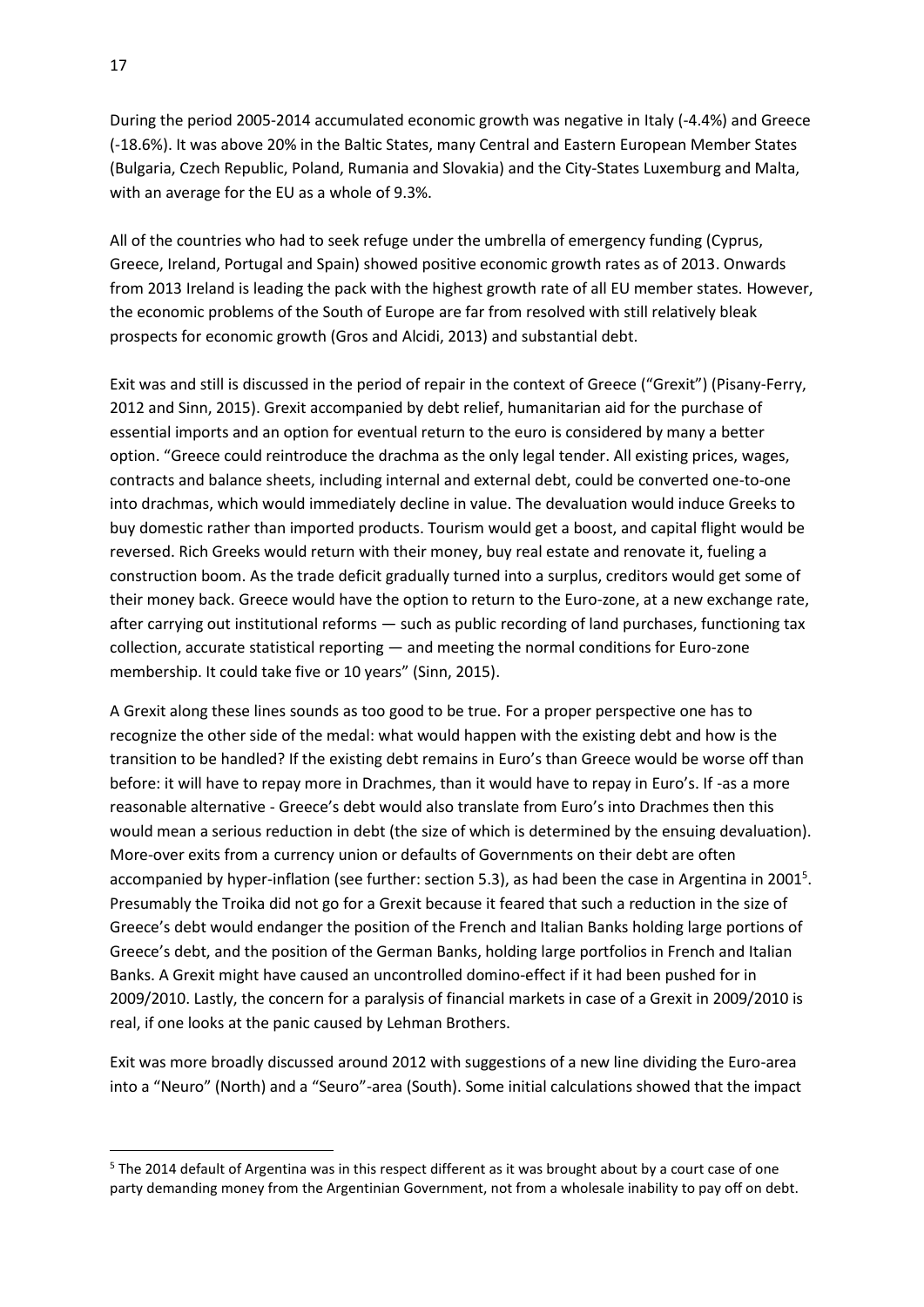of such a policy would have serious costs due to the uncertainty generated and the reactions of financial markets.

In the repair period the EC negotiated with the Member States to frame the SGP into a "Semester Approach" (the macro-economic imbalance procedure), while recommending the set -up of national "Competitiveness Authorities". These "Authorities" should be independent and assess both actual competitiveness (compared to other Euro-countries) as well as policies to increase competitiveness. The MIP was created at the height of the crisis. It is part of the European Semester: the annual cycle of reporting and surveillance of EU and national policies. In this "Semester" approach the EC provides "Country Specific Recommendations" of a general nature (for example: too rigid a labor market). These are very much like the IMF country surveillance recommendations. Their impact is positive on development, but limited, as there is no mechanism to enforce their implementation. The way they are framed is seen by many outside observers as too rigid and too complex.

The SGP was substantially stiffened with rather massive amounts of national sovereignty being shifted to European control. There were five new provisions and one directive (the "Six Pack"), and surveillance and coordination were enhanced (the "Two Pack"). Fiscal rules were anchored at the national level via the Fiscal Compact (Baldwin and Giavazzi, 2016). While useful, observers see the system as unworkable. Jean Pisani-Ferry (2016) writes: "The piling up of fiscal, economic, and financial surveillance procedures has made the system of policy rules undecipherable even for insiders. For this reason there is little ownership of it among national policymakers, and even less among national parliamentarians… ".

#### **4.2 Banking: response and repair**

Early in the crisis Basel III was agreed upon. This was once more a voluntary framework aimed at increasing Bank-liquidity and decreasing Bank leverage (the ratio between loans given out and savings received plus the capital for running the Bank). These measures were to be introduced in 2010-2011. This time Banks in the Euro-area followed meekly the advice (in contrast to Basel II). Of course, this reduced the private Banks potential to provide credit.

The "Banking Union" was introduced with severe conditions imposed on private Banks and requiring countries to let the bond- and shareholders and the individual savers carry the brunt of a default of a Bank (bailing in), effective in 2015. In this way the lethal Bank-Government debt loop (called the "doom" loop) is closed. In this loop the tax payer will foot the bill for a Bank-insolvency, so that Bankinsolvencies will not increase Government debt.

The "Banking Union" introduced stress tests and the requirement of a "living will". The stress tests are to show the viability of the Bank if economic growth in the country would take a downturn over a set period of time (say 3 years). The "living will" requirement is to formulate confidentially the process of winding up the Bank in case of a default, without burdening the public coffers.

These tests have successfully brought out the weaknesses in Banks. The 2016 round of tests (the fourth round) showed for example that the oldest European Bank (the Monte dei Paschi di Siena) would not survive serious economic stress in Italy.

Repair of the Euro finance sector is still in the process of implementation with the measures of the Five Presidents Report (EC, 2015). This report admits frankly: "In a Monetary Union, the financial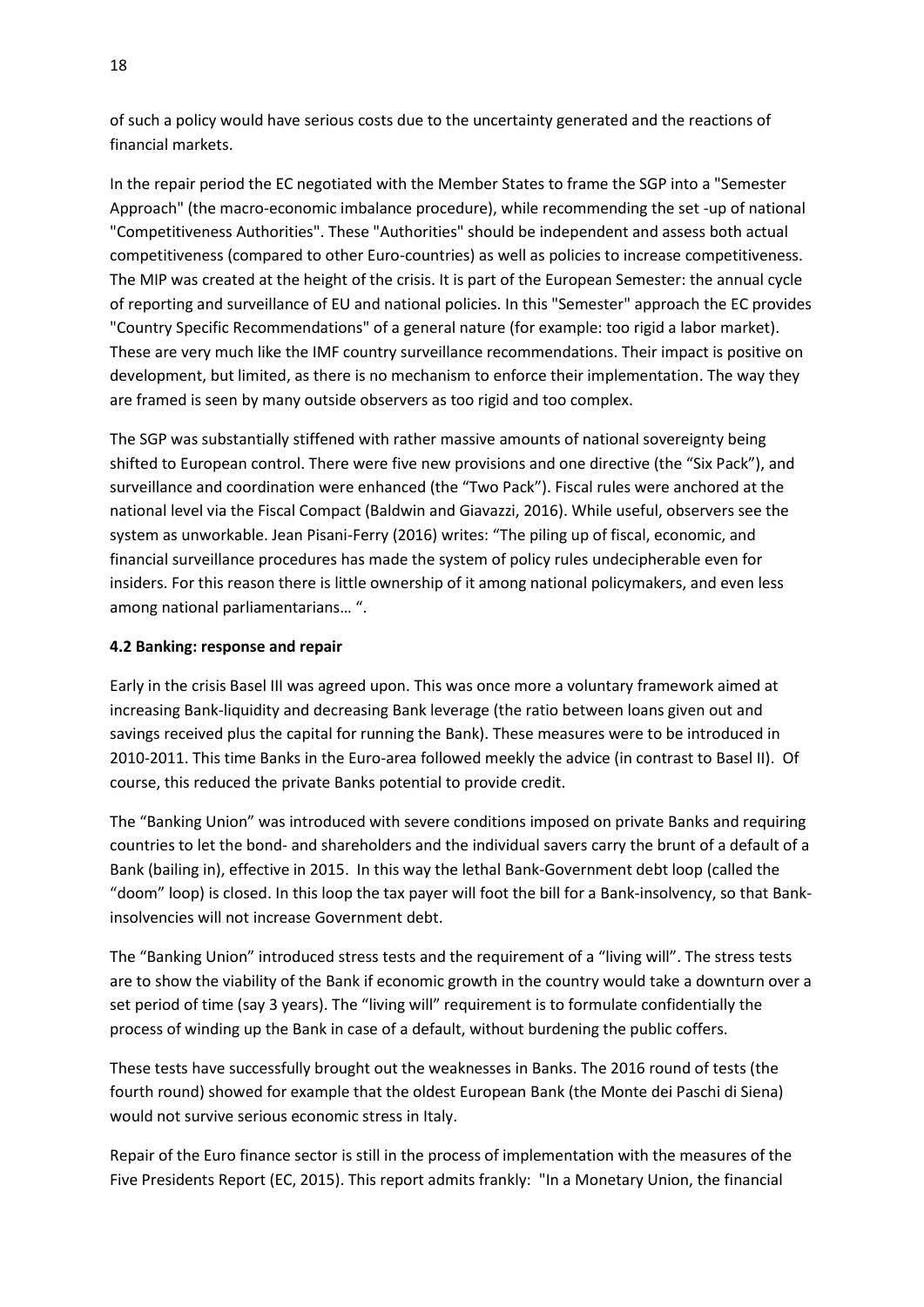system must be truly single or else the impulses from monetary policy decisions (e.g. changes in policy interest rates) will not be transmitted uniformly across its Member States. This is what happened during the crisis, which in turn aggravated economic divergence" (p. 11).

The ECB made true to its word to "do everything possible to save the Euro". Even though it was not allowed to extend Euro bonds as a way to borrow money, it ensured lower interest rates for heavily indebted countries by buying up their bonds on a massive scale.

The ECB followed the US in "quantitative easing" (the large scale printing of Euros) as a means to drive up inflation (dangerously hovering around the deflation point). However, this put further strain on the system, characterized by a tremendous divergence in labor productivity. It's like a cart pulled by horses with different strengths. It slows down the cart below the best performer, while the slow horses become more and more exhausted and in danger of collapse.

Lastly the interest policy of ECB ensured low interest rates to the point that "money became almost for free" (close to zero interest rates). The ECB Board became increasingly and openly split on the monetary policies with some of the core countries openly opposing the quantitative easing, as their economies suffered substantially in pensions and savings, while driving up prices of assets (real estate) and shares to a potential bubble. To be sure: the low interest rate policy of the ECB is not some whim from a politicized Central Bank leadership. Also the Central Banks in other parts of the world (in particular the US) used low (short term) interest rates to spur investment. Some even come to the conclusion that even long run interest rates are likely to be low, because of the ageing of the population which creates strong incentives to save for pensions (Von Weizsäcker, 2015). This is part of the reasons for "secular stagnation" with low economic growth as a consequence (see section 5.2).

At the end of the repair period (2013/2014) there was still substantial "debt overhang": a size of debt in a country which is too large to permit reasonable economic growth (as interest payments take away more than the extra revenues of the countries for growth). The SGP stated a percentage of government debt to GDP as 60 as a safe maximum. Many others now speak of 90% debt to GDP as the start of "government debt overhanging the future of the country) (Corsetti et al., 2015). No less than 8 out of the 19 Euro countries are still "overhung" by debt as of 2015 (in order of increasing debt: France with 97%, Ireland, Cyprus, Belgium, Spain, Portugal, Italy, and Greece with 195%).

## **5 A sustainable future 2017-2030**

### **5.1 Introduction**

There is a serious risk for the Euro-area to fall apart in a chaotic way in the years to come. The Euroarea would be in great danger if a new economic crisis would emerge. New crises cannot be excluded with the present levels of debts of countries and the size of "bad debt" in private Banks in some of the countries with high public debt. But even without a crisis countries might be driven out of the Euro by political resistance against EU membership.

Low levels of economic growth in the next 10 years in an explosive mix with more inequality might stimulate political resistance against the EU. The divergence between the North and the South, in terms of incomes and competitiveness is a further threat to the sustainability of the Euro.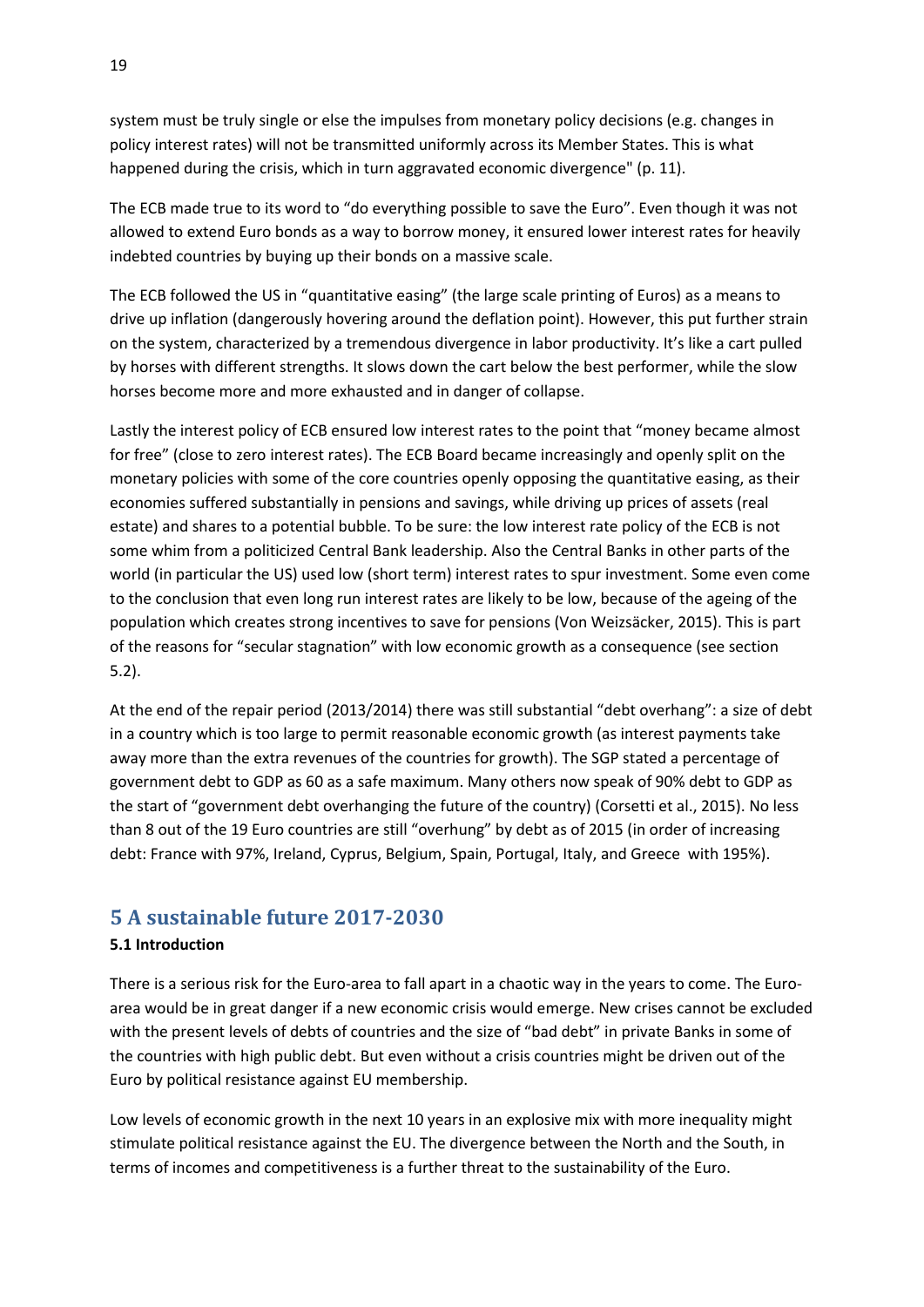There is broad agreement among economists on the fact that the Euro –as it is organized at presentis not sustainable (see for example: Baldwin and Giavazzi, 2016 or Stiglitz, 2016). But there is also the other side, advanced by Mitchell (2014), Sinn (2015) and Stiglitz (2016): the Euro area could be so much better organized. It should allow for exits. Essential in this reasoning is that the Euro area becomes again an area of convergence in productivity and economic growth while the present straightjacket of the Euro has worked just the other way around.

Convergence in economic growth appears to be necessary for a currency union to work across nations. This might be different within nations where different regions with diverging productivity and growth rates may co-exist (for example in Germany, between the less competitive North and East and the more competitive South), because there is the linking power of the nation. The EU cannot as yet provide such a linking power.

The Euro has not served its purpose as was intended: to contribute to convergence. Borio et al. (2015) document that the divergence in labor productivity in 2015 is greater than it was at the start of the Euro (in 2000). They attribute this to the credit boom of the early Euro years (the North "investing" their trade surpluses in the South). Credit booms are shown to reallocate labor from more to less productive activities. We depart from the notion that the Euro either should be restructured to ensure convergence or in going to fail.

Much then depends on the economic growth perspectives of the Euro-area as a whole and the individual countries in the Euro-area. The growth perspectives are discussed in sub section 5.2. For the developed world as a whole low growth is likely. The Euro-area is no exception. But there are substantial differences in growth between the North and the South: the divergence of the past 5-10 years is likely to continue unabated at least for the next 5-10 years adding strain to the Euro.

The sustainability of the Euro is discussed here from the vantage points first of the leadership of the EU as captured in the Five Presidents Report (subsection 5.2). Many of these proposals are broadly supported and help the Euro to become more sustainable, but they rely too much on trust in the support for "more Europe", in the form of a fiscal union. This plan A appears to be unrealistic for the fore-seeable time. Therefore we look here into a plan B.

Broadly supported is definitely the further development of the Banking Union (as discussed in subsection 5.4). Inherent in the Banking Union is the break-up of the 'doom loop' between Banks and their sovereigns. This Banking Union needs further steps before it can be considered as "completed", in particular by ensuring a Europe wide insurance guarantee system.

There is practically unanimity among economists that it would be urgent to dealing with "the debt overhang" that is bringing countries with excessive sovereign debt back into a position where they can realistically grow economically and be able to repay their debts. The Five Presidents report assumes a general sharing of the debt –accumulated in the past in particular in the South. There is no gusto for such a proposal. The "debt overhang" needs to be resolved in other ways, as discussed in subsection 5.5. All of these proposals require "solidarity" from the North. This can only be expected in our view in a "New Deal" in which the North can count on the willingness of the South to reengage in a convergence course in productivity and economic growth.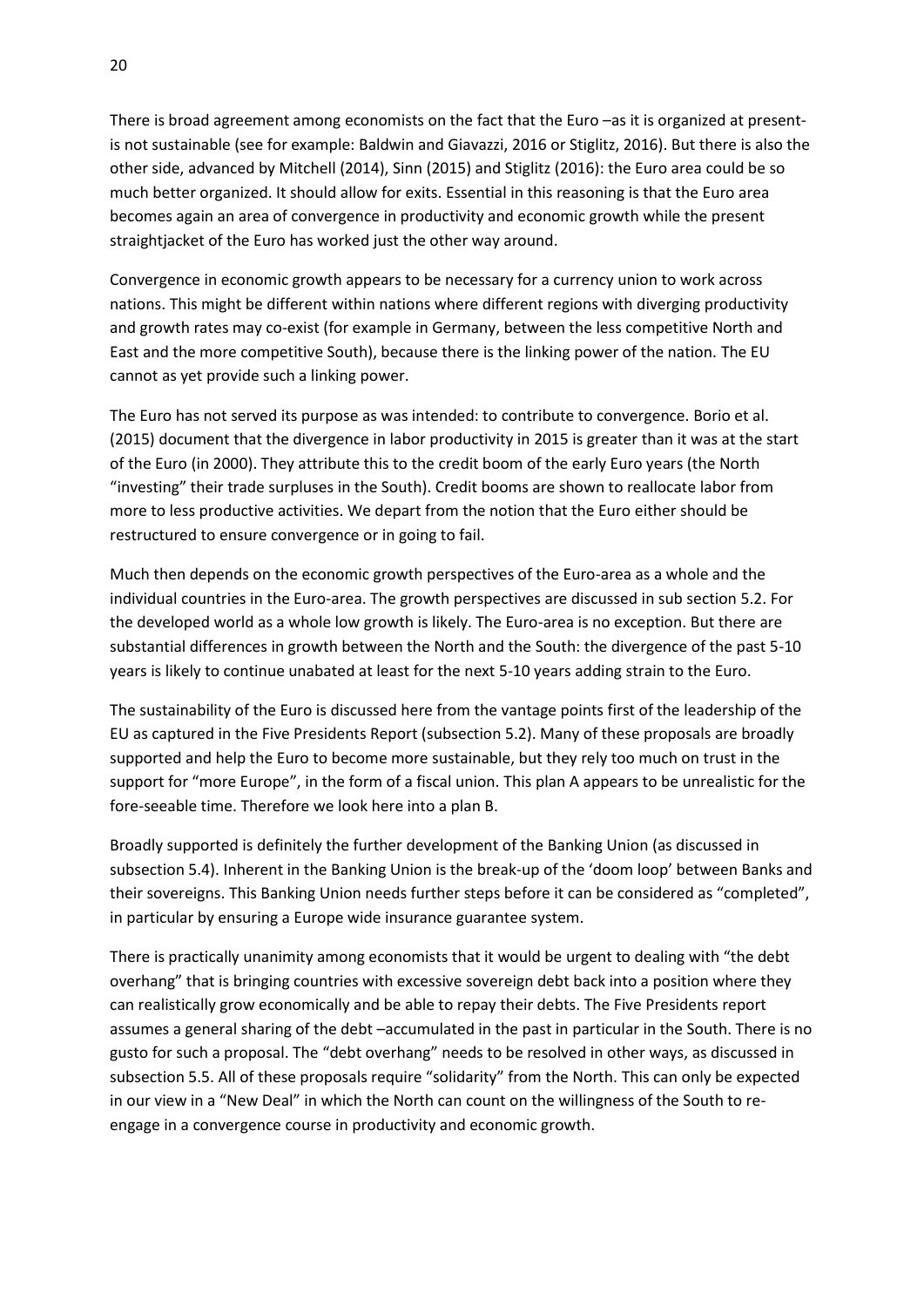The possibility of an exit from the Euro is discussed in subsection 5.6. This is linked to the notion advanced by some economic thinkers of "letting the Euro-area breath" (Sinn, 2016), by allowing an orderly exit of countries. Exit is to be related to a "New Deal" on debt reduction or debtmutualization.

Such a "New Deal" with a reduction of the debt-overhang for highly indebted countries, with voluntary or forced exit from the Euro area in case of a breach of the rules could save the Euro-area from chaos. The New Deal should include elements on "hope for the future" for those who have reverted to populism and nationalism as an answer to financial uncertainty (Ritzen et al., 2016). It is essentially a deal between three groups of countries with different stakes:

- The lowly indebted but relatively poor Central and Eastern European countries. They are on a convergence path in labor productivity with the West.
- The highly indebted relatively poorer Southern European countries with a divergence in labor productivity with the Western core group.
- The countries often called the "core" (Germany, the Netherlands and some other countries) that have substantial balance of payment surpluses while Government debt and financing deficits are close to the "Maastricht" criteria.

The only way such a deal can come about is by the recognition of a joint interest. This joint interest is clearly available in the position of the Euro as a reserve currency and in the power the EU and the Euro-area have in international negotiations. It would be a way for Europe of maintaining its system of values and democracy in a fast globalizing world.

## **5.2 Secular growth?**

The economic growth prospects for the years to come are important for this analysis: high growth rates with low unemployment would be beneficial to make the changes towards a more sustainable Euro. However, high growth rates across the EU are unlikely. Gordon (2015) has extensively argued that economic growth of the past 100 years is not likely to be continued in the near future in the US or in OECD countries in general. Also Summers (2014) supports the notion of "secular growth": low growth as a result a hesitation to invest, leading to lower demand for goods and services. The Euroarea might in many respects already be an example of "secular growth".

Von Weiszaecker (2015) argues that secular stagnation is the consequence of a relatively recent characteristic of the world economy: the end of capital scarcity, leading to a negative 'natural' rate of interest (i.e. the rate of interest which would prevail if there were no Government debt). This in turn has a lot to do with the ageing of the population: younger people have to save more in an ageing society to guarantee their old age pensions. This depresses the interest rate, unless the demand for savings (investment) would substantially increase. That is not the case when technical progress makes investments with the same productivity cheaper. This phenomenon was first described by Alvin Hansen in 1938.

Sinn (2014) however sees the low interest rates as "self-inflicted malaise." The crisis was in his view a bursting of a bubble in asset prices: a "creative destruction", preceding a new phase of rapid expansion. However –in his view- monetary policy preempted the creative destruction that could have formed the basis for a new upswing in growth. "Asset holders talked central Bankers into believing that Schumpeter's economic cycle could be overcome by large-scale bond purchases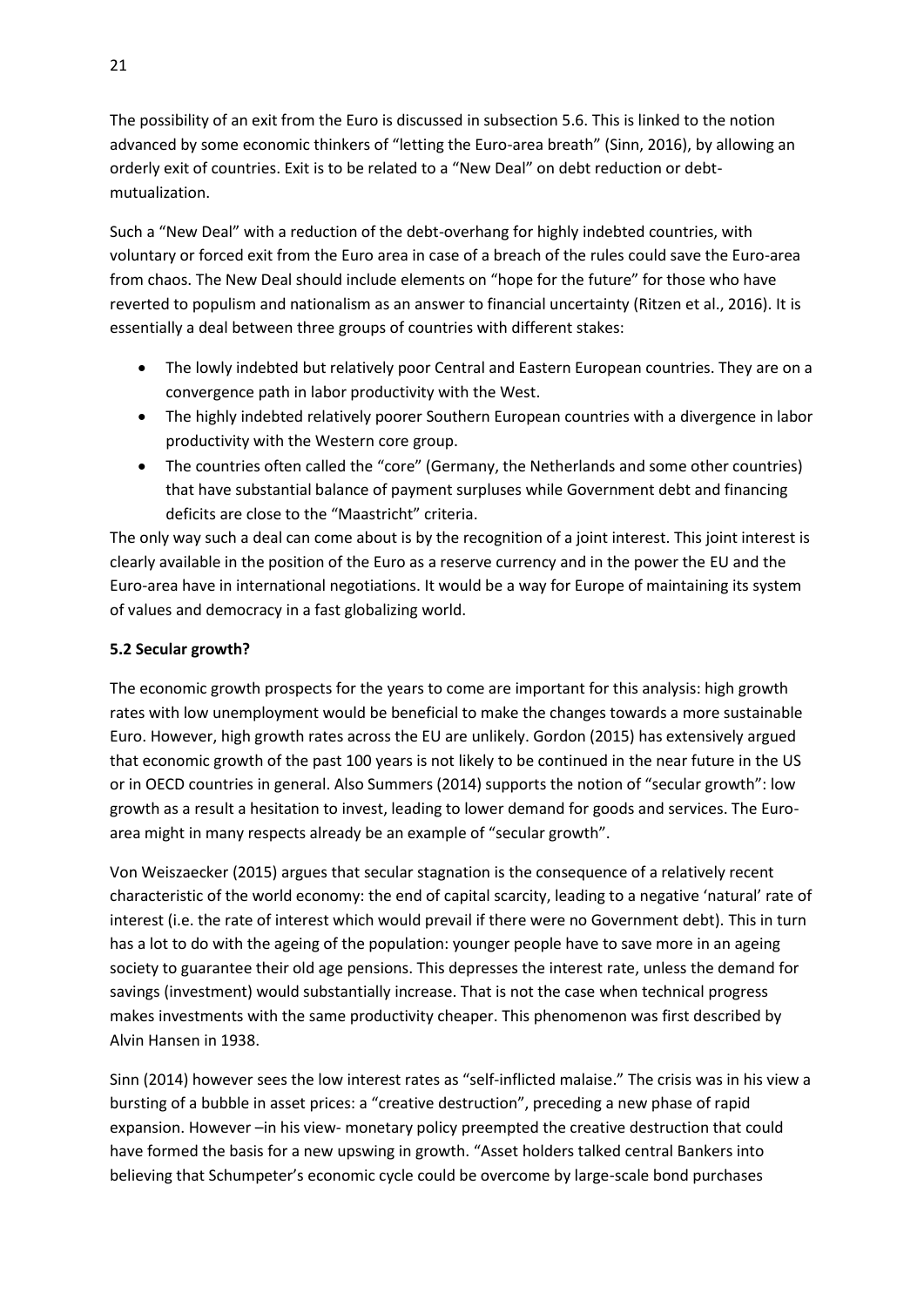financed via the printing press, and by corresponding interest-rate reductions. To be sure, these measures stopped the fall in asset prices halfway and thus saved much wealth. But they also prevented sufficient numbers of young entrepreneurs and investors from risking a new start". Also this might be part of the story, it ignores the fact that apparently also other parts of the developed world (North America) choose for the same self-inflictions

He believes that "the only way out of the trap is a hefty dose of creative destruction, which in Europe would have to be accompanied by debt relief and exits from the euro-zone, with subsequent currency devaluations. The shock would be painful for the incumbent wealth owners, but, after a rapid decline in the dollar values of asset prices, including land and real estate, new businesses and investment projects would soon have room to grow, and new jobs would be created. The natural return on investment would again be high, meaning that the economy could expand once again at normal interest rates. The sooner this purge is allowed to take place, the milder it will be, and the sooner Europeans and others will be able to breathe easy again".

At the same time the little growth we experience is combined with mechanization and robotization (Brynjolfsson and McAfee, 2014) inducing less demand for semi-skilled or low-skilled workers that hold jobs in routine work, while the demand for high skilled workers continues to rise. The supply surplus of less well skilled workers translates in stagnant wages, while the wages of high skilled labor continue to rise. The political impact of such a rise in inequality in a low growth setting is substantial as Ritzen et al. (2016) show for euro-skepticism. This seriously limits the room for maneuver of Governments within the present economic model.

The Euro can only be sustained if there is convergence in labor productivity across the EU countries. This is not likely to happen without considerable effort: projections (like those of Gros and Cianza, 2013) give a different perspective for developments between the North and the South. "They show that Eastern European countries (e.g. Poland) are in economic catch-up phase with the rest of Europe. In the years prior to the crisis, they were a desirable location for industrial activity due to lower wages than in Western Europe. These countries had initially low levels of public debt. Even if their wages rose sharply, they remained highly competitive due to the very low initial levels of labor costs. The economic catching-up of these countries takes the form of a sustained labor productivity growth rate." "Eastern European countries originally had lower levels of GDP per head, but higher rates of GDP per capita growth. In contrast, the countries of southern Europe, ….are in a situation of divergence with the rest of Europe. Starting off from a situation of lower GDP per capita than the EU27 average in 2010, they also experience GDP per head growth rates that are lower than the EU27 average."

#### **5.3 Vision Five Presidents Report**

The vision of the "Five Presidents of the EU" (2015) for the EU (and the Euro) to develop is profound:

"Progress must happen on four fronts: first, towards **a genuine Economic Union that ensures each economy has the structural features to prosper within the Monetary Union**. Second, towards a **Financial Union** that guarantees the integrity of our currency across the Monetary Union and increases risk-sharing with the private sector. This means completing the Banking Union and accelerating the Capital Markets Union. **Third, towards a Fiscal Union** that delivers both fiscal sustainability and fiscal stabilisation. And finally, towards **a Political Union** that provides the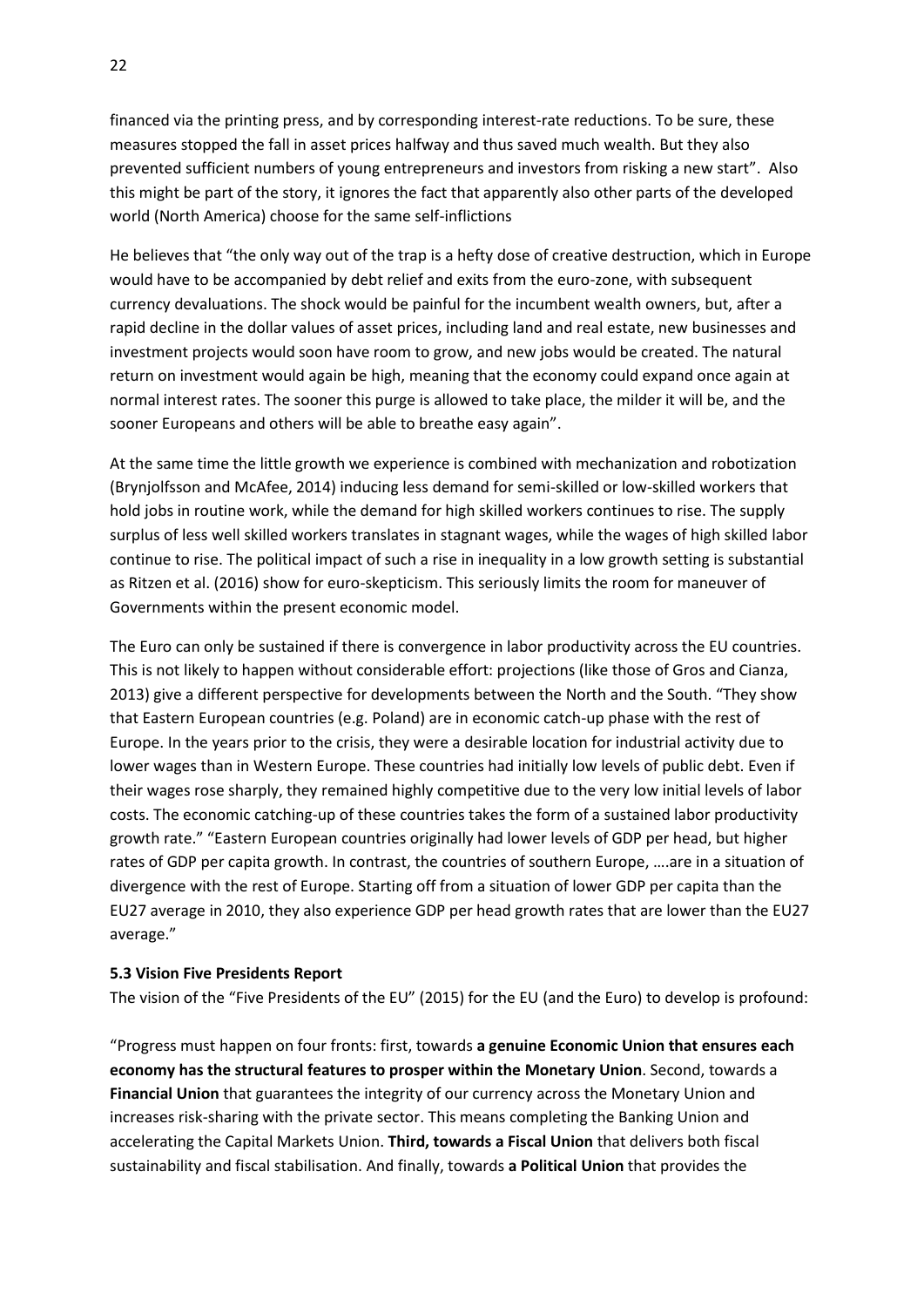foundation for all of the above through genuine democratic accountability, legitimacy and institutional strengthening" (p. 4).

In many respects this echo's the spirit of the Maastricht Treaty and the Delors report (1989) that preceded this Treaty. The Five Presidents want to go for one speed, for one "menu" and not for an "EU a la carte", as the continuation of their report states:

"All four Unions depend on each other. Therefore, they must develop in parallel and all **euro area**<sup>6</sup> Member States must participate in all Unions. In each case, progress will have to follow a sequence of short- and longer-term steps, but it is vital to establish and agree the full sequence today. The measures in the short term will only increase confidence now if they are the start of a larger process, a bridge towards a complete and genuine EMU. After many years of crisis, governments and institutions must demonstrate to citizens and markets that the euro area will do more than just survive. They need to see that it will thrive. This longer-term vision needs the measures in the short term to be ambitious. They need to stabilise the European house now and prepare the ground for a complete architecture in the medium term".

Although this was written before the UK voters decided to leave the EU it still doesn't sound as very closely related to the feelings among citizens and Governments (even though Governments were consulted before the Five Presidents Report was published). In particular the following sentences appear to be rather utopian for the near future:

"This will inevitably involve sharing more sovereignty over time. In spite of the undeniable importance of economic and fiscal rules and respect for them, the world's second largest economy cannot be managed through rule-based cooperation alone. For the euro area to gradually evolve towards a genuine Economic and Monetary Union, it will need to shift from a system of rules and guidelines for national economic policy-making to a system of further sovereignty sharing within common institutions, most of which already exist and can progressively fulfil this task".

The Five EU Presidents offer one single solution for the sustainability of the Euro: more power to the EU to repair the basic "Maastricht" flaw of the divergence between liability and control (see section 3.3 on the causes of the crisis), including a European budget, with European taxes and European debt rather than country debt. In this Five EU Presidents vision there is no plan B for the present situation in which virtually no EU country is willing to engage in more transfer of sovereignty to "Brussels".

It is our attempt here to contribute to the thinking on a plan B which departs from strengthening the existing structure, in which some States are Euro-members and others are outside of the Euro. Euro membership should be attractive and to be sought for, rather than to be considered a liability and a curse. Countries like Denmark and Sweden should be tempted to join.

Plan B should have solutions for the banking system and for the debt overhang to be discussed in the following two subsections, without resorting to more transfer of sovereignty. This is found in the

**.** 

<sup>6</sup> The bold is the author's.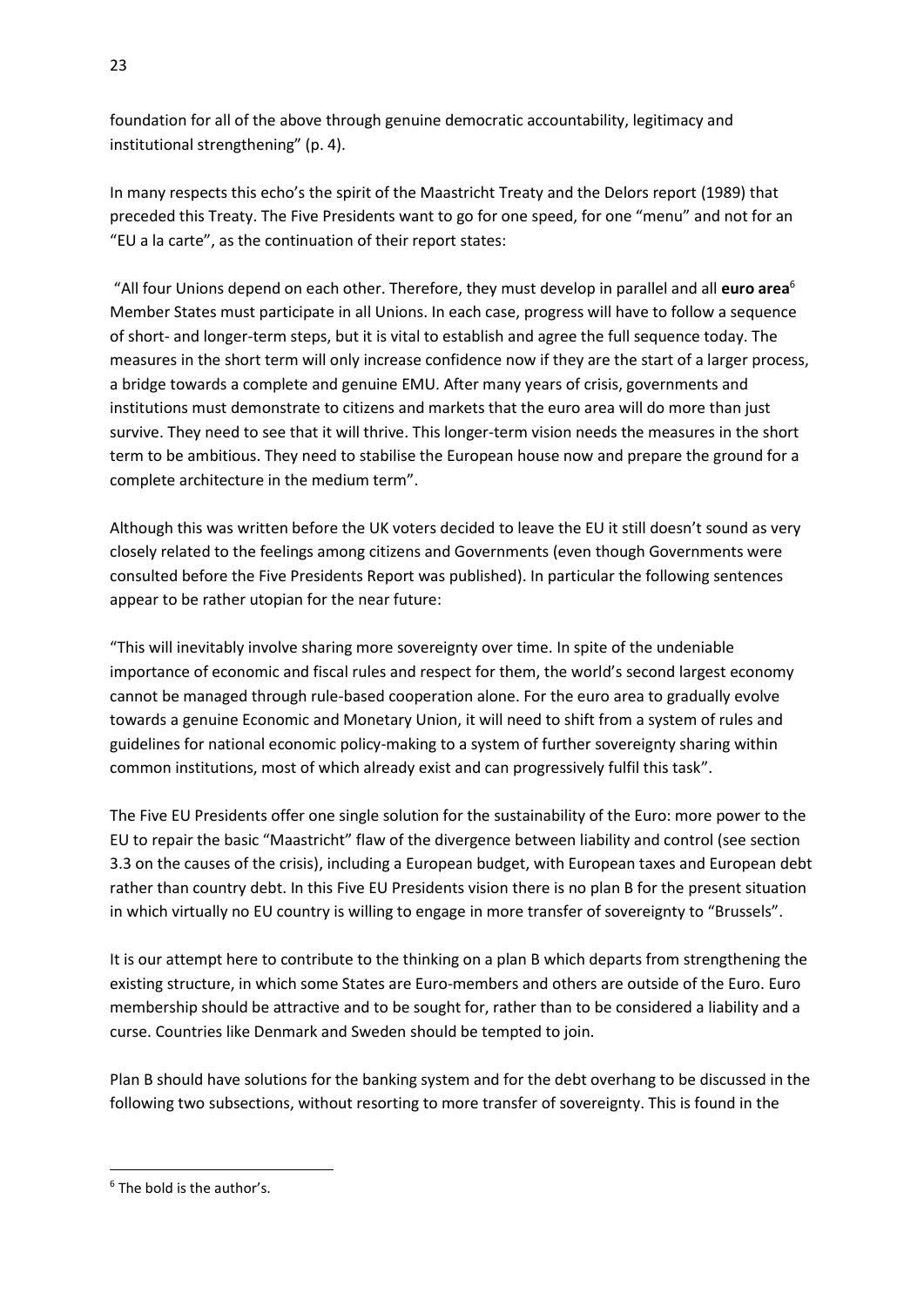"breathing space" in a New Deal with debt mutualization but including automatic exits in case of breaching the terms of the deal.

## **5.4 The Banking Union moving forward**

## *5.4.1 Supervision, resolution and deposit insurance*

The Five Presidents proposals for the Banking union are brilliant and should be pursued under any broad vision of the future of the EU. The kind of transfer of sovereignty towards the EU for the Banking union is broadly supported by citizens who are fed up with a financial system which is mostly to the benefit of new elites while the risks which have turned sour are pushed onto the shoulders of those citizens. The Banking Union takes a big step towards reducing systemic risk in the Euro-area. Before the crisis, Banks were a national responsibility. Yet during the crisis, it became clear that responsibility for stabilizing the Euro-Banking system was a burden that could only be shouldered at the EU-level. The Banking union is also needed to cut the "doom loop" where Governments had to bail out banks only to notice that their own debt levels became unmanageable.

The Five Presidents (EC, 2015) envision a "truly single system" with single Bank supervision, single Bank resolution and single deposit insurance. The "Single Supervisory Mechanism" is in the process of construction. The single supervision is a clear answer to lack of centralized Banking supervision, together with the absence of clear responsibilities in crisis management (Begg et al., 1998). The crisis has shown that internationalization of financial sector has to be accompanied by internationalization of regulation and oversight. This awareness grew leading to the notion of a single supervisor as early as 2012. An effective EU/euro supervisor for the pan-European Banks requires:

- Be able to act in a matter of hours" (Wyplosz, 2015).
- Real (time) data sharing on the Banks (beyond the mandate to ask for data).
- Burden sharing, what is needed is an ex-ante legally enforceable agreement on the distribution of costs.
- Crisis resolution, the European supervisor needs a European government to take the final decisions on how to wind up defaulting Banks.

The "Single Resolution Mechanism" has been agreed but not fully implemented. This fund provides for the money of Bank defaults and is to be privately funded. The single resolution mechanism is an answer to problems of the past: the Euro area needs to have a lender of last resort.

The "European Deposit Insurance Scheme" (EDIS) should be ready by July 2017. Common deposit insurance is a form of "automatic stabilizers" when economic shocks hit countries in different magnitudes ("asymmetric shocks"): an EU deposit insurance would reduce the excessive exposure of a single euro country due to the home-country principle for cross-border Banks that is in place now (Allen et al., 2011, Veron, 2011).This Scheme is to be funded by private Banks

These three approaches complement the EMS: the European Monetary Stability Mechanism, set up to recapitalize Banks in trouble (respecting the bail-in guidelines). The EC is well aware that these measures may not be sufficient. In particular the capital requirements of Banks are subject to the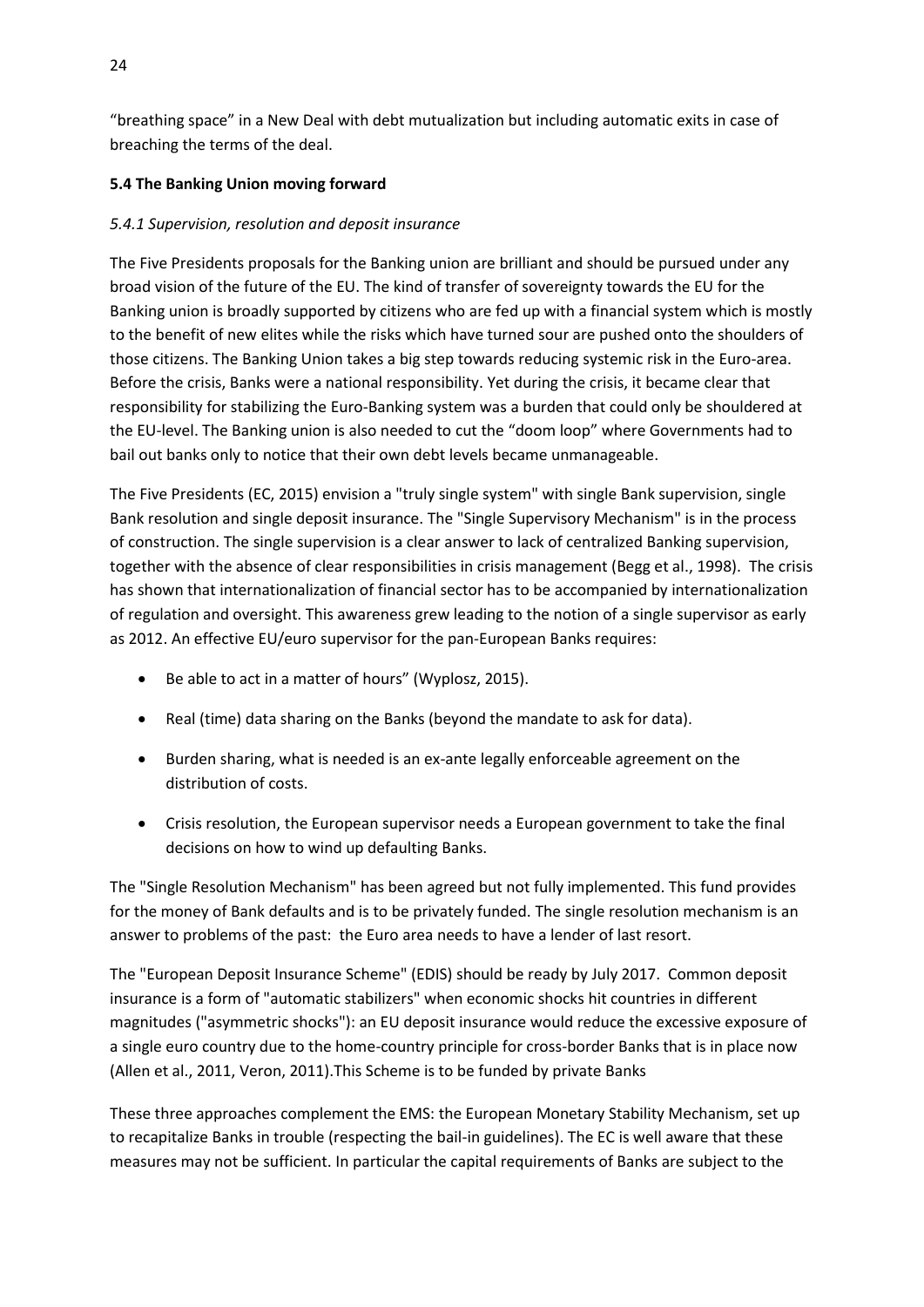guidelines of the National Banks, thus creating a slanted playing field<sup>7</sup>. Capital requirements should also be imposed Euro-zone-wide. The ESM is designed to help share risk among Euro- members by providing financial assistance to crisis-stricken countries in the Euro-area. It is widely supported, even though there are questions. One question is whether it is insufficient to deal with large systemic crisis. A second is that the decisions have to be taken by unanimity with prior approval by national Parliaments, which makes its availability uncertain and too open-ended to instill confidence (Baldwin and Giavazzi, 2016).

As a by the way: it is important to recognize that the EU could decide also to open up the Banking union to non-euro countries. Part of the rationale of the Banking union is the common currency. Another part is a hedge against the impact of globalization on finance. Scale in risk assessment and supervision is helpful, and could also be extended to non-Euro EU countries<sup>8</sup>.

While the Banking union is needed, a more fundamental review of the finance sector in the Euro area would be appropriate. The financial sector has inadequately assessed the risks and has exhibited a short-term orientation and the interests of society and individual Bankers have increasingly diverged. The risk assessment is dealt with in the proposals of the EC (2015) by means of the "European systematic risk board" and by means of procedures avoiding bail-outs as bail outs are essentially the burdening of the public for bad risks, while the good risks are captures privately. Bail outs contribute to "moral hazard". They also create the dangerous loop from Bank problems to Government problems in case of Bank failures. Fiscally undisciplined governments and their lenders must know with 100% certainty that they will not be bailed out (Wyplosz, 2015).

#### *5.4.2 Finance beyond the Banking Union*

Van Tilburg (2014) sees the need for more structural reform ahead:

"The trend in the financial sector towards ever-increasing size, complexity and risk has to be reversed. Finance must become manageable again, this means:

- More transparent, so that regulators, market participants as well as the public at large are better able to see where risks are building up and what is the right price for financial products and services.
- More sober, so that there will be less incentives to focus on short term gains at the expense of long term costs. A more sober and long term oriented remuneration policy is one important aspect in this, but so are realistic profit expectations.
- Less interconnected and complex, so that market discipline can play a bigger role and the need of state aid is reduced.

**.** 

<sup>&</sup>lt;sup>7</sup> In many Euro-countries private Banks hold debt of their own sovereign equivalent to more than 200% of their capital. Rises in the risk premia of the sovereign's debt during a crisis always lowers the market value of government bonds on the Banks' balance sheets. A substantial rise in the risk premium can thus wipe out a Bank's capital (Baldwin and Giavazzi, 2016).

<sup>&</sup>lt;sup>8</sup> The Five Presidents seem to go in the same direction, apparently assuming that plan A is not going to work in the near future: "The process towards a deeper EMU is nonetheless open to all EU Members" (EC, 2015, p.10).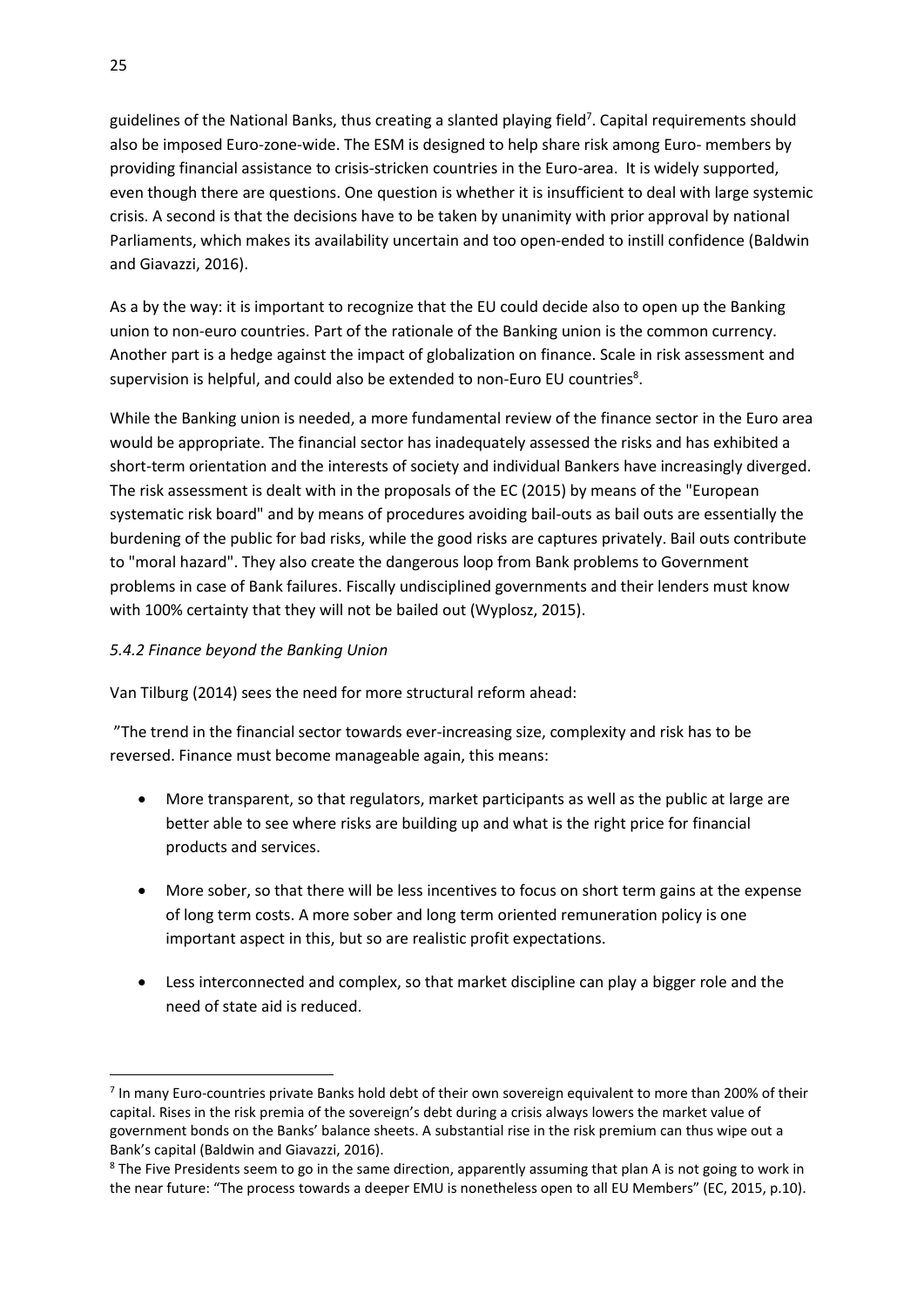More diverse. Group-think and tunnel vision has been a severe problem. This should give rise to more diversity within financial institutions, of valuing dissent voices and organizing internal and external debate. The Banks' leadership (CEOs and Supervisory Councils) are almost entirely drawn from the financial community in contrast to the broad societal role of finance".

The bigger the Bank, the bigger the chance the Bank will be "systematically" important and hence needs public guarantees: "The formation of cross-border Banks will also tend to increase the complexity, the interconnectedness and the size of institutions. Cross-border Banks are hence more likely to be systemically relevant Banks. Their failure may thus impose significantly higher costs on economies than the failure of a purely domestic Bank. In addition, international diversification tends to make previously domestic Banks more similar. This can increase the likelihood of systemic crises – even if diversification has the potential to reduce isolated Bank failures" (Allen et al., 2012).

However, small is no panacea. Small Banks have failed as well as was shown during the crisis (for example, S&L in the US and Landes Banken Germany). Large cross-border Banks can make the financial system more resilient by providing diversification. In that sense further integration of Europe's Banking system could make Europe and the Euro-area more resilient against major aggregate economic downturns in the future. The key is to let regulation and supervision follow the internationalization that Banks have already accomplished, as would happen with the new supervisory authority.

More is needed in terms of making Banks more resilient than what has been achieved through Basel III. Raising capital- and liquidity requirements (especially for large Banks and in good times), introducing a leverage ratio and better risk weighing of assets are all important steps. However, looking at the losses that Banks made in the last crisis, capital requirements should be made higher, possibly through the use of bail-in debt (debt that can be transformed into equity when needed) as is done in the UK and Switzerland.

The implicit guarantee of the government to systemically important Banks has become all too explicit during the recent financial crisis when many Banks were saved by their governments. With an even smaller number of big Banks around now than before the crisis, this moral hazard problem now is probably higher than ever. This is especially an EU-problem, on a first list of 'systemically important financial institutions' (SIFI) 29 have been identified, amongst which 17 European firms, 8 US firms and just 4 Asian.

Shareholders of Banks suffer from an excessive short term focus of shareholders. Public policies could address these. Several proposals have been made to correct this, like a Governance including non-financial sector representatives, giving extra voting rights and/or dividend (or tax breaks) to long term shareholders or punishing frequent stock trading through a transaction tax, like the UK stamp duty).

There are substantial new developments in providing credit (Egan, 2016): "new players and ideas will emerge; many from the start-up community but mostly from adjacent industries… the rise of the Networked Bank, the rise of the platform, the rise of the user and ultimately, the accelerated demise of the traditional notion of Banks and Banking". ICT makes it easy to fulfill the role of providing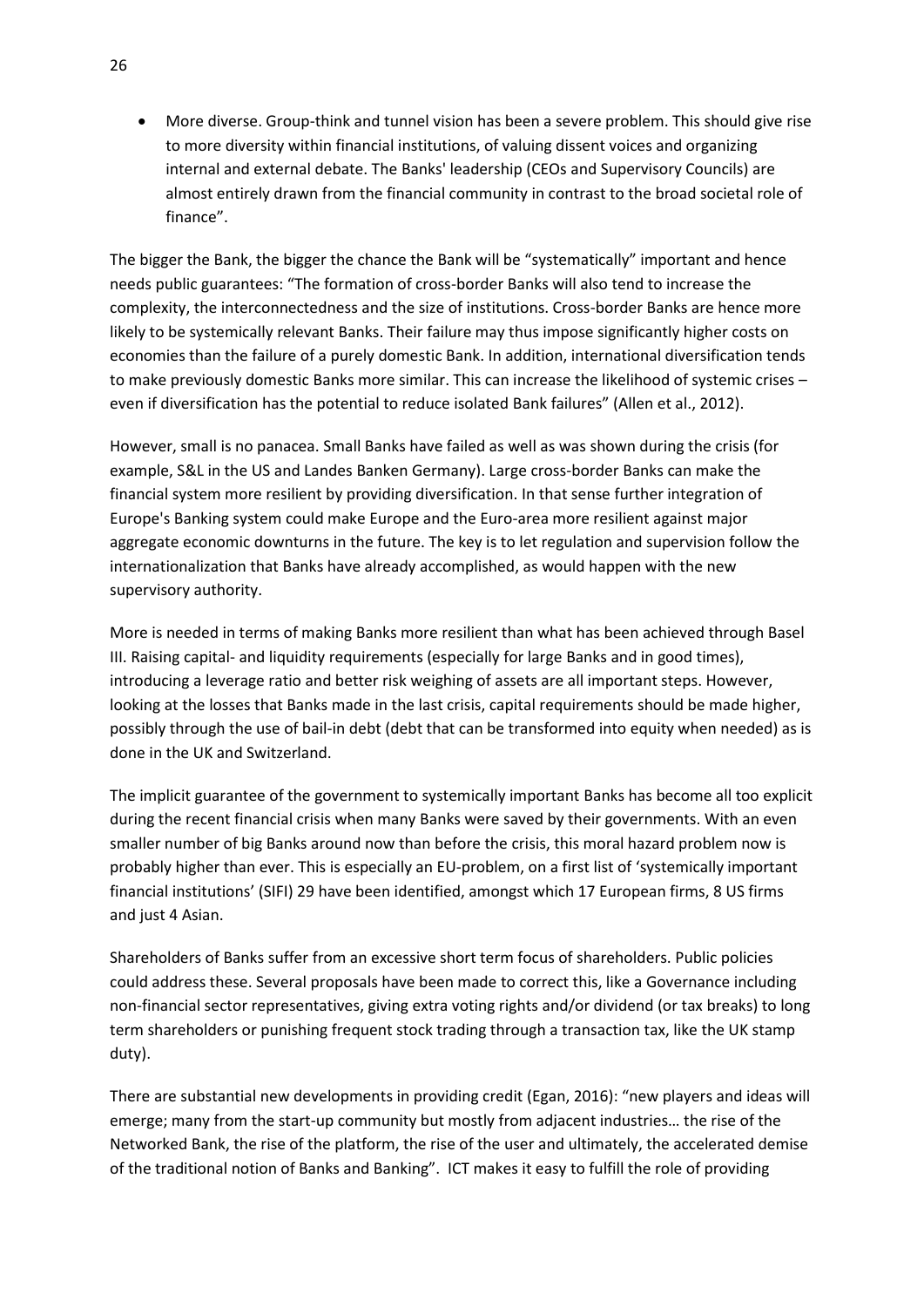liquidity by other means, by crowd funding, by angel and venture investments funds. Peer to peer lending like prosper.com and lendingclub.com. However, the official Banks will retain the function of "money creation": lending in excess of depositions. The fast developments in the traditional role of Banking (the provision of liquidity) still make it necessary to reflect on the Government control of Banks that "create" money.

Yet, they but need to be extended by measures to split up Banks in a "public" part with guarantees and a "private part" which carries more risks from which shareholders and savers benefit of –in case of a default- suffer. There is no reason why they should not be implemented with the greatest possible speed. Political support will be broad from the right to the left. Only selected groups might want to keep control of public part of private Banks, as this serves their personal interests.

#### *5.4.3 The ECB*

1

In principle the role of the ECB is well-defined. However, during the crisis, the ECB was seriously hampered by disagreements in the Board (the Euro system's Governing Council composed out of the Presidents of the National Central Banks of the Euro countries), leading to long delays in dealing with the crisis. These disagreements were sometimes of an economical-philosophical nature, but mostly the result of conflicting interests of the Euro-area member states, represented in the board. The disagreements became public in the period around 2015/2016 undermining the trust in the ECB.

The structure of decision making in the ECB has gone through major steps. Initially the ECB Board with President Duisenberg at the helm had to agree in unanimity in order to reach a decision. Subsequently this became under President Trichet decisions by consensus (leaving the opportunity for some dissent). The present structure is one of majority decision making in which each Euro country counts for one vote independent of the size of the country.

Majority decision making is risky when there is a strong difference in interests between the countries with low and with high labor productivity growth and the corresponding trade deficits and surpluses. Many of the peripheral countries with low productivity growth would want the monetary policies to be stimulating for the economy, while the core countries want them to be neutral. The peripheral countries form a majority and have given a leeway for the ECB to go for expansionary policies, by a program starting in March 2015 to buy up from private Banks Government bonds, business bonds and securitized mortgage loans for 80 billion Euro per month as a form of "quantitative easing". Private Banks would have more money to lend out to businesses and individuals for investments. This would encourage investors to buy more equipment and thus contribute to the economy. It would reduce the interest rate for investors as I would the overall interest rate and contribute to inflation –which was aimed to be on the level of 2% a year in the Euro-area<sup>9</sup>.

This conflict of interest has played out in 2015/2016 around quantitative easing and the low interest rates. For the core countries (especially Germany and the Netherlands) with strong economies these low interest rates play out negative in society (for pensions, savings) while contributing to asses price

<sup>9</sup> This goal was set before the substantial reduction in energy prices. Part of the low inflation in the period 2014-2016 was the result of the decrease in oil and energy prices.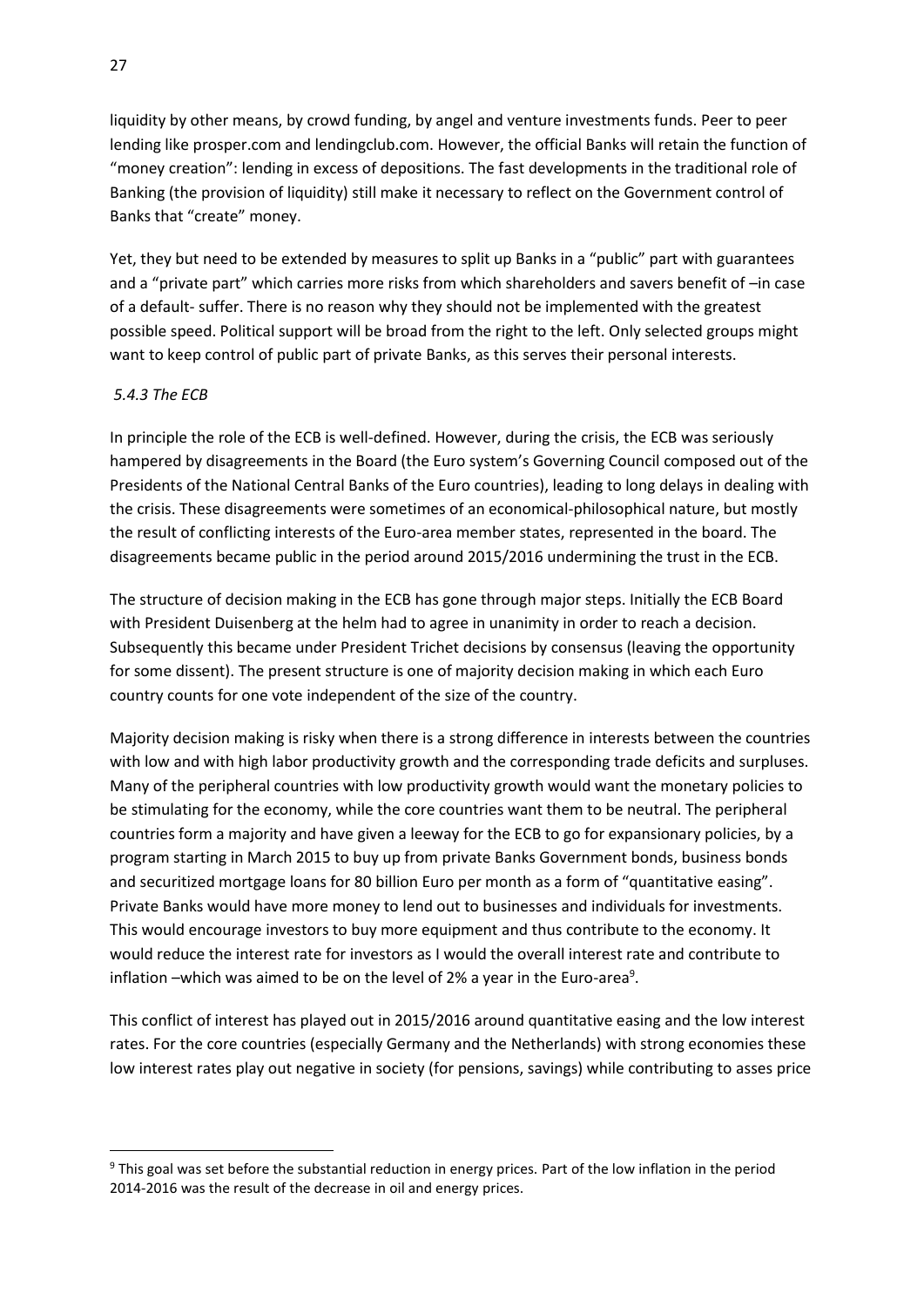bubbles. For the periphery these ECB policies bring cheap interest payments on Government debt, but as such also an incentive to procrastinate on reducing debt.

A first question arose whether indeed the quantitative easing had worked. Analysts say that 90% of the extra money stayed within the financial sector and was not transmitted to the real economy through investments. They point out that on the one hand the price of new capital (machines) has decreased (as a result of the substantial increase in the power of computer chips) while on the other the taste for investment has decreased. The latter is apparently not to be swayed by low interest rates. The core countries would want to stop with quantitative easing.

The ECB Governing Board must act in independence without accountability to the Governments of the countries for the ECB to fulfill its role<sup>10</sup>. Formally this is case. But informally National Bank President will act for the benefit of their National Central Banks and thus for their country.

The divergence in productivity growth and trade between the North and the South thus puts a serious bomb under the cohesion of the ECB Board.

## **5.5 Dealing with the debt overhang**

There is broad agreement that the much needed convergence in the Euro-area can only be achieved by dealing with the debt-overhang (e.g. Bertola et al., 2014 or Corsetti et al., 2005). Brunnermeier, James, and Landau (2016) argue similarly pleading for a Euro-wide insurance mechanism built on a form of Eurobonds designed to please both France –with it Keynesian logic- and Germany with its strong adherence to zero debt budgeting. The economists writing on the future of the Euro in Baldwin and Giavazzi (2016) all agree on the need for "debt-mutualization" in one form or another.

Debt levels are far beyond sustainable levels for several periphery countries. High debt levels are likely to act as a further drag on already low growth, as servicing debt requires the transfer of resources from debtors to creditors. Slower growth, however, will exacerbate the debt overhang problem. Debt rescheduling is therefore imperative as a no-regret scenario in the face of the likely prospect of low international economic growth.

Many different proposals have been launched to reduce the debt overhang, e.g. Van Tilburg (2014) or Corsetti et al. (2016). The general characteristic of a solution is to create a "Stability" Fund which is fed by all Euro countries. This Fund effectively buys up the debt of countries, so that debt service (the payment of interest is reduced. "Hence, countries swap national debts which are subject to default risk for a "nominally" safe asset issued by the stability fund. The fund would be guaranteed by the ECB". At the end any deal with the debt overhang requires some form of redistribution from less to more indebted countries. Eurobonds is another form of mutualization of debt.

But why would creditors agree with debt rescheduling, debt reduction or debt mutualization? Why would Euro-area countries who are net creditors agree to a Fund to help heavily indebted countries?

The Five Presidents seem to understand that the future of the Euro is bleak when they write: "It raises the question whether they [the euro-area countries] will move towards integration primarily by sharing risks or whether they will put emphasis on better adherence to discipline". Apparently

**.** 

<sup>&</sup>lt;sup>10</sup> Stiglitz (2016, p. 157) pleads –in contrast- to a more political accountability of Central Bank Presidents.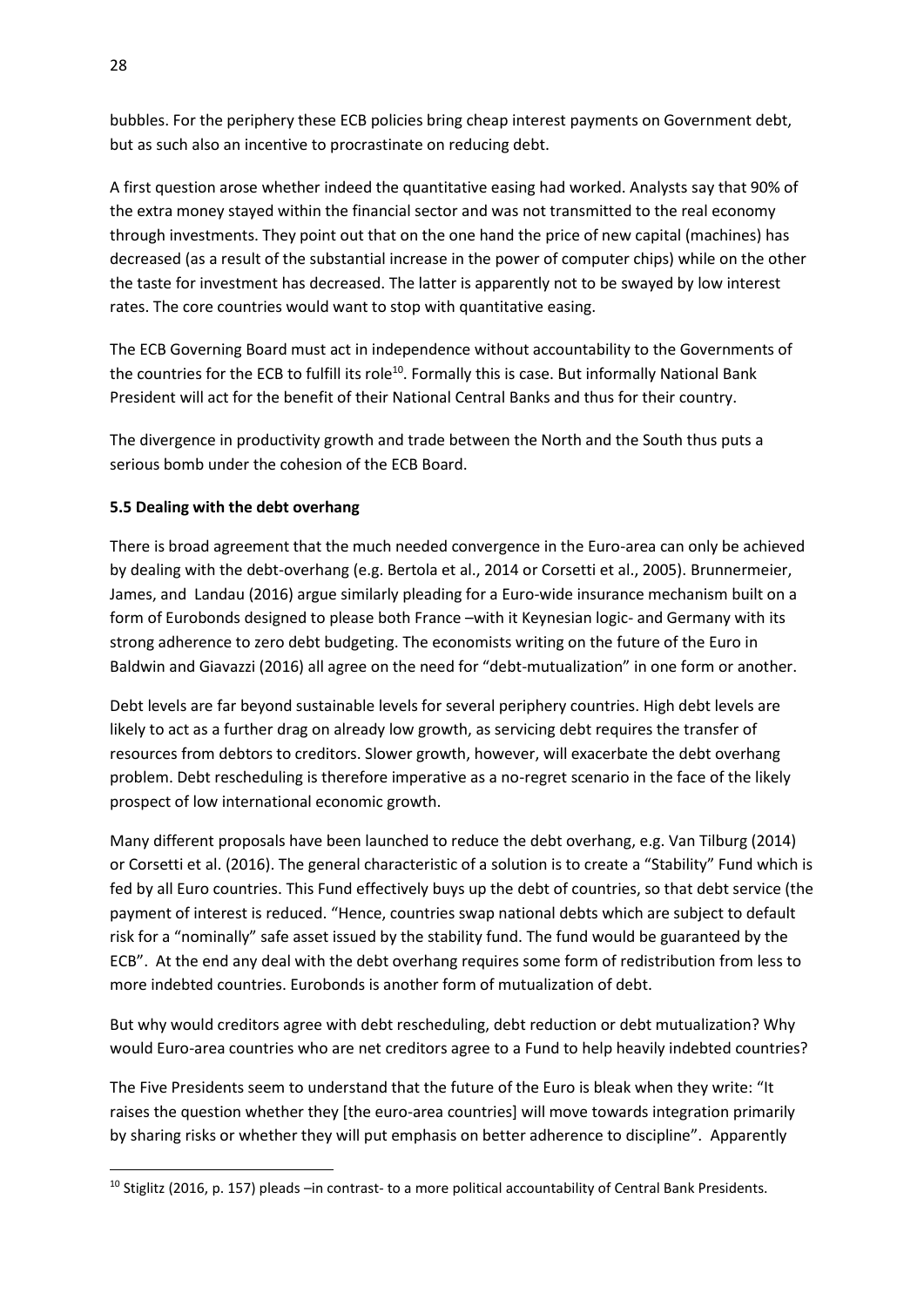they do not believe in a bridge between the two. Plan B is based on a realignment of risk-sharing and adherence to the rules. The latter statement is somewhat puzzling. Risk sharing was not in the original Euro-area design, but de facto has taken place by the interdependencies between the banks of the EU countries, with insufficient oversight of the Central Banks. Also the ECB policies de facto are a form of risk sharing.

The willingness to share risks depends on the presence of "moral hazard". If countries are not sure about other countries to following the agreed common rules for fiscal responsibility, then they are less willing to share risks. Moral hazard is a situation in which one party gets involved in a risky event knowing that it is protected against the risk and the other party will at least incur the cost. It arises when both the parties have incomplete information about each other. The European private banks used to be in that position. They took risks and profited to the benefit of the shareholders and the bankers themselves through the bonuses. Or they took risks and lost, with the bill deposited at the tax payer: bail out.

In the past there used to be great both political profit and some economic short-run profit to be gained from NOT following the rules (and even from forging the data). A second best was to reluctantly following the rules and lamenting that the resulting policies –often dealing with more flexibility on the labor market, cuts in welfare and more in general public budget cutting- are the fault of a neo-liberal "Europe" imposing austerity. This was a lose-lose game. It was self- destructive. The post-crisis period is one of renewing the vow of discipline (but hardly supported by the population). This lack luster renewal is at peril of being reneged upon against a history of no effective penalties. We suggest that whomever (as a country government) puts himself or herself out of the pack by reneging on discipline is indeed left out of the pack until further order and is supposed to leave the Euro area. This might be a basis of the renewed confidence and trust needed to reschedule debt.

There might be a willingness to reschedule debt if countries would promise to the necessary to achieve competitiveness, so that creditors can see a better chance for the return of the remaining debt. These reforms are of the type of fiscal austerity and downward wage flexibility. "Weak domestic demand moderates price and wage inflation, supporting the real devaluation path that is needed to restore the competitiveness lost during the boom years. That path can be followed in less costly manner and at a faster pace if wages adjust flexibly" (Bertola et al., 2014). These are exactly the reforms so heavily opposed by large segments of the population and leading to a rise of the populists' parties. They are also the reforms of the semester approach of the EU. Also Van Tilburg (2014) point in the direction of a "tit for tat": "reduction of the debt overhang in exchange for permanent changes in institutions". In this context often debt/equity swaps are proposed. These are transactions in which the debts of a country are exchanged for something of value, equity, with the notion that this value is created in the Fund.

"The stakes are high: when economic shocks and political crises coincide, the risk of disintegration rises to alarming levels. Coordinated actions are needed, but these are difficult to implement because of the political climate. In short, we may be contemplating the end of Europe as we know it", as Corsetti et al. 2016) put it. "In the absence of a credible and effective debt restructuring regime, official lenders to countries with excessive debt tend to procrastinate and provide additional lending, despite serious solvency concerns. In addition, private-sector investors know that they will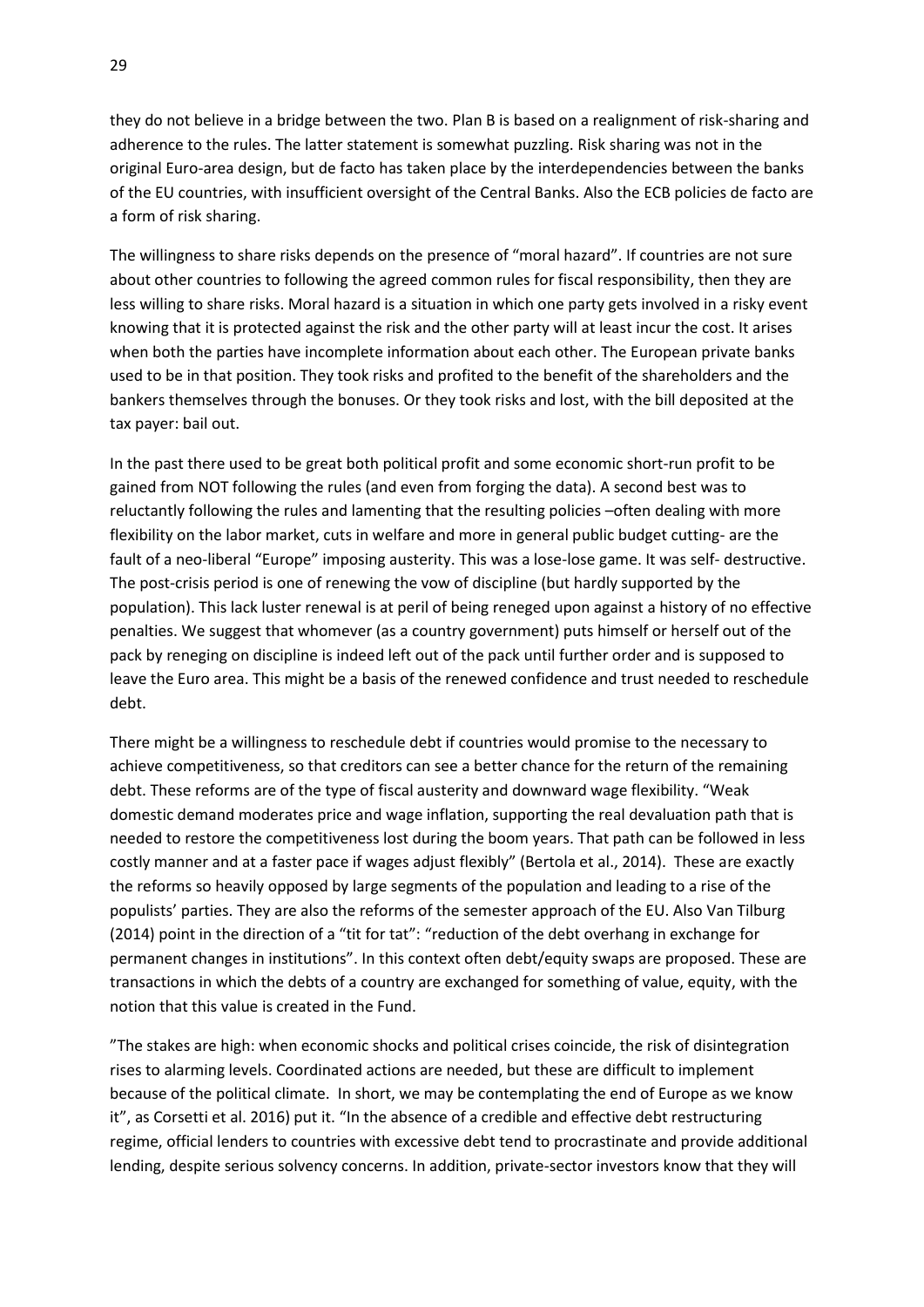be paid, at least in part, by taxpayers. In response, countries in financial distress tend to borrow excessively from other member states and the private sector". At the same time: the heavily indebted countries are between a rock and a hard place as the appetite for even more stringent "institutional reform" than already is implemented.

At present the ECB ensures low spreads on the debt of heavily indebted countries by the combination of low interest rates, quantitative easing and the buy-up of Government bonds of heavily indebted countries. Debt restructuring would still be needed once interest rates would increase.

Perhaps Greece is a special case. The debt of Greece is far beyond what normally (in IMF terminology) is considered as serviceable and repayable. Greece should long ago have received a debt rescheduling or a further write off of debt, in combination with an exit from the Euro (while remaining within the EU).

But the bottom-line is for plan B: bring debt mutualization (in whatever form) and trust in adherence to rules into one package: a New Deal.

## **5.7 A New Deal with exit as an option**

"Until Europe is turned into a federal state  $-$  as it should become, at some point  $-$  it will not have a currency like the dollar. Until then, what is needed is a "breathing" currency union, with orderly entry and exit options, coupled with an insolvency rule for member states. This would be a better compromise between the goals of avoiding speculative attacks and excessive debt accumulation than the current promise of eternal membership" (Sinn, 2015). It was the case of Greece which raised the debate on exit, strongly supported by famous economists, like Nobel Prize winner Stiglitz.

This is the spirit of our aim for a plan B, for the period of an "interregnum" between a period of a fast expansion of the EU (2000-2010) and a new time when countries are ready to go for a full Federal Europe (hopefully after a couple of years in which new trust is built up). Let's call it a period of consolidation.

During the crisis in the years 2010-2012 there was also discussion in states with good credit ratings on exiting the Euro-area (Art, 2016). The exit-possibility raised several questions. Could a member state leave the Euro-area and stay a member of the European Union? Could such an exit be managed without catastrophic disruptions to the state's economy? Would the exit of one country—Greece, most likely, but potentially even a country such as the Netherlands—lead to a series of exits and the rapid unraveling of the common currency? Facing such uncertainty, firms invested millions in contingency planning for a reinstitution of national currencies, and think tanks sponsored contests for the best idea on managing a euro breakup. The wisdom of the crowds, or at least the wisdom of Intrade<sup>11</sup>, set the odds of a state exiting the Euro-area within a year at 50 percent for much of 2012 (Art, 2016).

Exit of a country from a currency union like the Euro has often been depicted as an uncontrollable process bringing the country in a negative spiral. An exit from the Euro of for example Greece would lead immediately to a substantial devaluation of the newly introduced currency (the new Drachme).

**.** 

<sup>&</sup>lt;sup>11</sup> An Irish sports-betting site.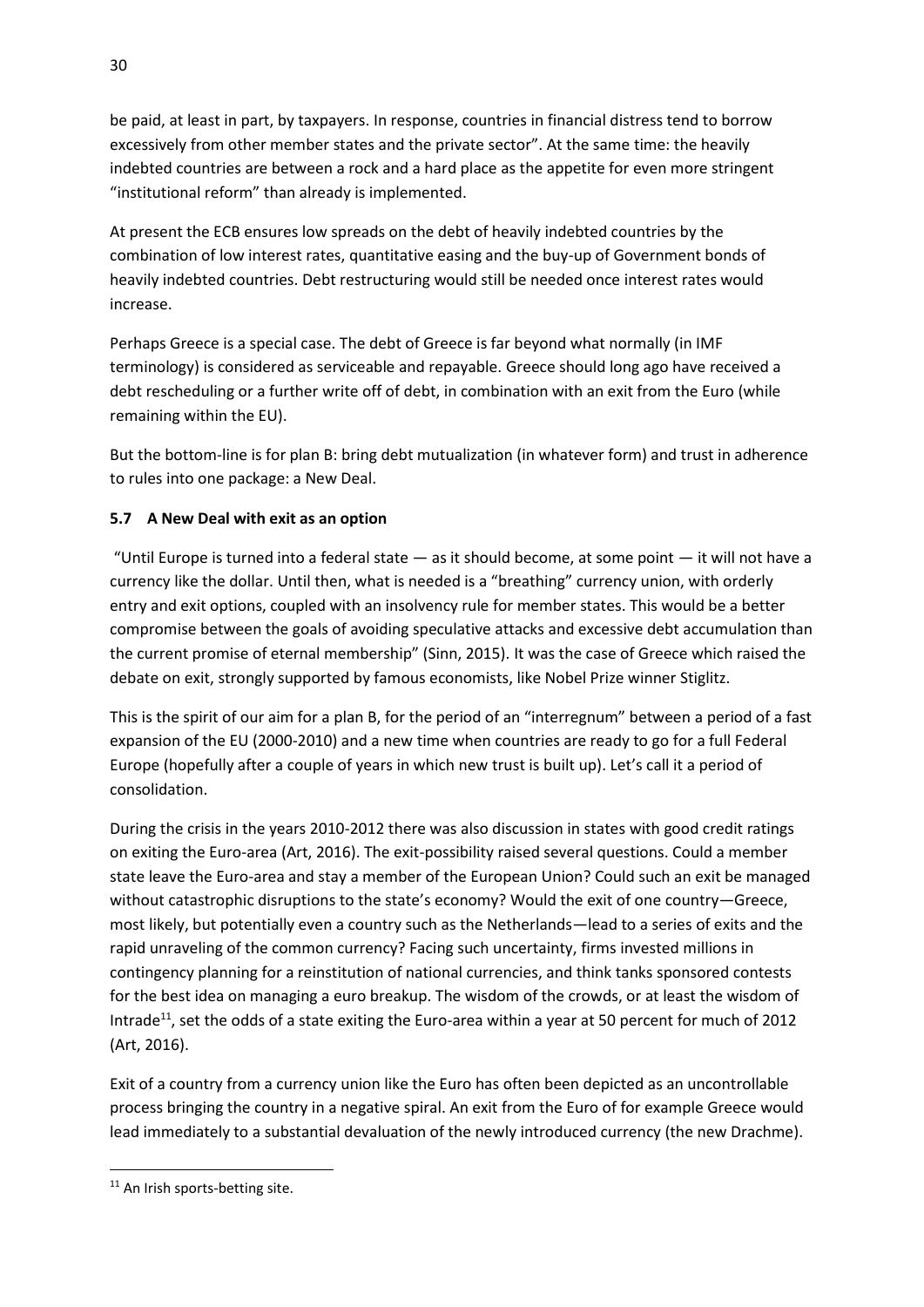That is an intended result to avoid devaluation through the lowering of salaries and social security payments, needed to bring about competitiveness. Devaluation is then a good alternative to the austerity course which has been followed in practice.

But the unintended effects could well –if not properly controlled- overshadow the intended ones. Devaluation will bring a surge in inflation with it as prices (in Drachmes) of imported goods rise. This might lead to an inflation spiral if workers demand higher wages, if social security payments are adjusted upwards for inflation, in an uncontrolled exit. At the same time the rich with assets (houses, machines and land) will get richer relative to others as their assets will appreciate with the devaluation of the currency. This is a first step of a controlled exit: an agreement by the country that the devaluation implies the acceptance of a decrease in real income measured in "Purchasing Power Parity". In the Euro context it would be logical to make this step together with a renegotiation of debt.

The country's debt will be increased as a percentage of GDP measured in Drachmes, because of the devaluation, as the debt is in Euro's. Renegotiation on the debt seems to be the only way to convince Governments to take the exit –route for devaluation instead of the austerity route. Of course, such a negotiation is not necessary if exit would be an automatic system in case of a breach of agreed principles. At the same time a new questions arises: how to get agreement on this new system of automatic exits from countries that might see this as a possible future. We propose that this be part of the New Deal in which the debt overhang of the South is dealt with in combination with the acceptance of automatic exit.

A second unintended side effect of devaluation is the outflow of capital. When devaluation is in the air people will try to move into a foreign currency and move that money out of the country, or alternatively when Greece would leave the Euro, people will have a Bank run and put their Euro's in a hopefully safe place at home. After devaluation people will try to move as much as possible capital held in foreign currencies out of the country. Greece has shown the combination of the Bank run and the move of capital to the outside world. The answer was that capital controls. They were imposed and can deal effectively with capital outflows, even though they have a price in terms of restricting the functioning of the economy.

Exit from the Euro is mostly referred to as exit of countries which might want to devaluate. The divergence in competitiveness with the Euro area might also give rise to voluntary exit of Northern countries with substantial trade surpluses. They might gain from exit through revaluations with the reverse effect as above.

This reverts back to a system with exit. There ought to be an automatic exit for countries which do not follow the rules. This is fairer than the present system which might in the longer run force at the countries which follow the rules.

Exit is the necessary complement of a New Deal. Any serious effort to reduce the debt overhang of heavily indebted countries requires a substantial contribution from the core Euro countries. The political support would be minimal unless this could be viewed as a long run benefit to all (also the core countries). Such support could be more substantial if –instead of the present system of sanctions (which has not been effective) a system of automatic exit could be envisaged. In such a system countries which fail to adhere to the rules effectively leave the Euro. Such a system could also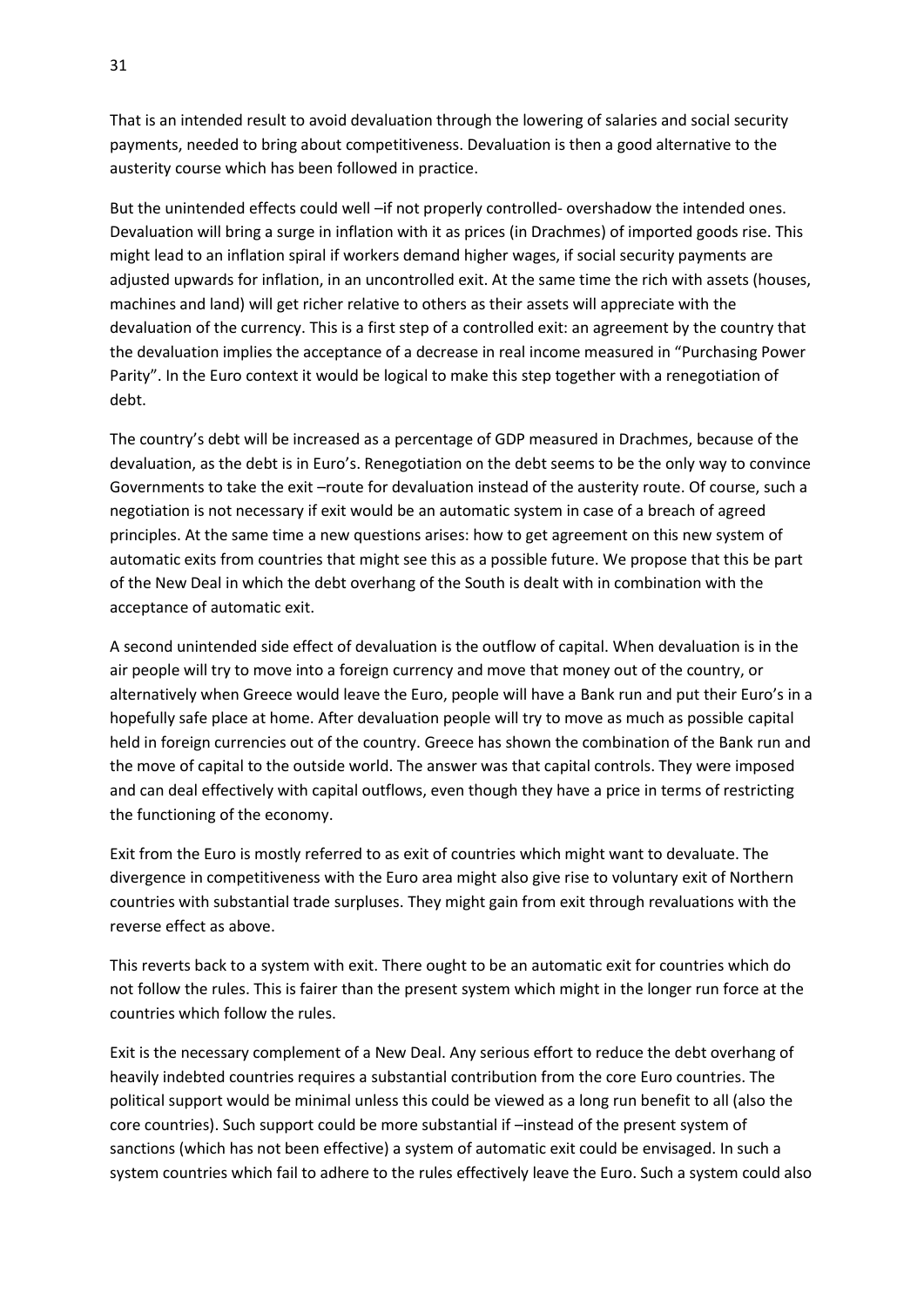include a voluntary exit. Countries that believe to be better off outside the Euro than inside –also on the long run- should leave the Euro-area.

Exit always will be associated with uncertainty and unrest on financial markets. Such is the price to be paid for a monetary system without a sovereign, as the Euro is and will remain. Orderly procedures can help to mitigate this. Mitchell (2015, p. 400-410) discusses some of the points relevant for an orderly exits, like secrecy so as not to give rise to anticipation effects and capital controls.

# **6. Conclusions**

The Euro has provided for relatively high economic growth in the pre-crisis period 2000-2008. Unemployment could be reduced to unprecedented low levels. But the Euro also contributed to the depth of the crisis as high growth was accompanied by substantial divergence in competitiveness between the North and the South of Europe and to sizeable capital flows from the North to the South that were not backed by investments or properly valued assets.

The Euro framework was the Stability and Growth Pact. This turned out to fail as an instrument to ensure fiscal stability as countries could violate the rules without sanctions, even though the Maastricht Treaty –introducing the Euro- had made such sanctions close to compulsory. The safeguard of the SGP also was not developed to recognize another risk for stability: the debt of private Banks.

If anything the introduction of the Euro was helpful to recognize that the regulation and control of the private Banks had to be modernized in view of the globalization of finance. This created new interdependencies in risks and a greater complexity of financial products, making it more difficult to assess risks. Unfortunately the private Banks – with sometimes more and sometimes less support of their Central Banks had done little to increase their capital relative to their balance sheet, as the Basel II guideline recommended. Also private Banks started to merge across boundaries to form international Banks with a substantial size.

The crisis was first US induced, but secondly part homegrown. "Lehman Brothers" stands for the start of a worldwide recession. The default of this Bank led to a credit crunch, starting the downward spiral of the crisis, with the housing price bubble and other asset price bubbles bursting. This exposed many Bank loans to be "bad loans", bringing Banks both in the US as in Europe on the brink of default. Banks had to be rescued with public money, increasing already high government debt in many countries. The home-grown part of the crisis was the announcement that Greece was de facto Bankrupt. It was not only unable to pay interest on its debt and to receive new loans to roll over its debt, but also needed substantial amounts of money to fund its deficit.

Greece's debt was held mostly by private Banks in other Euro countries. These Banks were now in trouble. The shares in these troubled Banks in turn were in part held by other Banks in other Euro countries. A Greek default was considered to be a domino threatening to cause a chain reaction, with defaults of private Banks in other EU countries holding Greek debt and subsequently pushing government money into private Banks in order to save them. The Euro-group decided to rescue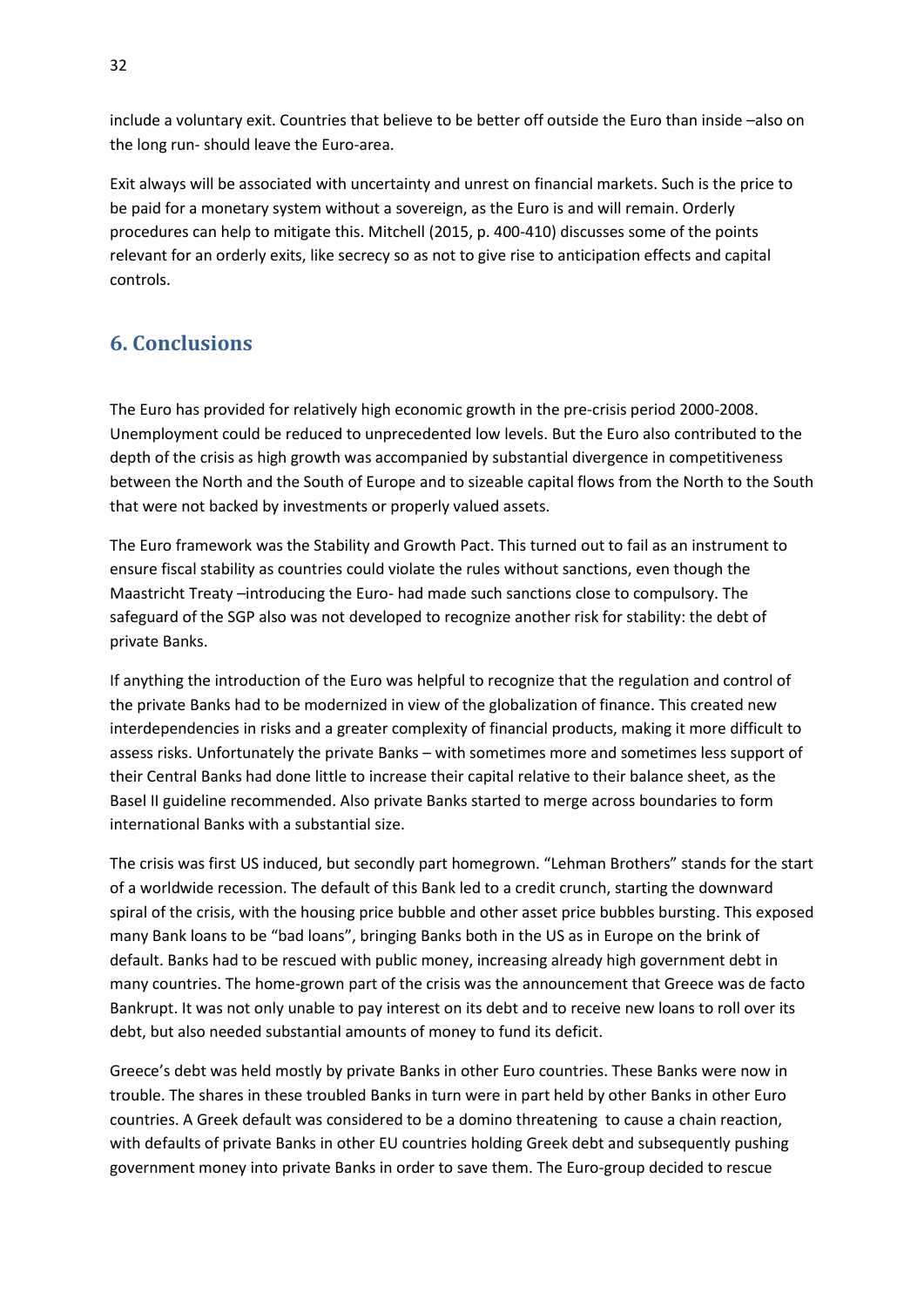Greece with fresh loans heaped upon an already overweighed debt burden. They kept the bad loans to Greece on the balance sheets of Banks waiting to deal with them at some time in the future. The new loans were sold to the citizens of other Euro countries as rock solid, even though it must have been clear that they would not be paid back any time soon. These were the costs of buying time to write off the bad loans to Greece.

Also Cyprus, Ireland, Portugal and Spain got in trouble as the interest rates they would have to pay for new loans (to roll over debt and the finance their Government deficit) were exorbitant. Two new funds were established: the [European Financial Stability Facility](https://en.wikipedia.org/wiki/European_Financial_Stability_Facility) (EFSF) and [European Stability](https://en.wikipedia.org/wiki/European_Stability_Mechanism)  [Mechanism](https://en.wikipedia.org/wiki/European_Stability_Mechanism) (ESM). Together with the IMF these funds provided the money needed for a bail-out in a strict program supervised by a Troika of the ECB, the EC and the IMF. Spain profited from these funds to rescue some of its Banks, but was not part of the Troika supervision.

Crisis management was seriously hampered by the communal decision-making without something close to Euro "sovereign" authority. This underlines the early hesitations on the political agreement on the Euro with the Euro-fathers Mitterrand and Kohl, best captured by Friedman (1997):

*"Political unity can pave the way for monetary union. Monetary union imposed under unfavorable conditions, will prove a barrier to the achievement of political union."*

The crisis was more or less over in 2013-2014 and economic growth resumed in most countries. However, 8 out of the 19 Euro countries in 2015 are confronted with a "debt overhang": too high a public debt to be able to repay and to pay interest on. Moreover, the debt overhang puts a serious drag on economic growth, making more difficult to repay the debt. "Debt overhang" is often put at a level of debt of more than 90% of GDP.

What complicates the situation is the huge size of private Banks' bad loans. A new domino ripple would go through the Euro-area if these were written off.

There are no signs of convergence in productivity between on the one hand the North and East and on the other the South. There has been lower productivity growth in the South, compared to the East and North. Convergence in productivity and competitiveness is essential for maintaining unity in the Euro-area. Convergence in Southern countries can –within the Euro- only be achieved by "internal devaluation", implying cuts in government expenditures, in social assistance, in pensions and in wages, while labor markets become less rigid.

There is a strong will on the part of Southern governments to reach convergence as is evidenced by policies adopted in for example France and Italy. The political backlash however is substantial and supports those political movements that want countries to get out of the Euro.

The "Semester Approach" advanced in 2012 by the European Commission has been a helpful instrument for convergence in labor productivity and in moving towards the criteria of the Stability and Growth Pact, but it also has become extremely complex and in-transparent.

Economic growth has been the lubricating oil for economic reform. The near future is likely to be one with limited economic growth worldwide. This makes the needed economic reforms harder. It is insufficiently realized that the success of reforms in the absence of substantial world economic growth depends also on the distributive effects of reforms. If large parts of the population feel that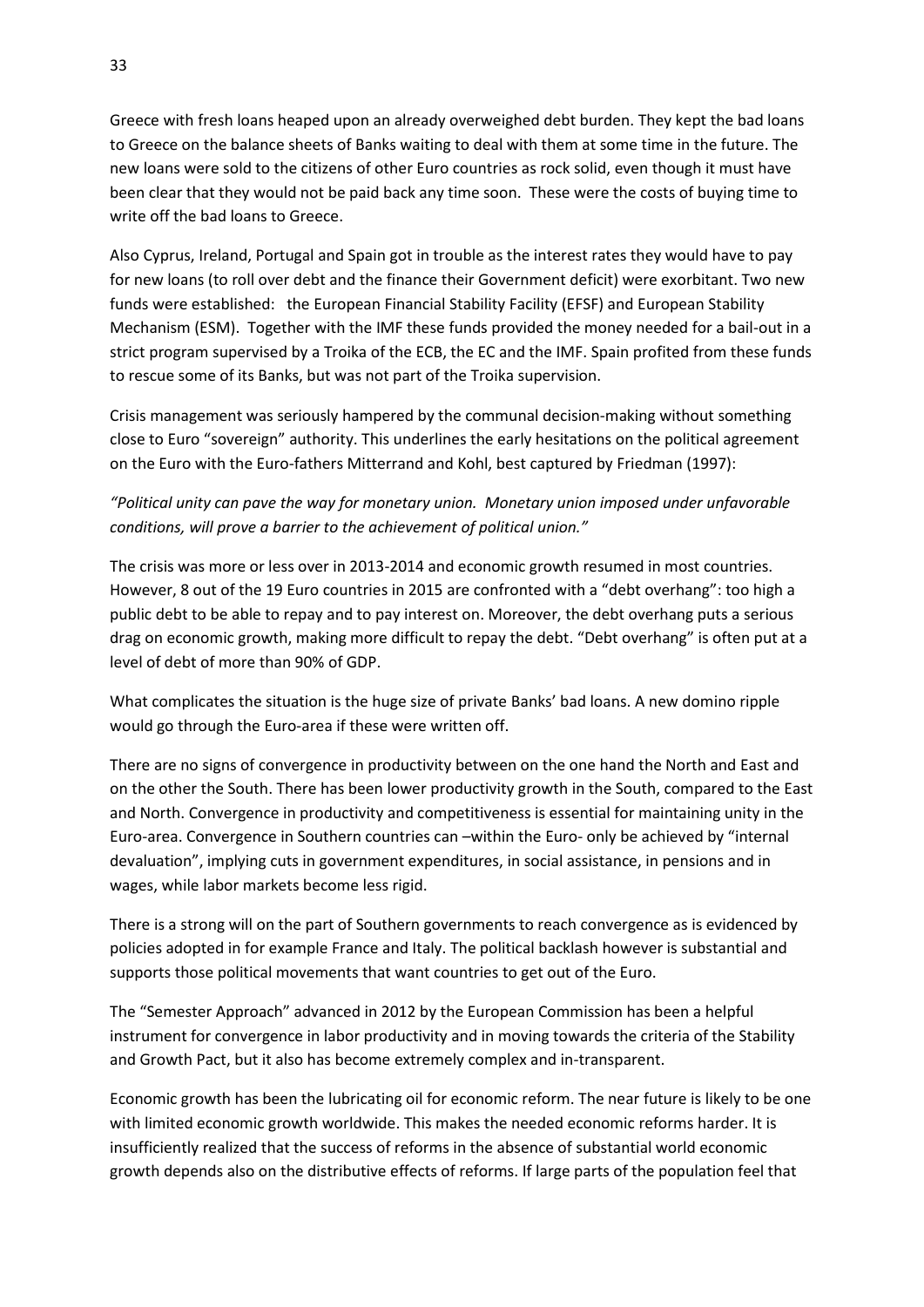they are worse off with the reform, they will object, even though on the longer run they would be better off. The "neo-liberal" model underlying the economic reforms may then not be suited and needs to be complemented with EU wide regulations, for example on the involvement of workers in managing firms, but also on maximum salaries for wage earners throughout the economy and possible even in trade agreements.

The Five Presidents of the EU (EC, 2015) have designed a course for the Euro. Wyplosz (2015) puts it very starkly: "The Presidents report is an unimaginative catalogue of pious statements that call for 'more Europe', without any analytical justification. Of course, a fiscal union or a political union, for whatever these vague terms may mean, would be wonderful and might even deal with some of the problems – if they were well done. Everyone knows, however, that no further transfers of sovereignty are now possible".

This does injustice to the excellent proposals for a Banking Union, some of which have already been implemented. The "Banking Union" (the cooperation between Euro-countries in financial institutions) will have an independent central watchdog, a "single resolution mechanism" in case of defaults of Banks and a European deposit insurance scheme.

We advocate in addition for the separation of the public Bank functions from that of the commercial Banks, such that the risks of the commercial Banks can fully be carried by the shareholders and those who choose to save at their accounts. The public Banks fulfill simple functions of saving and credit, safeguarded from adventures in complicated financial products. They are extra carefully overseen and run at arms- length from the government, but as a quasi EU government institution.

The urgent need for some form of "debt-mutualization" is met with distrust by the countries with low debt to GDP ratios. How can they trust the countries which need the release from the debtoverhang? They may fear that debt mutualization is used as a new start for a spending spree. We argue for a New Deal: to place debt mutualization in the framework not of highly detailed supervision, but in an automatic exit from the Euro area in case of a breach in the rules.

That might be a way in re-creating the trust within the Euro area between countries and re-establish the autonomy of Governments for their own actions, while avoiding new moral hazards.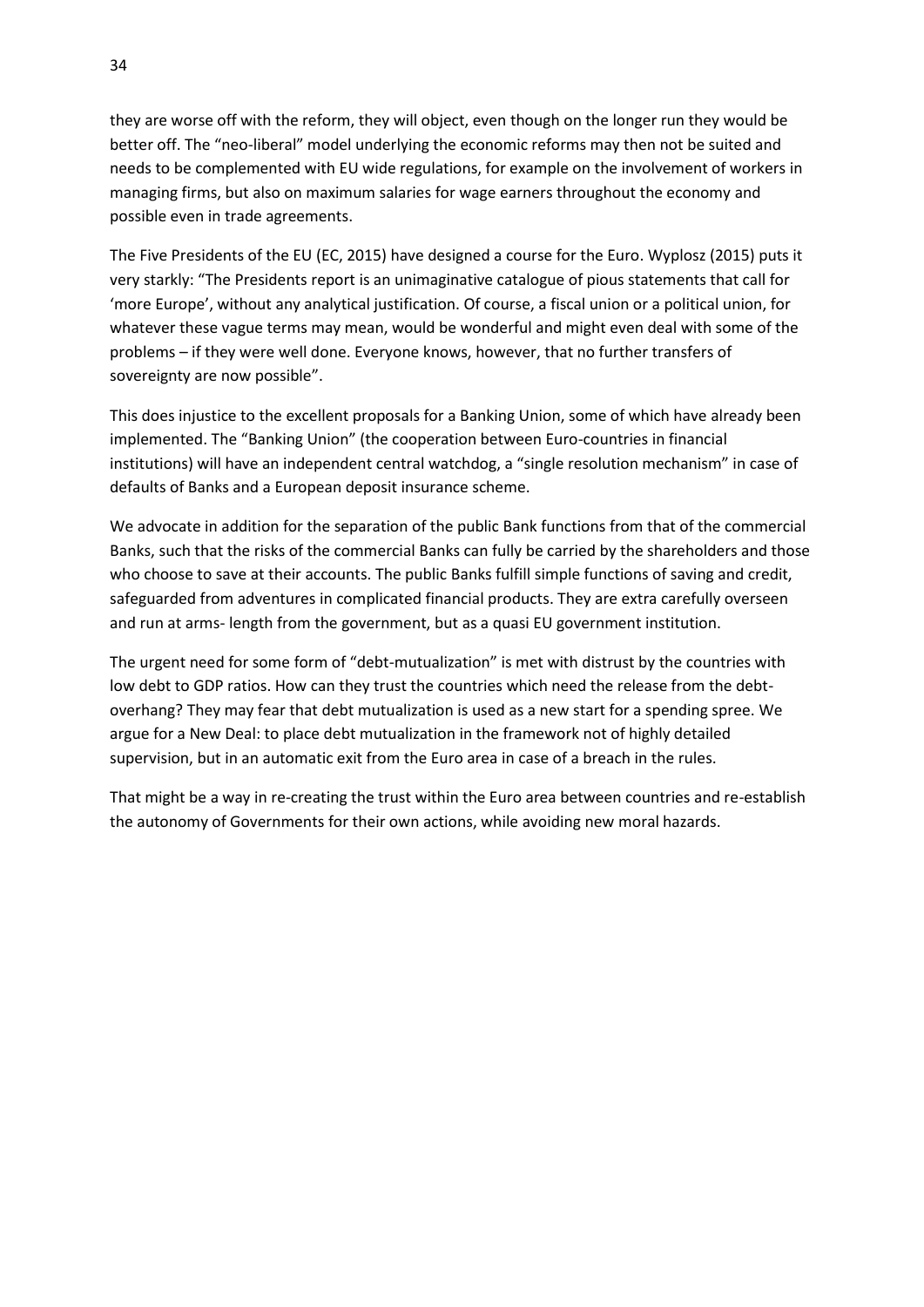## **References**

Allen, Franklin, Thorsten Beck , Elena Carletti , Philip R. Lane, Dirk Schoenmaker , Wolf Wagner (2011). Cross-Border Banking in Europe: Implications for Financial Stability and Macroeconomic Policies, CEPR

Art, D. (2015), The German Rescue of the Eurozone: How Germany Is Getting the Europe It Always Wanted. Political Science Quarterly, 130: 181–212.

Baldwin, Richard and Francesco Giavazzi (eds) (2015). The Euro-area Crisis: A Consensus View of the Causes and a Few Possible Solutions, A VoxEU.org eBook.

Baldwin, Richard and Francesco Giavazzi (eds.)(2016). How to fix the Euro-area: Views of leading economists, CEPR.

Baldwin, Richard, Thorsten Beck, Agnès Bénassy-Quéré, Olivier Blanchard, Giancarlo Corsetti, Paul de Grauwe, Wouter den Haan, Francesco Giavazzi, Daniel Gros, Sebnem Kalemli-Ozcan, Stefano Micossi, Elias Papaioannou, Paolo Pesenti, Christopher Pissarides, Guido Tabellini and Beatrice Weder di Mauro (2016). Rebooting the Eurozone: Step 1 – agreeing a crisis narrative, CEPR, POLICY INSIGHT No. 85 http://voxeu.org/sites/default/files/file/Policy%20Insight%2085.pdf

Begg DKH, De Grauwe P, Giavazzi F, Wyplosz C, Uhlig H, 1998, The ECB : safe at any speed? Monitoring the ECB 1, London, Publisher: CEPR.

Bertola, Giuseppe, John Driffill, Harold James, Hans-Werner Sinn, Jan-Egbert Sturm and Ákos Valentinyi, "The EEAG Report on the European Economy 2014: The road towards cohesion", CESifo Group Munich, Munich, 2014, 01-120

Basu, Susanto, Robert Inklaar, and J. Christina Wang (2011). "The Value of Risk: Measuring the Service Output of U.S. Commercial Banks." *Economic Inquiry* 49(1, January), pp. 226–245.

[Benink,](http://academic.research.microsoft.com/Author/4229947/harald-a-benink) Harald an[d George Benston](http://academic.research.microsoft.com/Author/10496256/george-j-benston) (2005). The Future of Banking Regulation in Developed Countries: Lessons from and for Europe, Financial Markets, Institutions & Instruments, [Volume](http://onlinelibrary.wiley.com/doi/10.1111/fmii.2005.14.issue-5/issuetoc)  14, [Issue 5,](http://onlinelibrary.wiley.com/doi/10.1111/fmii.2005.14.issue-5/issuetoc) pages 289–328.

Blustein, Paul (2001). The Chastening: Inside the Crisis that Rocked the Global Financial Systems and Humbled the I.M.F, Public Affairs.

Boot, Arnoud W.A. (2011). Banking at the crossroads: How to deal with marketability and complexity? Review of Development Finance 1, pp. 167–183.

Borio, Claudio, Enrisse Kharroubi (2015) BIS Working Paper 534

Brunnermeier, Markus K. , Harold James and Jean-Pierre Landau (2016). The Euro and the Battle of Ideas, Princeton University Press.

Brynjolfsson, Erik and Andrew McAfee (2014). The Second Machine Age, W.W. Norton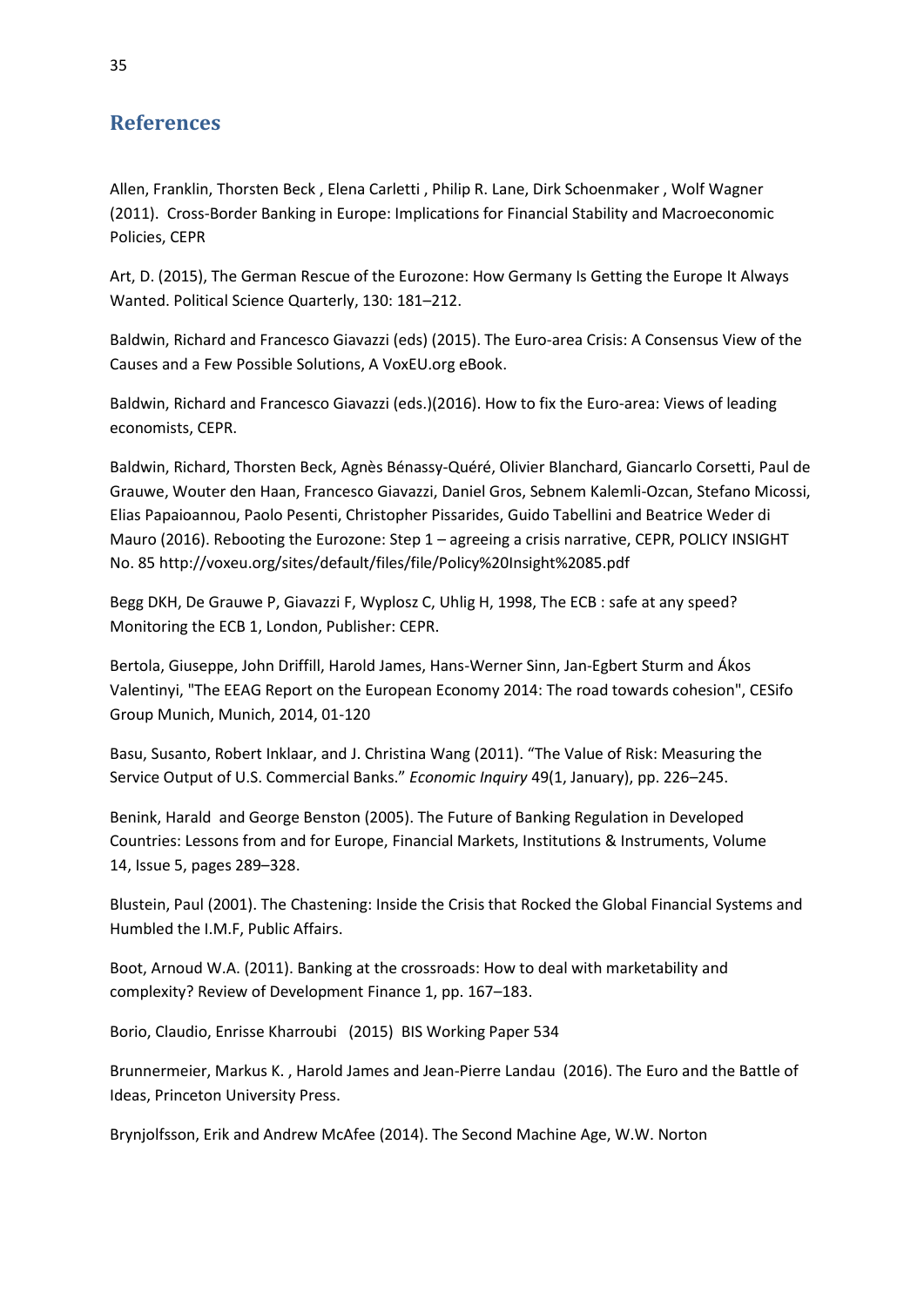Cho, Yoon Ye (2000). The Financial Crisis in Korea: Causes and Challenges,https://aric.adb.org/pdf/aem/external/financial\_market/Republic\_of\_Korea/korea\_mac. pdf

Colangelo and Inklaar, 2010, ECB Working paper

Corsetti, Giancarlo , Lars P. Feld, Ralph S.J. Koijen, Lucrezia Reichlin, Ricardo Reis, Hélène Rey, Beatrice Weder di Mauro (2016). Reinforcing the Euro-area and protecting an open society, VOX, CEPR.

Corsetti, Giancarlo, Lars P Feld, Philip R. Lane, Lucrezia Reichlin, Hélène Rey, Dimitri Vayanos, Beatrice Weder di Mauro (2016)[. A New Start for the Euro-area: Dealing with Debt, CEPR Report.](http://voxeu.org/article/new-cepr-report-new-start-eurozone-dealing-debt) 

Delors Report (1989). [http://ec.europa.eu/economy\\_finance/euro/emu/road/delors\\_report\\_en.htm](http://ec.europa.eu/economy_finance/euro/emu/road/delors_report_en.htm)

EC (2016). The Five Presidents' Report: [Completing Europe's Monetary and Economic Union](https://ec.europa.eu/priorities/publications/five-presidents-report-completing-europes-economic-and-monetary-union_en). https://ec.europa.eu/ priorities/sites/beta-political/files/5-presidents-report\_en.pd.

Eichengreen[, Barry](http://www.bookdepository.com/author/Professor-of-Economics-and-Political-Science-Barry-Eichengreen) and [Bokyeong Park](http://www.bookdepository.com/author/Bokyeong-Park) (eds) (2015). The World Economy After the Global Crisis : A New Economic Order for the 21st Century, [World Scientific Studies in International Economics](https://www.bookdepository.com/search/advanced?seriesId=409946)

Eichengreen[, Barry](http://www.bookdepository.com/author/Professor-of-Economics-and-Political-Science-Barry-Eichengreen) and Charles Wyplosz (2016). How the Euro Crisis was successfully resolved, in: Baldwin, Richard and Francesco Giavazzi (eds.)(2016). How to fix the Euro-area: Views of leading economists, CEPR.

Egan, John (2016). The New Normal; the Future of Banking, http://www.truevaluemetrics.org/DBpdfs/Banking/John-Egan-The-Future-of-Banking.pdf

Flassbeck, Heiner and Costas Lapavitsas (2015). Confronting the failure of the European Monetary Union, In: [Johannes Jager](http://www.bokus.com/cgi-bin/product_search.cgi?authors=Johannes%20Jager) and [Elisabeth Springler,](http://www.bokus.com/cgi-bin/product_search.cgi?authors=Elisabeth%20Springler) Asymmetric Crisis in Europe and Possible Futures, *Critical Political Economy and Post-Keynesian Perspectives, Routledge. Pp. 131- 149.*

Frankel, Jeffrey (2015).The euro crisis: Where to from here? Journal of Policy Modeling 37 (2015) 428–444.

Friedman, Milton, The Euro: Monetary Unity To Political Disunity? Project Syndicate, Aug 28, 1997. *<https://www.project-syndicate.org/commentary/the-euro--monetary-unity-to-political-disunity>*

Gordon, Robert (2016). The Rise and Fall of American Growth: The U.S. Standard of Living since the Civil War, Princeton University Press.

Gros, Daniel and Cinzia Alcidi (eds.) (2013).The Global Economy in 2030: Trends and Strategies for Europe, Centre for European Policy Studies, Brussels.

Haidar, Jamal I. (2015). Can the Euro Survive? The World Economy (2015) pp. 553-567.

Heise, Arne (2015). Euro or not euro – that is not the question! Economic well-being and the fate of the Economic and Monetary Union, Review of Keynesian Economics, Vol. 3 No. 4, Winter 2015, pp. 443–456.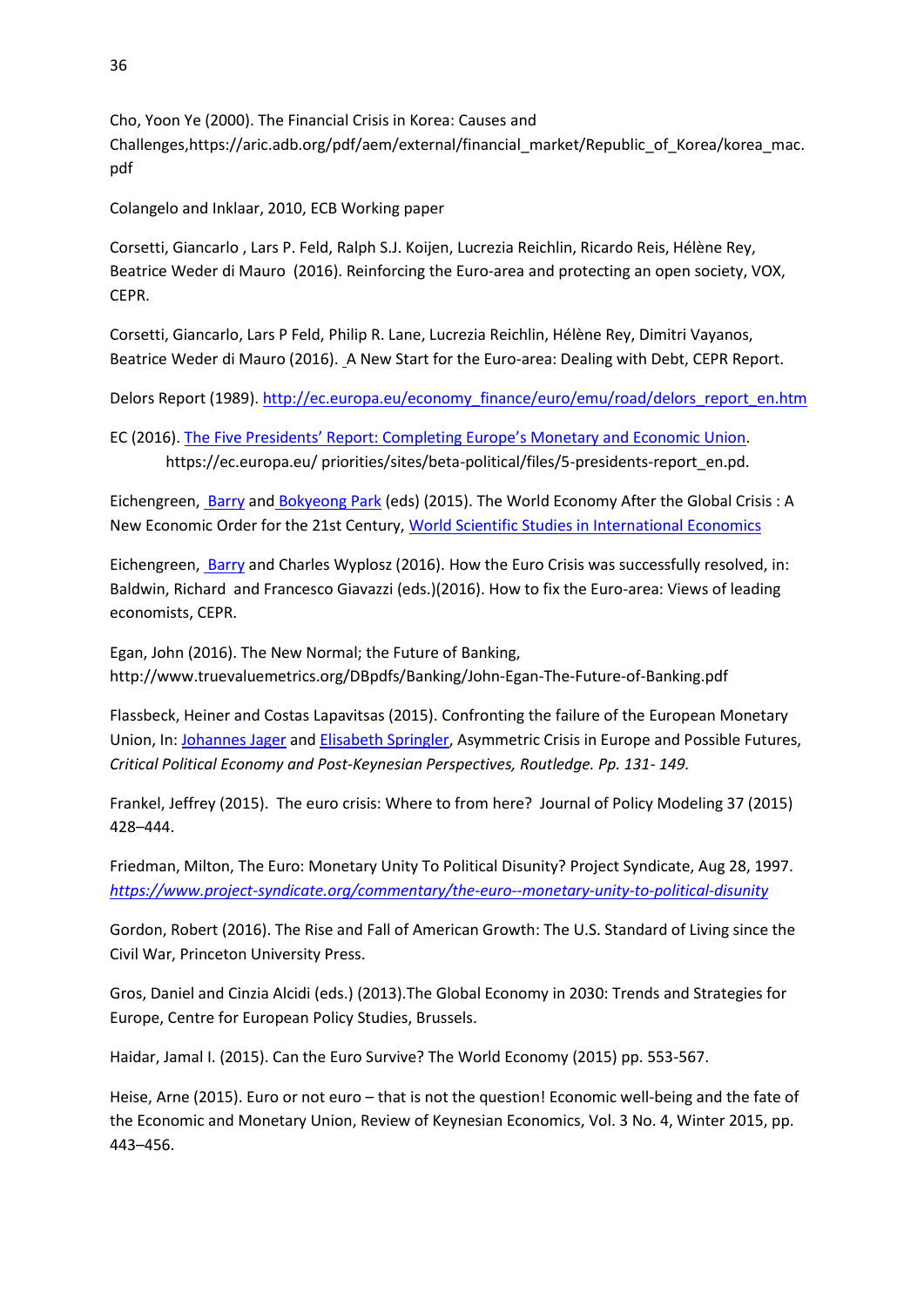Jones, Erik, R. Daniel Kelemen and Sophie Meunier (2016). Euro Crisis and the Incomplete Nature of European Integration, Comparative Political Studies, pp. 1–25.

Feld, Lars P., Christoph M Schmidt, Isabel Schnabel and Volker Wieland (2015). Divergence of liability and control as the source of over-indebtedness and moral hazard in the EMU, in Baldwin and Giavazzi (eds) (2015). The Euro-area Crisis: A Consensus View of the Causes and a Few Possible Solutions, A VoxEU.org eBook.

Mitchell, William (2015). Eurozone Dystopia; Groupthink and Denial on a Grand Scale, Edward Elgar Publishing.

Mundell, Richard (1961). A theory of Optimum Currency Areas. *American Economic Review, Vol. 54* , 657-664.

Pisani-Ferry, Jean (2012). The Euro crisis and the new impossible trinity. <http://bruegel.org/2012/09/the-euro-crisis-and-the-new-impossible-trinity/>September 26, 2012.

Pisani-Ferry, Jean (2016).The Eurozone's Zeno paradox – and how to solve it. http://voxeu.org/article/eurozone-s-zeno-paradox-and-how-solve-it

Ritzen, Jo and Klaus F. Zimmermann (2013). A Vibrant European Labor Market with Full Employment, IZA Policy Paper No. 73

Ritzen, Jo, Caroline Wehner and Klaus F. Zimmermann (2016). Euroskepticism, Income Inequality and Financial Expectations, The B.E. Journal of Economic Analysis and Policy, Vol. 16, 2, p. 539-576.

Sinn, Hans-Werner (2015). Why Greece Should Give Up the Euro. New York Times op-ed, July 25, 2015.

Sinn, Hans-Werner (2014). The Euro Trap: On Bursting Bubbles, Budgets, and Beliefs, Oxford University Press.

Stiglitz, Joseph E. (2016). The Euro: How a Common Currency Threatens the Future of Europe, Norton.

[Storm,](https://ineteconomics.org/community/experts/sstorm) Servaas (2016). What is Missing in Flassbeck & Lapavitsas. [https://ineteconomics.org/ideas](https://ineteconomics.org/ideas-papers/blog/what-is-missing-in-flassbeck-lapavitsas)[papers/blog/what-is-missing-in-flassbeck-lapavitsas](https://ineteconomics.org/ideas-papers/blog/what-is-missing-in-flassbeck-lapavitsas)

Summers, Lawrence (2014). Reflections on the 'New Secular Stagnation Hypothesis', in Coen Teulings, Richard Baldwin (ed), "Secular Stagnation: Facts, Causes and Cures", VOXEU.

Svrtinov, Vesna GEORGIEVA , Diana BOSKOVSKA, Aleksandra LOZANOSKA and Olivera GJORGIEVA-TRAJKOVSKA (2015). EURO ZONE DEBT CRISIS: THEORY OF OPTIMAL CURRENCY AREA, *Economic Development No.3/2015 p.(121-136)*

Van Tilburg, Rens (2012), Financing a sustainable and prosperous union, *Discussion paper for the Vibrant Europe Forum Maastricht*

Veron, Nicolas, Financial Reform after the Crisis: An Early Assessment (January 17, 2012). Peterson Institute for International Economics Working Paper No. 12-2.